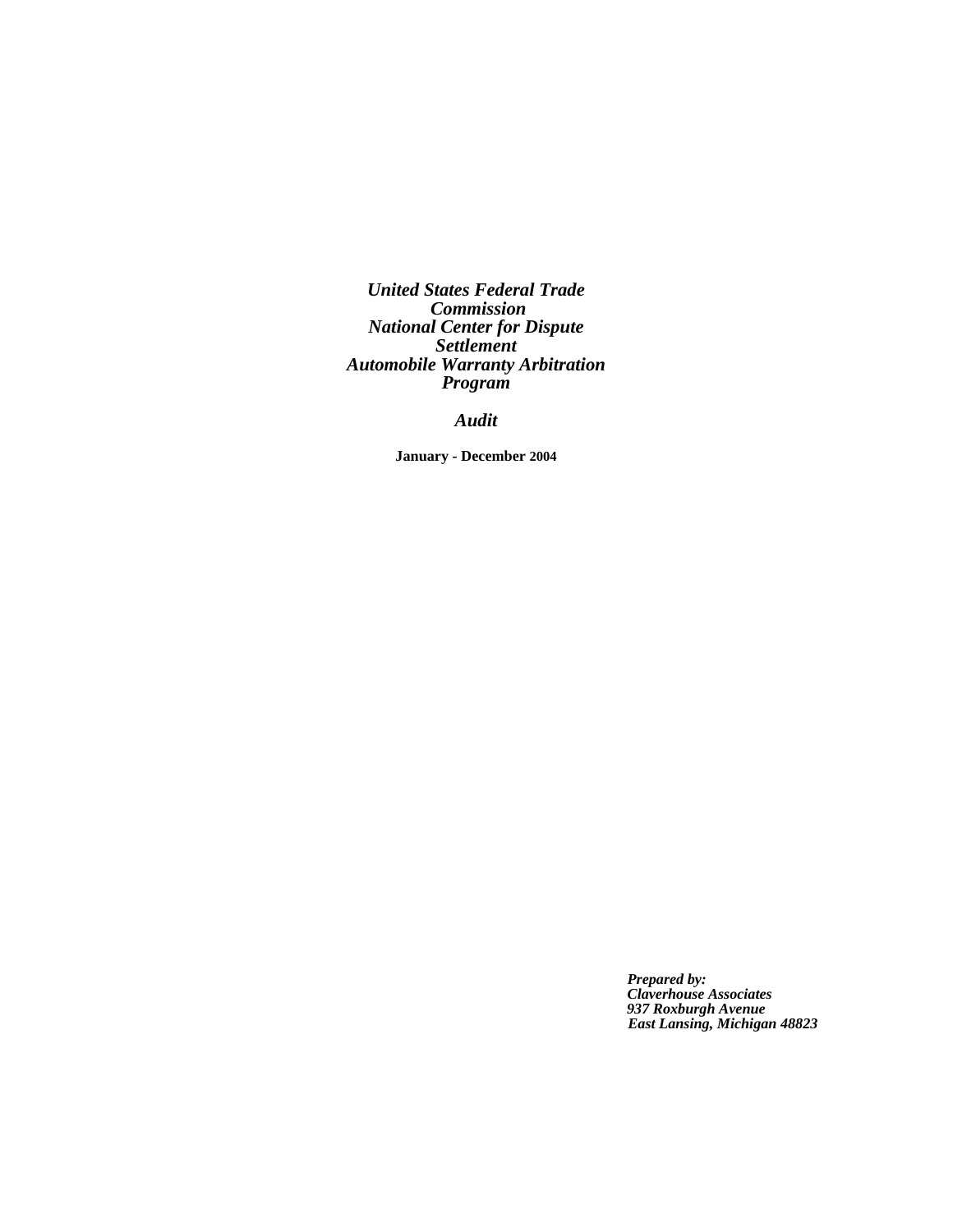# *Table of Contents*

|                | <b>PAGE</b>                              |
|----------------|------------------------------------------|
|                |                                          |
| $\mathbf{I}$ . |                                          |
| II.            |                                          |
| III.           |                                          |
|                |                                          |
|                |                                          |
|                |                                          |
| IV.            |                                          |
| V.             | SURVEY AND STATISTICAL INDEX COMPARATIVE |
| VI.            |                                          |
|                |                                          |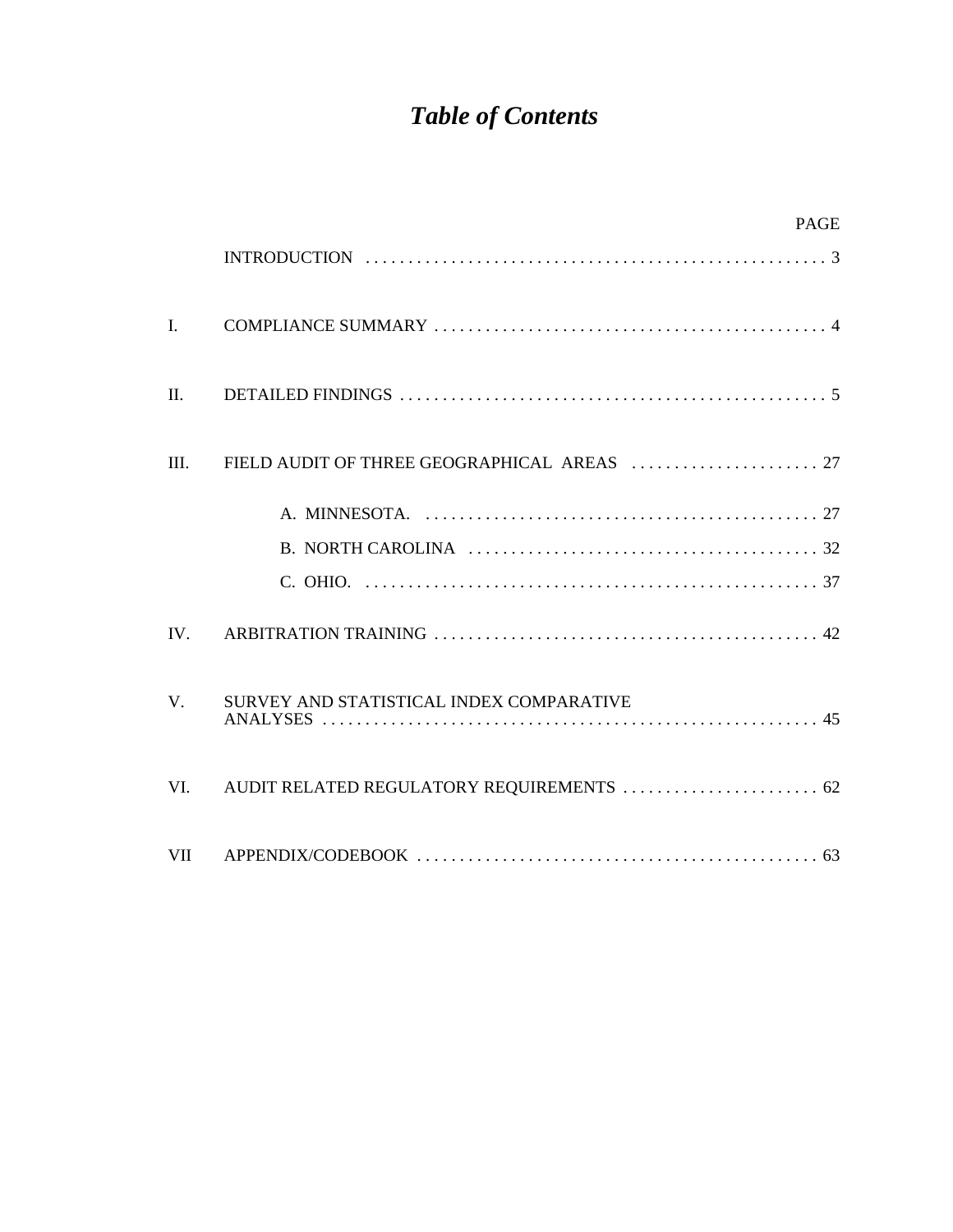## *Introduction*

This 2004 audit of NCDS' Arbitration Process is performed pursuant to the 1975 federal warranty law, the Magnuson-Moss Warranty Federal Trade Commission Improvement Act and Rule on Informal Dispute Settlement Procedures, 16 C.F.R. Part 703 (hereafter referred to as Rule 703).

Claverhouse Associates, a firm specializing in arbitration, mediation, and program auditing, performed the audit, which was conducted under the supervision of Kent S. Wilcox, President and Senior Auditor. The statistical survey was conducted by the Center for Survey Research, a division of the Institute for Public Policy and Social Research at Michigan State University.

Arrangements to conduct the audit were initiated by an invoice submitted in early 2005. Claverhouse Associates coordinated field audits, statistical survey planning, and arbitration training with the program's independent administrator, The National Center for Dispute Settlement (NCDS). This year's report was performed as a review of the National Center for Dispute Settlement as an independent administrator for multiple automobile manufacturers. The manufacturers participating in the NCDS automobile warranty arbitration program included in this national audit are: Toyota, Lexus, DaimlerChrysler, Mitsubishi, and Porsche. There are a few exceptions, wherein our review is manufacturer-specific, such as the requirement for manufacturers to inform consumers of the availability of the dispute resolution program whenever a warranty dispute arises.

Hearings held in Minnesota, North Carolina, and Ohio were included in the on-site field inspections. Visits to these locations were arranged to coordinate with scheduled arbitration hearings. In addition, we audited arbitrator training conducted in Grapevine, Texas, April 29 - May 1, 2005. Thus, field audits of the arbitration hearings and arbitrator training are sometimes conducted in the current calendar year rather than in the audit year but are assumed to reflect operations as they existed in the audit year (2004). Performing the field audits during the actual audit year would require initiating the audit much earlier and using a two-phased format: one commencing during the actual audit period and the other in the following year, after all annual statistics had been compiled. All case files inspected were generated during 2004 as required.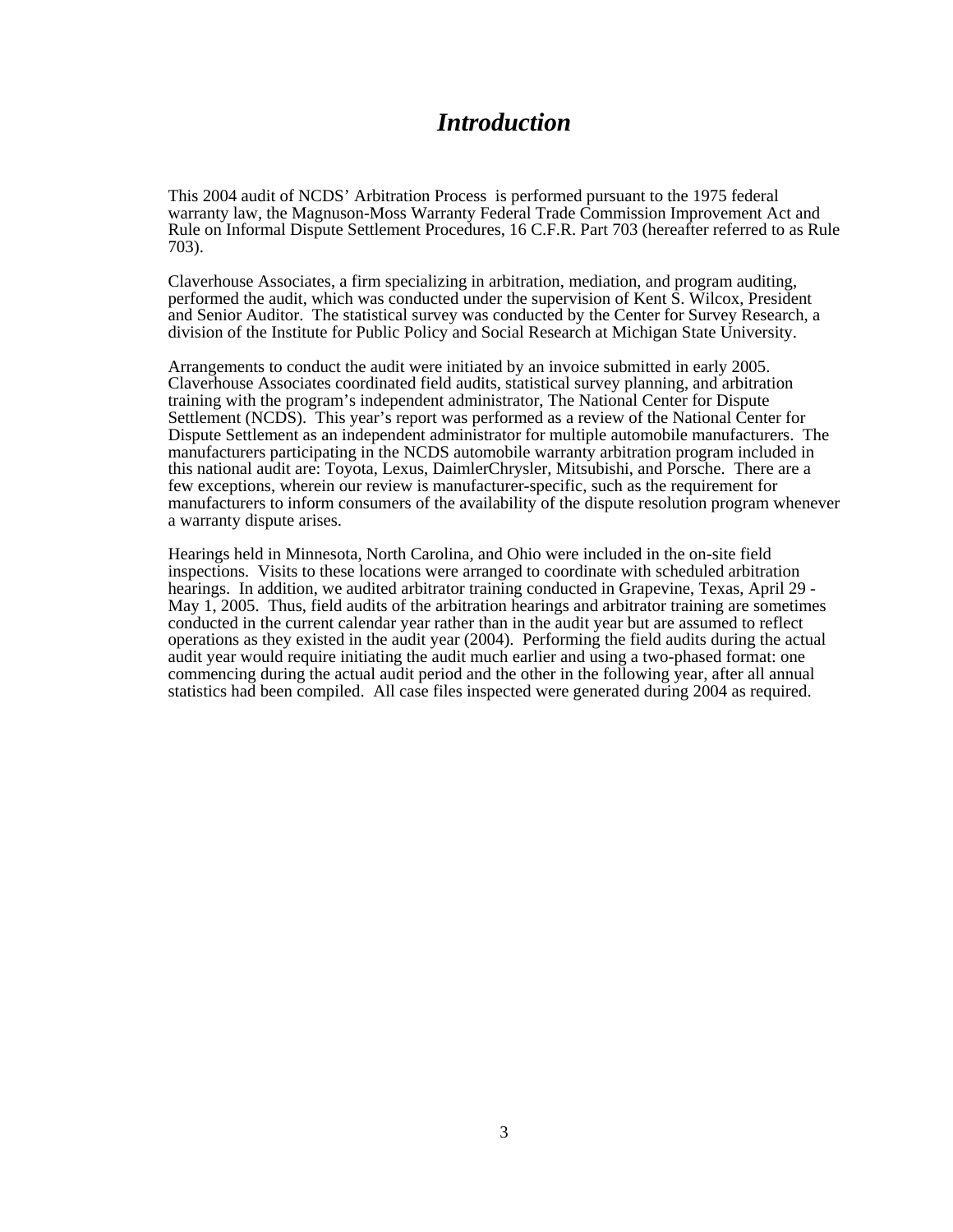## *SECTION I*

## *Compliance Summary*

This is the second Claverhouse Associates independent annual audit of the National Center for Dispute Settlement (NCDS) national third-party informal dispute resolution mechanism, called the Automobile Warranty Arbitration Program (AWAP), as it is administered by the National Center for Dispute Settlement. We have conducted several audits of the NCDS administered warranty arbitration program, but these reviews were of manufacturer centered and were manufacturer-specific.

## **Overall NCDS Dispute Settlement Program Evaluation**

The NCDS third-party dispute mechanism, Automobile Warranty Arbitration Program (AWAP), is, in our view, in substantial compliance with the requirements of the Magnuson-Moss Warranty Federal Trade Commission Improvement Act and Rule on Informal Dispute Settlement Procedures, 16 C.F.R. Part 703.

The three regions audited, Minnesota, North Carolina, and Ohio, all function in compliance with FTC Rule 703. Details of the field audits and any minor irregularities found are discussed in Section III of this report.

Our random sample survey confirmed the overall validity of the statistical indexes created by the National Center for Dispute Settlement.<sup>1</sup> Our original survey sample consisted of 750 closed cases<sup>2</sup>, of which we completed surveys for 400 customers. As we have found in other audits, surveyed customers tended to report favorably on the program when the results of their cases were, in their view, positive. Conversely, those who received no award, or received less than they expected, were more likely to report dissatisfaction with the AWAP. As has been true in most audits we have conducted for various programs, the few statistically significant differences between the figures reported by the AWAP and the survey findings were deemed to be easily understandable and do not suggest unreliable reporting by the program. For a detailed discussion, see the survey section of this report.

Arbitrators, AWAP personnel, and regulators we interviewed at both the state and federal jurisdictions viewed training for arbitrators as an important component of the program. The training provided for the AWAP arbitrators advances many of the AWAP objectives. Providing such training is, in our view, consistent with the broad regulatory requirement for fairness. The training component, in our view, comports with the substantial compliance requirements for a fair and expeditious process pursuant to the federal requirements.

<sup>&</sup>lt;sup>1</sup> There were, of course, discrepancies in some areas, as we have come to expect, but those we identified are either of no real consequence or are very understandable and without significant regulatory implications. Discrepancies are detailed in the survey section of the report.

<sup>&</sup>lt;sup>2</sup> The sample was drawn from a universe of 2,246 cases.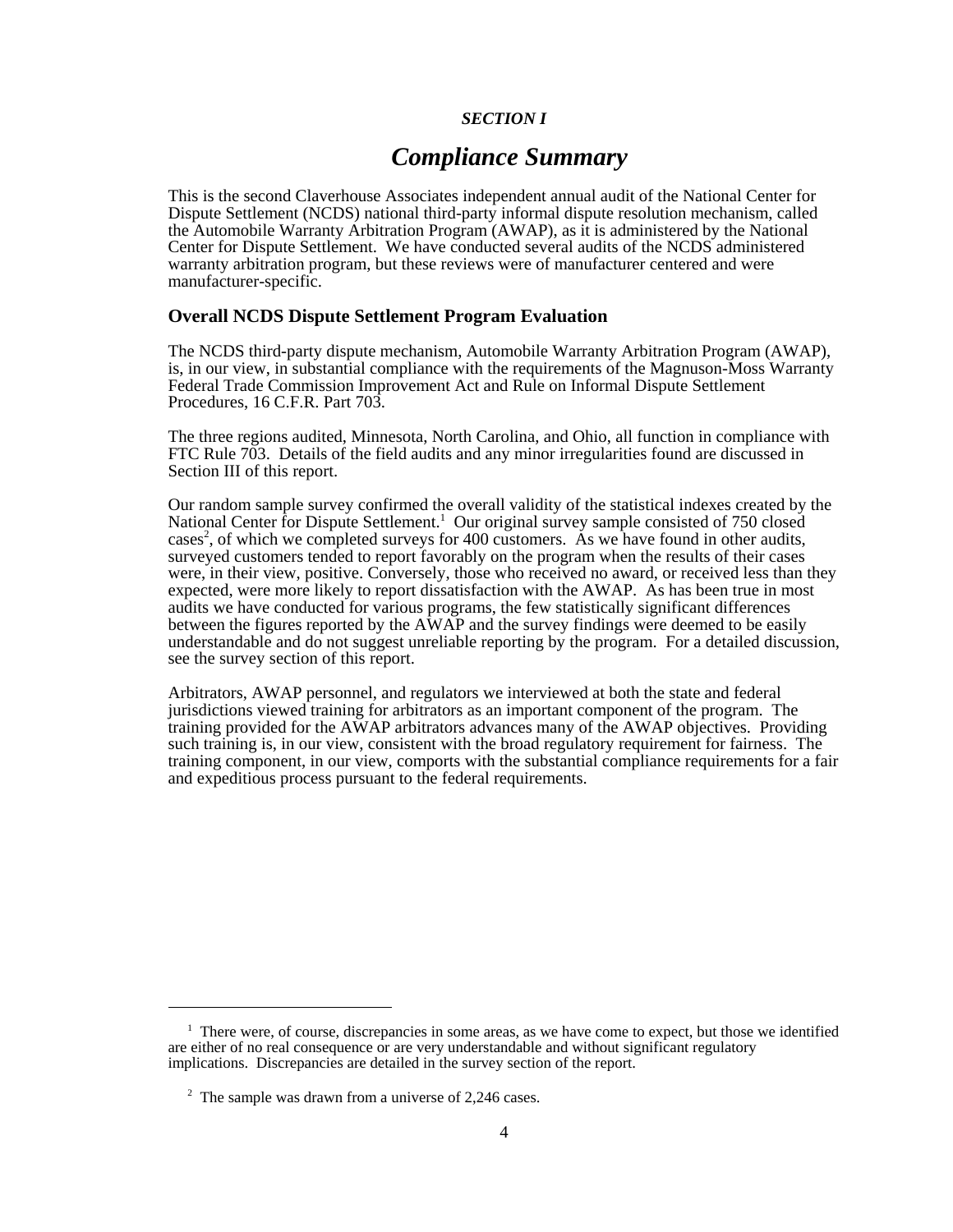## *SECTION II*

## *Detailed Findings*

This section addresses the requirements set forth in 16 C.F.R. Para 703.7, of Public Law 93-637 (The Magnuson-Moss Warranty Act, 15 U.S. C. 2301. et seq.).

After each regulatory requirement is set forth, the audit's findings are recorded, discrepancies are noted, and recommendations are made where appropriate.

This audit covers the full calendar year 2004. An important component of the audit is the survey of a randomly selected sample of 750<sup>3</sup> NCDS' Dispute Settlement Program applicants whose cases were closed in 2004 and found to be within the AWAP's jurisdiction.

We analyzed several NCDS generated statistical reports covering the AWAP operations in the United States. The reports were provided to us by Mr. Brian Dunn, Director of Dispute Settlement Services, National Center for Dispute Settlement, Dallas, Texas.

We performed field audits of the AWAP as it operates in Minnesota, North Carolina, and Ohio. We also examined a random sample of current (i.e., 2004) case files for accuracy and completeness. A random sample of case files was drawn from all case files for the years 2001- 2004 and inspected them to ensure that these records are maintained for the required four-year period.4 In the areas covered by each region, we surveyed several dealerships to see how effectively they carry out the information dissemination strategy developed by manufacturers to assist them in making customers aware of the AWAP.

In addition, we monitored arbitration hearings in Buffalo, Minnesota; Fayetteville, North Carolina; and , Beavercreek, Ohio, and interviewed arbitrators and AWAP/NCDS administrative personnel.

To assess arbitrator training, we monitored the NCDS-sponsored training session held in Dallas/Ft. Worth, Texas, in April of 2005. In addition to monitoring the training itself, we interviewed the trainees (both before and after the training), the training staff, and reviewed the training materials.

REQUIREMENT: § 703.7 (a) [ Audits]

**(a) The mechanism shall have an audit conducted at least annually to determine whether the mechanism and its implementation are in compliance with this part. All records of the mechanism required to be kept under 703.6 shall be available for audit.**

FINDINGS:

This is the second (2004) Claverhouse Associates annual audit of NCDS AWAP informal dispute settlement program.

<sup>&</sup>lt;sup>3</sup> Our objective was to complete 300 interviews from our original sample of approximately 750. Experience demonstrates that completing exactly 300 is not likely. The precise sample size is discussed in detail in the Survey Section of this report.

<sup>&</sup>lt;sup>4</sup> Some participating manufacturers are relatively new to the NCDS program and therefore do not have case files covering the entire 4-year period.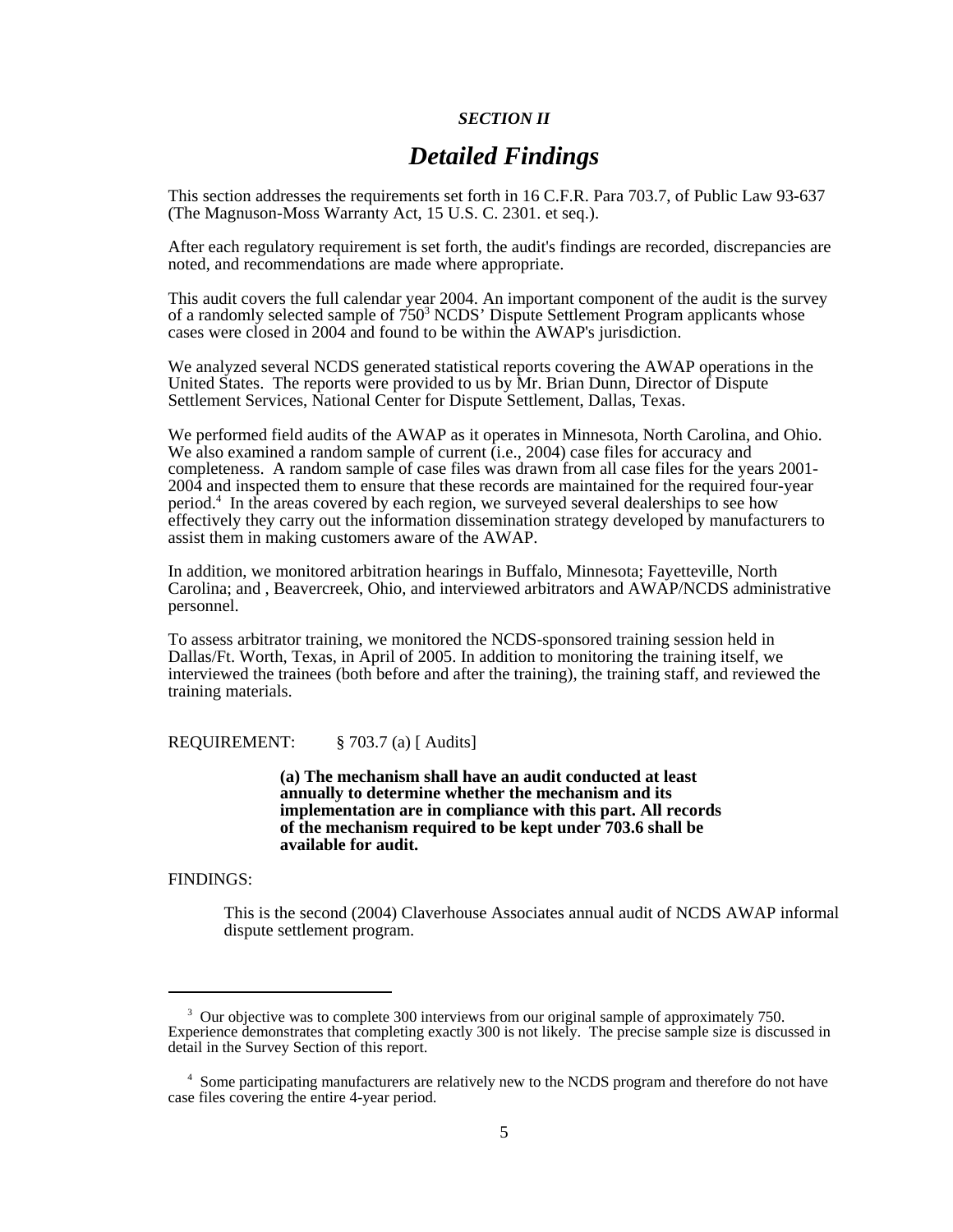Records pertaining to the NCDS' AWAP that are required to be maintained by 703. 6 (Record- keeping) are being kept and were made available for our review.

REQUIREMENT: § 703.6 (a) [Recordkeeping]

**(a) The mechanism shall maintain records on each dispute referred to it which shall include: (1) Name, address, telephone number of the consumer; (2) Name, address, telephone number and contact person of the warrantor; (3) Brand name and model number of the product involved;**

**(4) The date of receipt of the dispute and the date of**

**disclosure to the consumer of the decision.**

#### FINDINGS:

The information referenced in subsections 1 through 4 is available from the staff of the National Center for Dispute Settlement, who provided us with access to all pertinent information, which is maintained as required. Our inspection of randomly selected case files for each of the three regions validated these findings. The inspections of case files took place at the headquarters of the program's independent administrators. Our review of randomly selected cases drawn from the four-year period (2001-2004) demonstrated that the case files were maintained in 2004, as required.

#### DISCREPANCIES:

The few administrative irregularities found, while appropriately noted, are relatively inconsequential and do not pose any serious undermining of the program's *substantial compliance* status. The AWAP meets this regulatory requirement and any inconsistencies we found were of the minor and inconsequential variety likely to be found in any large administrative program. The minor inconsistencies are highlighted in the appropriate sections of the report.

#### REQUIREMENT: § 703.6 (a) (5)

**(5) All letters or other written documents submitted by either party;** 

**(6) All other evidence collected by the mechanism relating to the dispute including summaries of relevant and material portions of telephone calls and meetings between the mechanism and any other person (including consultants described in 703.4 (b) ;** 

**(7) A summary of any relevant and material information presented by either party at an oral presentation;** 

**(8) The decision of the members including information as to date, time and place of meeting, and the identity of members voting; or information on any other resolution;**

#### FINDINGS:

 Some case files contained, in addition to the various standard file entries, other communications submitted by the parties. Nothing in our findings suggests that any material submitted by a party was not included in the file, and every indication is that the files were complete. We made no attempt, however, to validate the existence of "summaries of relevant and material telephone calls" and other such information since we had no way of knowing whether such telephone calls took place. This is also true for documents such as follow-up letters. A review of this type may be theoretically possible,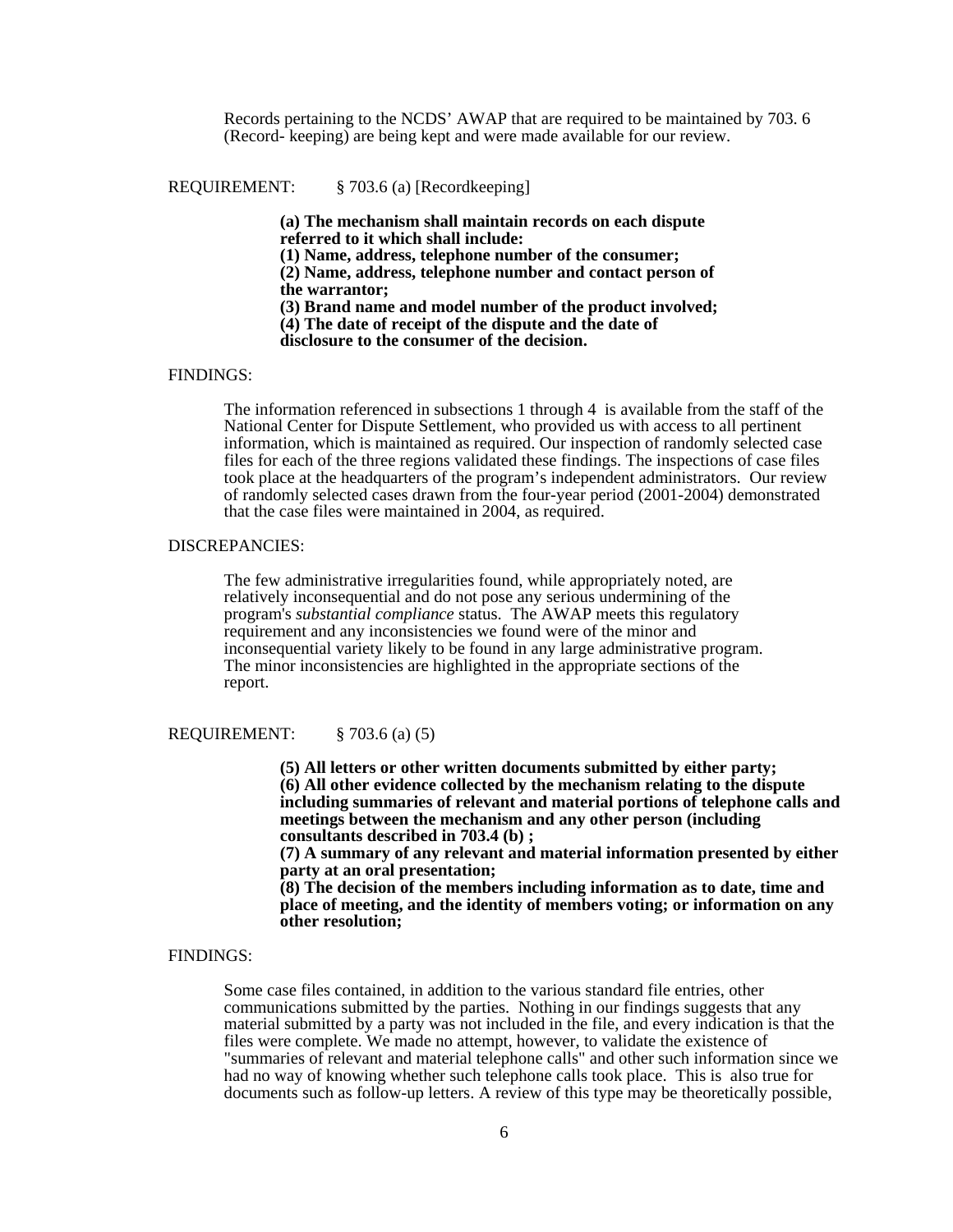but it is not practical without having some objective measure against which to compare the contents of the file. Even in the theoretical sense, such a review assumes customers keep exact files of all correspondence, notes, and phone calls pertaining to their AWAP cases. To validate this dimension, the audit would entail retrieving all such files as a first step. The obvious impracticality of that places such a review beyond the scope of the audit.

Information required in subsection 8 can be found on the *Arbitration Data Entry* form used by NCDS. This form also contains the essence of the decision along with most other information pertinent to the case.

#### DISCREPANCIES:

None

The required records were all available, appropriately maintained, and properly kept. Any exceptions were merely incidental and have no significant bearing on the program's compliance with the regulations.

## REQUIREMENT: § 703.6 (a) (9-12)

**(9) A copy of the disclosure to the parties of the decision; (10) A statement of the warrantor's intended action(s); (11) Copies of follow - up letters ( or summaries of relevant and material portions of follow - up telephone calls) to the consumer, and responses thereto; and (12) Any other documents and communications (or summaries of relevant and material portions of oral communications) relating to the dispute.**

FINDINGS:

The information set forth in items 9 and 10 is maintained as required.<sup>5</sup> As such, the information was readily accessible for audit.

The information set forth in items 11 and 12 was not audited for accuracy and completeness because of the impracticality of such a review. The examination of the case file contents revealed few instances of this type of information included in the file, and yet nothing indicated that information was missing.

DISCREPANCIES:

None

REQUIREMENT: § 703.6 (b)

<sup>&</sup>lt;sup>5</sup> The warrantor's intended actions are a basic part of the program and are generally applicable to all cases. All decisions rendered by arbitrator(s) will be honored by all NCDS' AWAP participating manufacturers, thereby negating any necessity for providing a document in each individual file.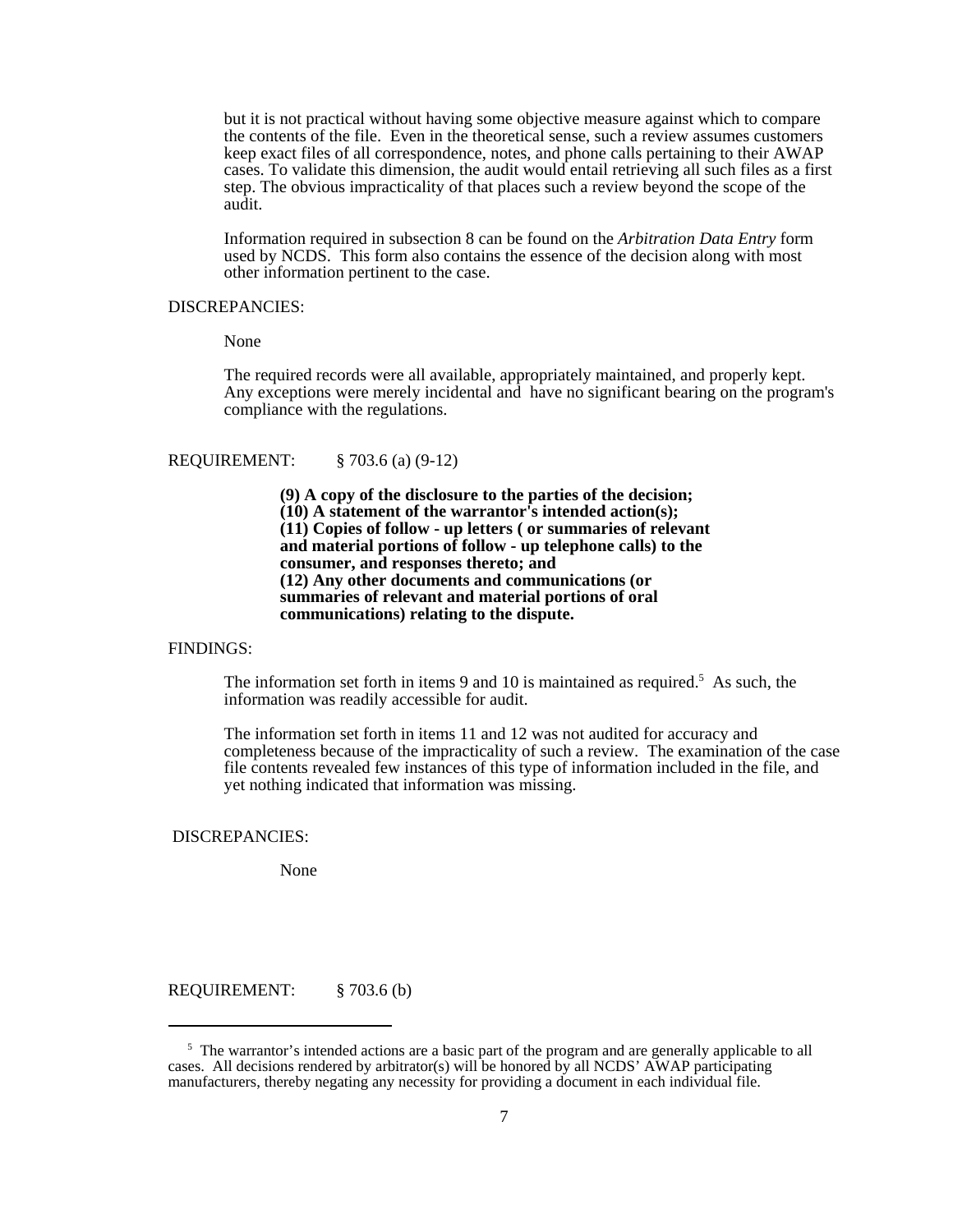#### **(b) The mechanism shall maintain an index of each warrantor's disputes grouped under brand name and subgrouped under product model.**

#### FINDINGS:

These indices are maintained by Mr. Brian Dunn, Director of Dispute Settlement Services, housed at the NCDS headquarters in Dallas, Texas.

The audit includes a review and assessment of a data printout for the calendar year 2004.

The *AWAP Statistics* identifies 3,932 AWAP disputes filed for 2004. Of these, 2,448 were eligible for AWAP review, and 1,484 were determined by the AWAP to be out-ofjurisdiction. Of the in-jurisdiction closed cases, NCDS reports that  $1,609$  were arbitrated<sup>6</sup> and 437 were mediated.<sup>7</sup> There were 1,526 arbitrated decisions which were reported as "adverse to the consumer" per § 703.6 (E) representing 94.8% of all arbitrated cases.

Each of the participating manufacturers submitted an index of their disputes grouped under brand name and subgrouped under product model as required.

Indices are complete and consistent with all requirements. Some of the data included in these reports are compared with the findings of our sample survey discussed in the Survey Section of this report.

#### DISCREPANCIES:

None

REQUIREMENT: § 703.6 (c)

**(c) The mechanism shall maintain an index for each warrantor as will show: (1) All disputes in which the warrantor has promised some performance (either by settlement or in response to a mechanism decision) and has failed to comply; and (2) All disputes in which the warrantor has refused to abide by a mechanism decision.**

#### FINDINGS:

AWAP reports that there were no such cases in 2004. Concerning subsection 2, the auditors are advised by NCDS that there is no reported incidence in which an NCDS AWAP participating manufacturer failed or refused to abide by a panel or arbitrator decision. As a matter of general corporate policy, all AWAP participating manufacturers agree to comply with all AWAP decisions. This information is supplied as part of NCDS' Annual FTC -703.6 (c) (1) and (2) Report.

<sup>&</sup>lt;sup>6</sup> This number is not aggregated in the statistical reports provided for the audit. We arrived at this number by summing the "decided" items (4-7) listed on the AWAP mandated statistical report.

<sup>&</sup>lt;sup>7</sup> The term "mediation" in the AWAP context does not necessarily imply that a neutral third-party assisted the parties in resolving a warranty dispute, but rather that the dispute was settled prior to an arbitrator rendering a decision. The number provided above is not aggregated in the statistical reports provided for the audit. We arrived at this number by summing the "Resolved" items (1-3) listed on the AWAP mandated statistical report.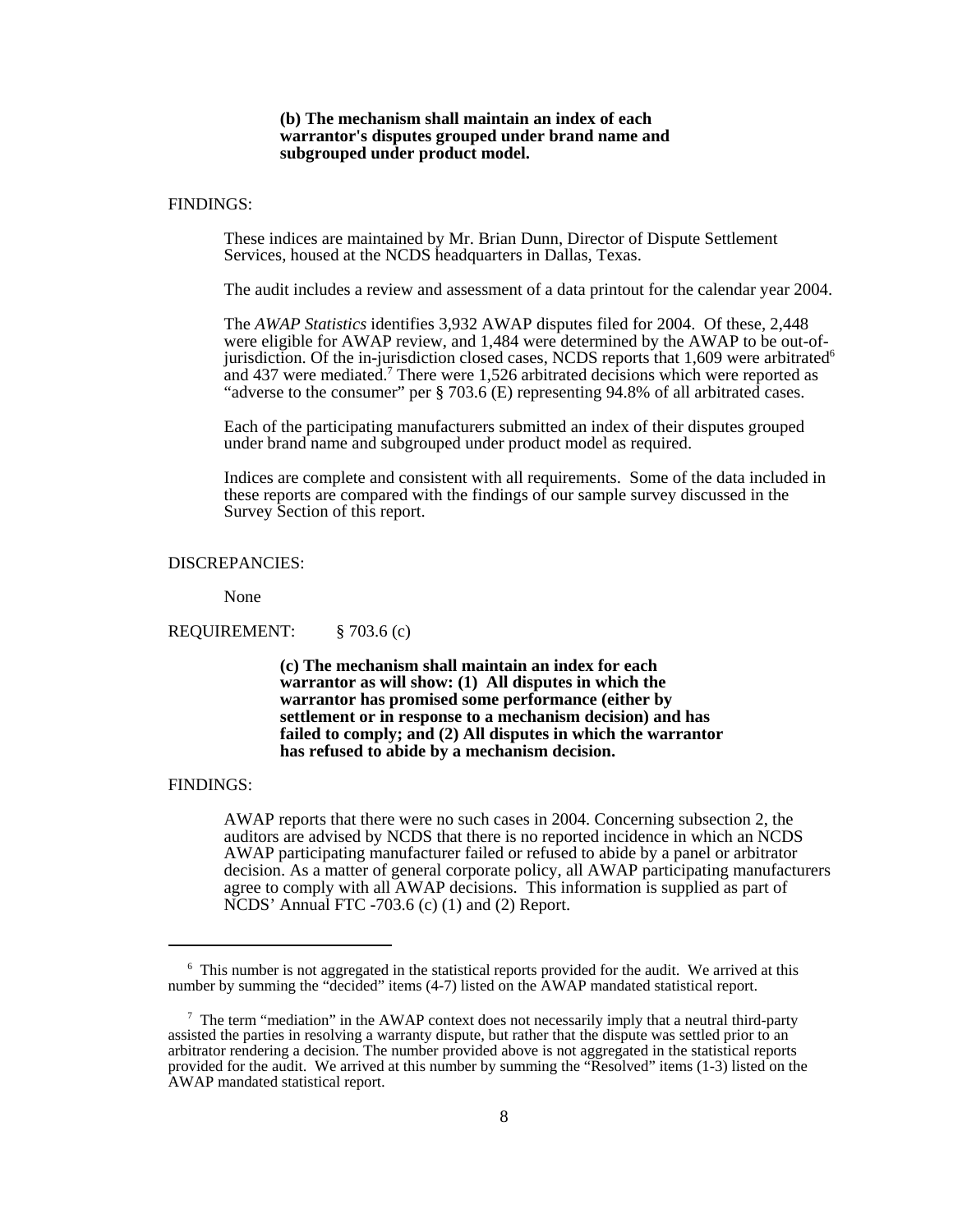#### DISCREPANCIES:

None

#### REQUIREMENT: § 703.6 (d)

#### **(d) The Mechanism shall maintain an index as will show all disputes delayed beyond 40 days.**

#### FINDINGS:

According to AWAP statistical index reports, as of December 2004, a total of 63 AWAP cases were delayed beyond 40 days. The Director of Dispute Settlement Services provided a comprehensive report of all individual cases delayed beyond 40 days during the 2004 period of the audit. This report includes the customer's name, case file number, and the number of days the case has been in process as of the date of the generation of the report. Our analysis indicates that this report meets the above requirement. Our review, however, is not designed to test the accuracy of the report. We merely determine that the mandated report is being generated. At the same time, we found nothing during our assessment review that calls into question the accuracy of any of the required statistical indexes.

#### DISCREPANCIES:

None

REQUIREMENT: § 703.6 (e)

**(e) The mechanism shall compile semi-annually and maintain statistics which show the number and percent of disputes in each of the following categories:** 

- **(1) Resolved by staff of the Mechanism and warrantor has complied;**
- **(2) Resolved by staff of the Mechanism and time for**

**compliance has occurred, and warrantor has not complied;**

 **(3) Resolved by staff of the Mechanism and time for compliance has not yet occurred;**

- **(4) Decided by members and warrantor has complied;**
- **(5) Decided by members, time for compliance has occurred,**
- **and warrantor has not complied;**

**(6) Decided by members and time for compliance has not**

**yet occurred;**

**(7) Decided by members adverse to the consumer;**

- **(8) No jurisdiction;**
- **(9) Decision delayed beyond 40 days under 703.5 (e) (1) ;**

**(10) Decision delayed beyond 40 days under 703.5 (2);**

**(11) Decision delayed beyond 40 days for any other reason;**

**and** 

**(12) Pending decision.**

FINDINGS: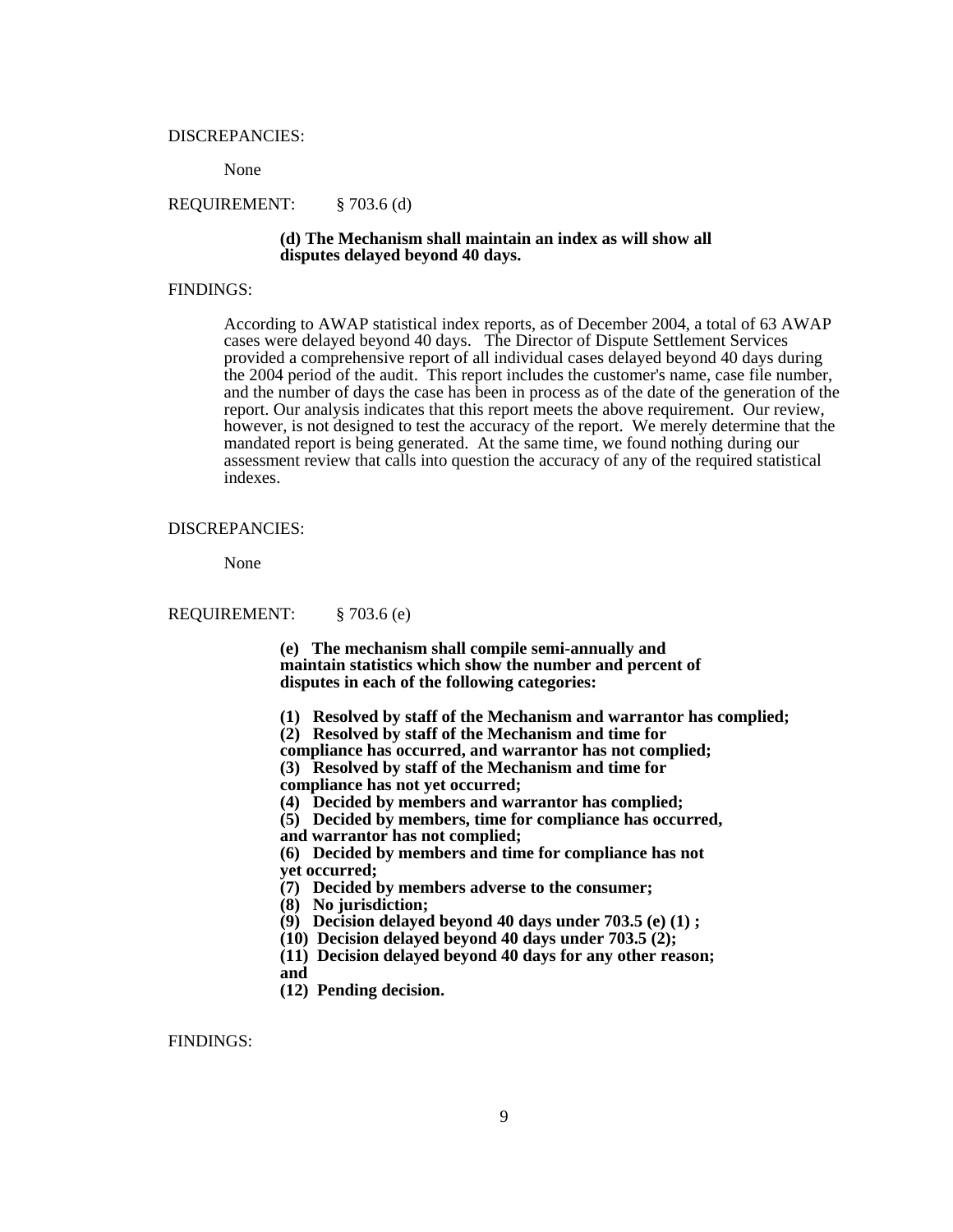NCDS collects and maintains the information required by  $\S$  703.6 (e) in the AWAP Statistics Report supplied to us by Mr. Brian Dunn, Director of Dispute Settlement Services.

. The information is available for inspection and is complete in all respects.

The figures reported in this index are analyzed in further detail in the Survey Section of this report.

#### DISCREPANCIES:

None

REQUIREMENT: § 703.6 (f)

#### **THE MECHANISM SHALL RETAIN ALL RECORDS SPECIFIED IN PARAGRAPHS (a) - (e) of this section for at least 4 years after final disposition of the dispute.**

#### FINDINGS:

(a) All of the information listed in the 12 subsections detailed in the previous section [§ 703.6 (e)] is maintained for the required four years. Any inconsistencies found would be addressed in the Survey Section of this report.

We inspected the collection of all case files for each region during our on-site visit to the NCDS headquarters in Dallas, Texas, and inspected and evaluated a random selection of case files from the four-year period for completeness. The files were appropriately maintained and readily available for audit.

(b) The NCDS Director of Dispute Settlement Services provided us with the various 2004 indices and statistical reports required by Rule 703. The corresponding reports for the previous four years are not available from some NCDS participating manufacturers because they did not administer the manufacturer's program during that period. The records are probably available from each of those manufacturers directly.

(c) [The two potential "non-compliance" categories] The information required by subsection  $(1)$  is, when applicable, maintained by NCDS. Subsection  $(2)$  is not applicable since all participating manufacturers, as a matter of corporate policy, always comply with AWAP decisions.

(d) [Complaints beyond 40 days] This information is stored on computer in the NCDS Dallas, Texas, office and is housed with Mr. Brian Dunn, the Director of Dispute Settlement Services. Any required report can be obtained from Mr. Dunn. The information is maintained as required.

(e) [Includes 12 categories of statistics] The information referenced in this section, as well as any data pertaining to this requirement, is available from the NCDS Director of Dispute Settlement Services. The 12 categories of statistics to be maintained are being kept as required.

#### DISCREPANCIES:

None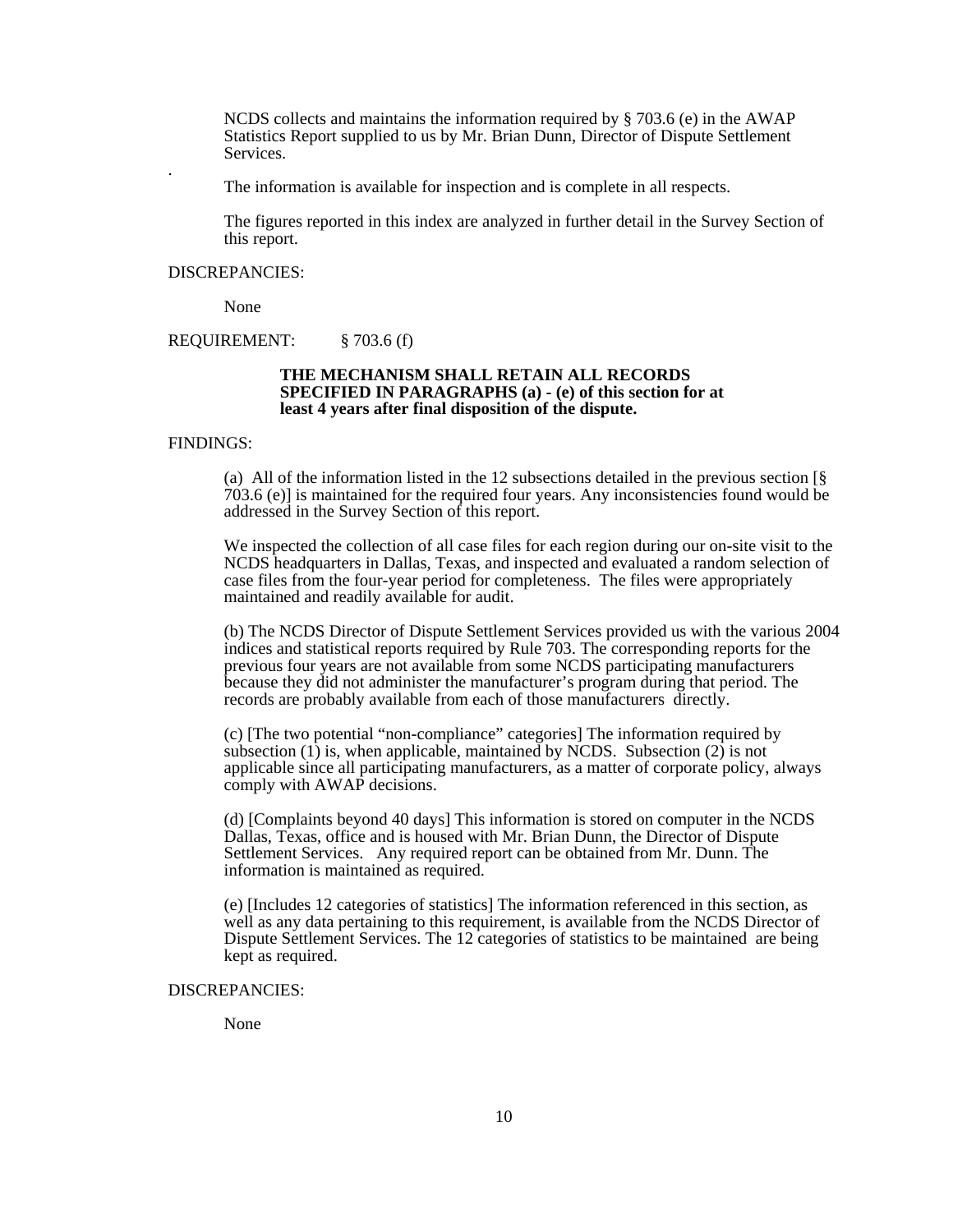**Each audit provided for in paragraph (a) of this section shall** include at minimum the following  $(\hat{1})$  evaluation of **warrantor's efforts to make consumers aware of the Mechanism's existence as required in 703.2 (d);**

**(d) The warrantor shall take steps reasonably calculated to make consumers aware of the Mechanism's existence at the time consumers experience warranty disputes.**

#### FINDINGS:

The essential feature of both regulatory requirements cited above is timing. In our review, therefore, we give emphasis to efforts that would inform customers and ensure that they know about the existence of the AWAP at all times, as well as examining the manufacturer's strategies to alert customers to the availability of the AWAP when the customer's disagreement rises to the level that the regulations consider a "dispute."

Regardless of the excellence of a program, it is only effective if the customer knows of its existence and can access it. The "notice" requirement seeks to ensure that the program is actually usable by customers by informing them of its existence and making it readily accessible when they need it.

#### **Individual Participating Manufacturer's Efforts and Assessment**

[*Note: In this section of the audit report, we review each of the five participating manufacturer's programs for meeting this requirement. Readers will note that we repeat regulatory language and some pertinent comments in each division for the various manufacturers because some readers will be focused strictly on a given manufacturer and to make their reading easier, we repeat the applicable regulatory language rather than requiring such readers to engage in crossreferencing and searching for such language in some other section of the report.*]

For the 2004 report, we interviewed NCDS staff and inquired as to any changes from last year in each manufacturer's efforts to ensure their customers were being made aware of the availability of the NCDS arbitration program for resolving any of their customers' warranty disputes that might exist. Where we have new information supplied, we review and assess that information.

#### I. **TOYOTA :**

Toyota uses the following means by which to meet this important requirement:

- ! Toyota publishes a 32-page booklet, entitled *Owner's Warranty Information*, that briefly explains, among many other things, the NCDS process and how and where to file an application. The pamphlet is distributed in a variety of ways, but the principal method is by way of the dealer. Dealers are to provide the brochure as part of the initial information packet given to new customers as well as making them available in the dealership. Note: Our random audits of dealerships conducted for the national audit found no consistent and significant commitment by dealers to educate their employees to provide NCDS information to customers making general inquiries about warranty-related dissatisfactions or disputes.
- ! Toyota publishes a 51-page booklet, entitled *Owner's Warranty Rights Notification* booklet, that contains state-specific, warranty-related regulatory information (lemon law provisions) and an application form for accessing the NCDS. The booklet provides useful and accurate information. (DATED 5/04).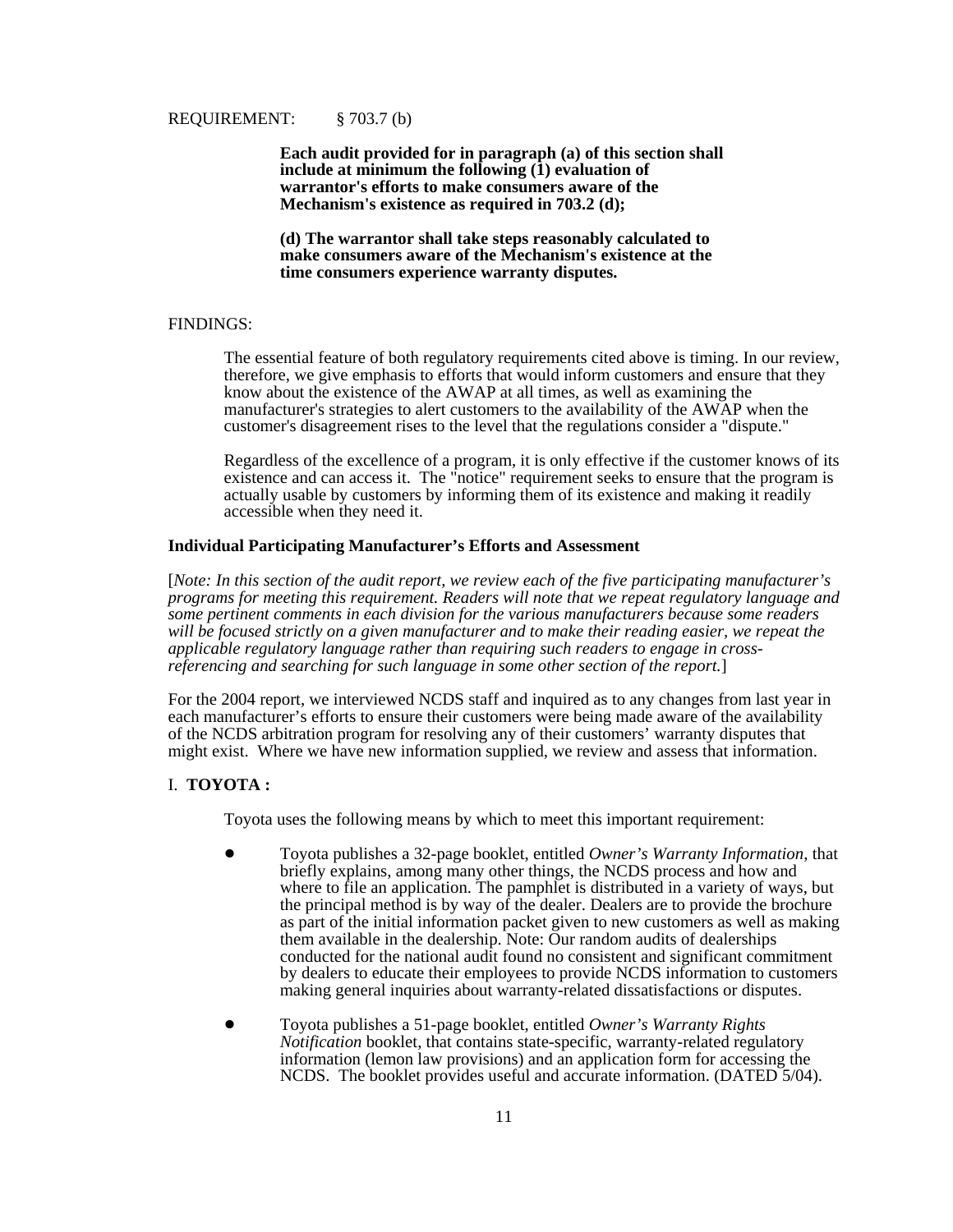Like the *Owner's Warranty Information* booklet, it is distributed, in the main, by dealership sales personnel at the point of sale/delivery as part of the glove box kit.

! There is a NCDS pamphlet (one-page tri-fold) published by Toyota that is reasonably informative about the NCDS and how to access it. The pamphlet cross-references the *Owner's Warranty Rights Notification* booklet as one of two sources for obtaining a *Customer Claim Form.8* Those interested in knowing about the program are referred to a toll-free telephone number where they can request a NCDS pamphlet. This one-page document is distributed primarily by the Toyota Customer Assistance Center.

Despite the manufacturer's efforts, there remains a concern about NCDS information dissemination at the dealership level where most warranty disputes arise.

For the 2004 report, we visited three Toyota dealerships.<sup>9</sup>

Voss Toyota 2110 Heller Drive Beavercreek, Ohio 45434

Airport Toyota 1180 West National Rd. Vandalia, Ohio 45377

Kerry Toyota of Durham 4513 Chapel Hill Blvd. Durham, North Carolina 27707

None of the dealership personnel we interviewed during our Toyota dealership visits provided any useful information about the Toyota warranty dispute mechanism in response to our inquiry concerning customer options when the customer is experiencing warranty disputes. One Toyota dealership in Ohio had a framed poster about NCDS arbitration with a contact toll-free telephone number included which is as good a performance as can be expected. At another Toyota dealership, the service department representative said, "we can't provide any information about arbitration if you've already talked to Toyota." The dealers' performance in these two states is mixed. Nevertheless, it is more consistent this year with the underlying intent of federal requirements of Rule 703.

We said in last year's report that:

 <sup>8</sup> The Toyota *Dispute Settlement Program* pamphlet actually refers here to the Toyota *Owner's Manual Supplement*, but it appears they mean the *Owner's Warranty Rights Notification* booklet. It's a mere administrative oversight, but customers could easily be confused. Fortunately the theoretical problem is mitigated by virtue of the second reference to a toll-free telephone number to Toyota's Customer Assistance Center where customers may obtain a *Customer Claim Form*.

<sup>&</sup>lt;sup>9</sup> As is the case with several dimensions to the audit we carried out this aspect in the year 2005.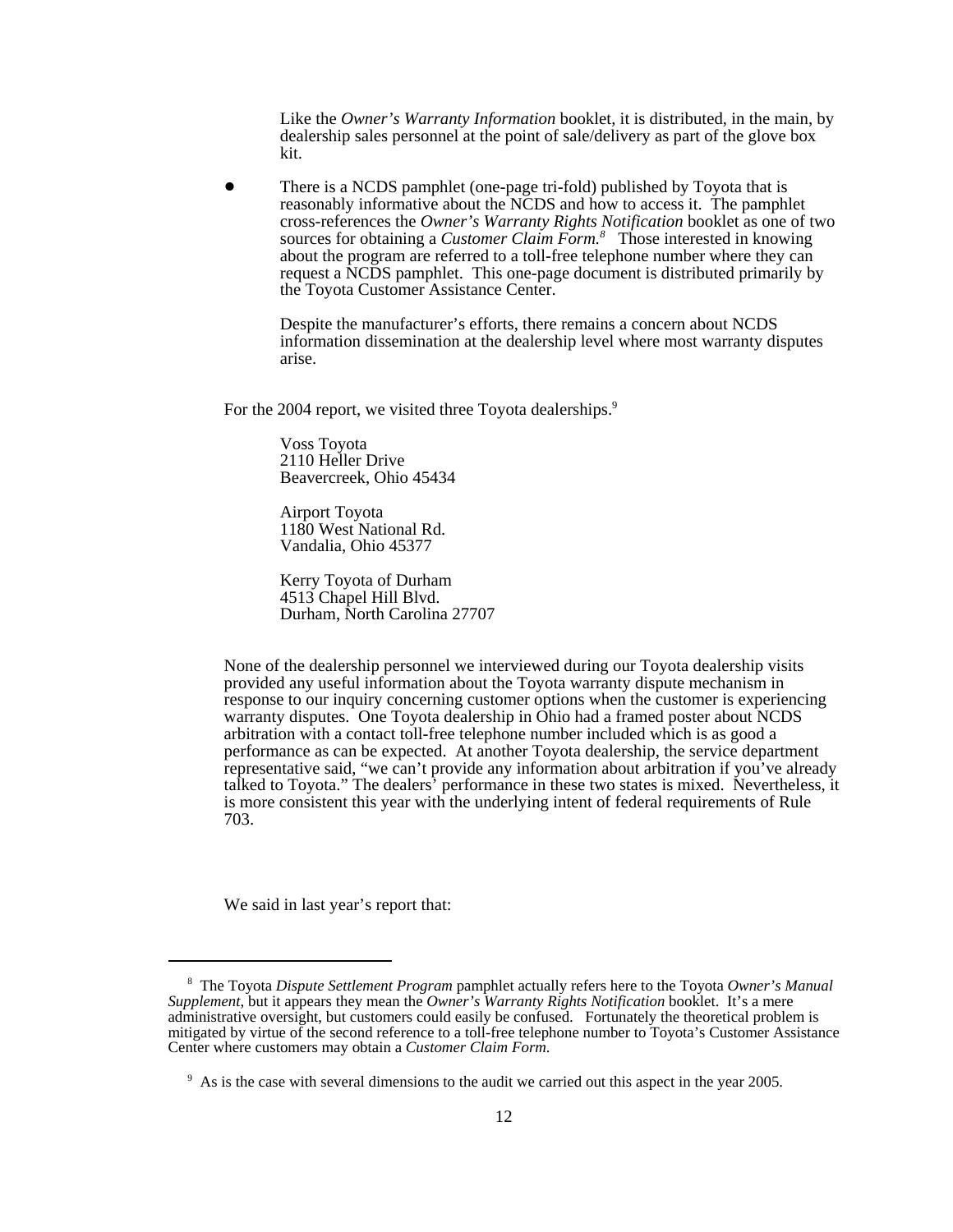*Clearly, one of the principal reasons that the annual independent audit requirement was included in Rule 703 was to ensure that adequate consumer awareness was provided for by sponsoring manufacturers. That the original draft of Rule 703 was modified so as to require this audit was an outcome fostered by manufacturers who complained that the proposed alternatives were too onerous and in fact, "draconian." The Federal Trade Commission declined to mandate the national media campaigns and dealer incentives requirements, opting instead for voluntary efforts by the manufacturers, or their agent dealers, which would then be audited annually to ensure compliance with the stated objective of ensuring consumer awareness of the availability of the program. In any event, it is abundantly clear that no audit findings are complete without an evaluation of this aspect of the arbitration program since it is specifically set forth in the administrative Rule requirements in that section identified as the "Proceedings." This extensive Federal Trade Commission commentary was promulgated as a fundamental part of the Rule, as is the case with all promulgated FTC Rules.*

Because of the varied and heavy responsibilities of service managers, they were not always available during our "secret shopper" visits to dealerships. It is predictable that the customers of dealerships whose employees are completely unaware of the NCDS will be less likely to be informed of the availability of NCDS, a situation "at variance" with the regulation's intent.

 There is a toll-free phone number to the Toyota Customer Assistance that offers assistance to customers in terms of the "making customers aware" requirement. This office is designed to facilitate an open line of communication between the servicing dealer, Toyota, and the customer. The toll-free line facilitates the NCDS by providing NCDS information to those who specifically request information about arbitration. We contacted the number and were referred to the glove box packet and the specific manual which contains a NCDS application form. The primary objective of the Toyota Customer Assistance Center is to keep the customer and Toyota working together to resolve warranty-related problems. This facet of the program operates consistent with § 703.2(d) which allows:

**703.2 (d)... Nothing contained in paragraphs (b), (c), or (d) of this section [ notice requirements] shall limit the warrantor's option to encourage consumers to seek redress directly from the warrantor as long as the warrantor does not expressly require consumers to seek redress directly from the warrantor. The warrantor shall proceed fairly and expeditiously to attempt to resolve all disputes submitted directly to the warrantor.** 

 The information dissemination methods employed by Toyota together with the number of applications filed nationally in 2004 (2766) demonstrate that, unquestionably, many Toyota customers were made aware of the program, and for these customers, at least, access is obvious.

On the other hand, our dealer inspections in several parts of the country showed a general lack of knowledge on the part of many dealer service department employees about the NCDS, and in some cases, ignorance of its very existence.

As with most programs, our visits to dealerships suggested that customers who seek assistance from their salespersons are also unlikely to receive any useful information about the NCDS. Few of the salespeople we interviewed appeared to have any knowledge of the NCDS or arbitration options in general.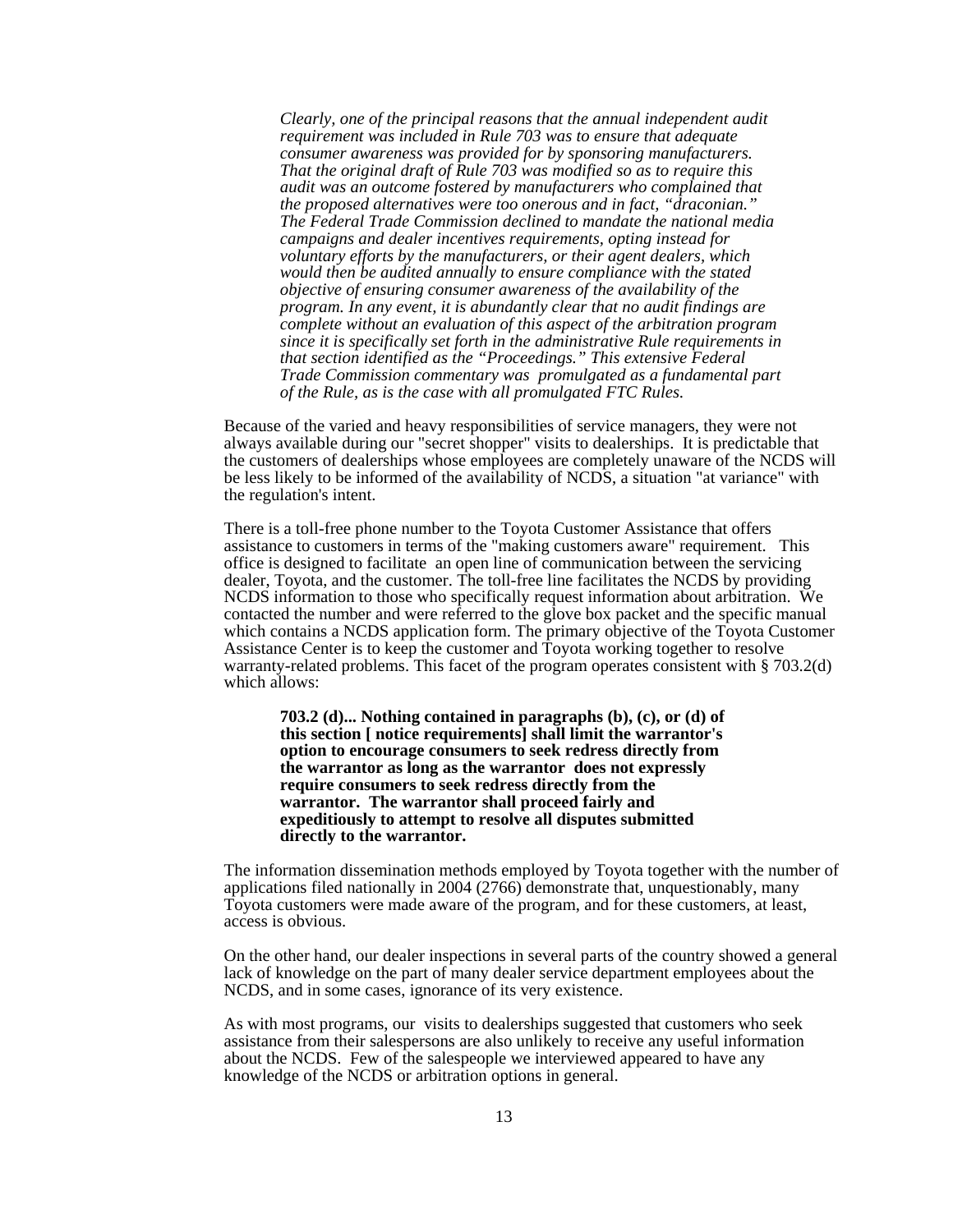We feel obligated to reiterate that the party who is in the best position to communicate with customers, at most junctures in the warranty repair context, is the servicing dealer. Unfortunately, dealers who wish to ignore their role in facilitating "fair and expeditious" warranty dispute resolution may do so with regulatory impunity, notwithstanding the efforts of Toyota.

We note here that manufacturer's difficulties in complying with this requirement are related in some respects to uncertainty as to the regulation's intent about when the customer is to be informed. A better information dissemination strategy could be developed if regulators provided manufacturers with an operational definition of the phrase, **" ... at the time consumers experience warranty disputes."**

#### DISCREPANCIES:

None, with the same qualifier given immediately above.

### **II. LEXUS:**

- ! Lexus publishes a manual entitled, *2004 Lexus Owner's Manual Supplement*. The manual itself is outdated and lists on page 10 an arbitration program no longer in use by Lexus. To address this, an errata slip is inserted into each manual given to customers at the point of sale and delivery which identifies The National Center for Dispute Settlement (NCDS) as the current organization for Lexus customers to contact regarding arbitration. Included is a toll-free telephone number for NCDS.
- ! We were provided a copy of the NCDS tri-fold, *Rules & Procedures for the Informal Resolution of Automobile Warranty Disputes* pamphlet, but this document is distributed to Lexus customers after the customer has filed an application.

We note here that manufacturer's difficulties in complying with this requirement are related in some respects to uncertainty as to the regulation's intent about when the customer is to be informed. A better information dissemination strategy could be developed if regulators provided manufacturers with an operational definition of the phrase, **" ... at the time consumers experience warranty disputes."**

In 2005 we did not visit a Lexus dealership for the 2004 audit:

In our 2003 report issued in 2004 we included the following comments as regards Lexus:

**For a newly created program this limited information may be provisionally acceptable, but in our view it falls short of what Rule 703 intends as regards informing customers of the availability of the arbitration program at the time a warranty dispute arises. There are, of course, many different strategies for accomplishing this mandated information dissemination program, but a mere passive casual reference to NCDS in an owner's manual is likely to find many customers with a warranty dispute unaware of the availability of arbitration. That was clearly not the intent of the Federal Trade Commission when Rule 703 was promulgated as evidenced by the rule's lengthy discussion in the** *Statement of Basis and Purpose***, published and promulgated as part of the rule (see Federal Register, 60215, Dec. 31, 1973). The FTC afforded great flexibility to manufacturers, at their request, as an alternative to far more draconian measures being proposed at the time including the requirement that manufacturers engage in a national media**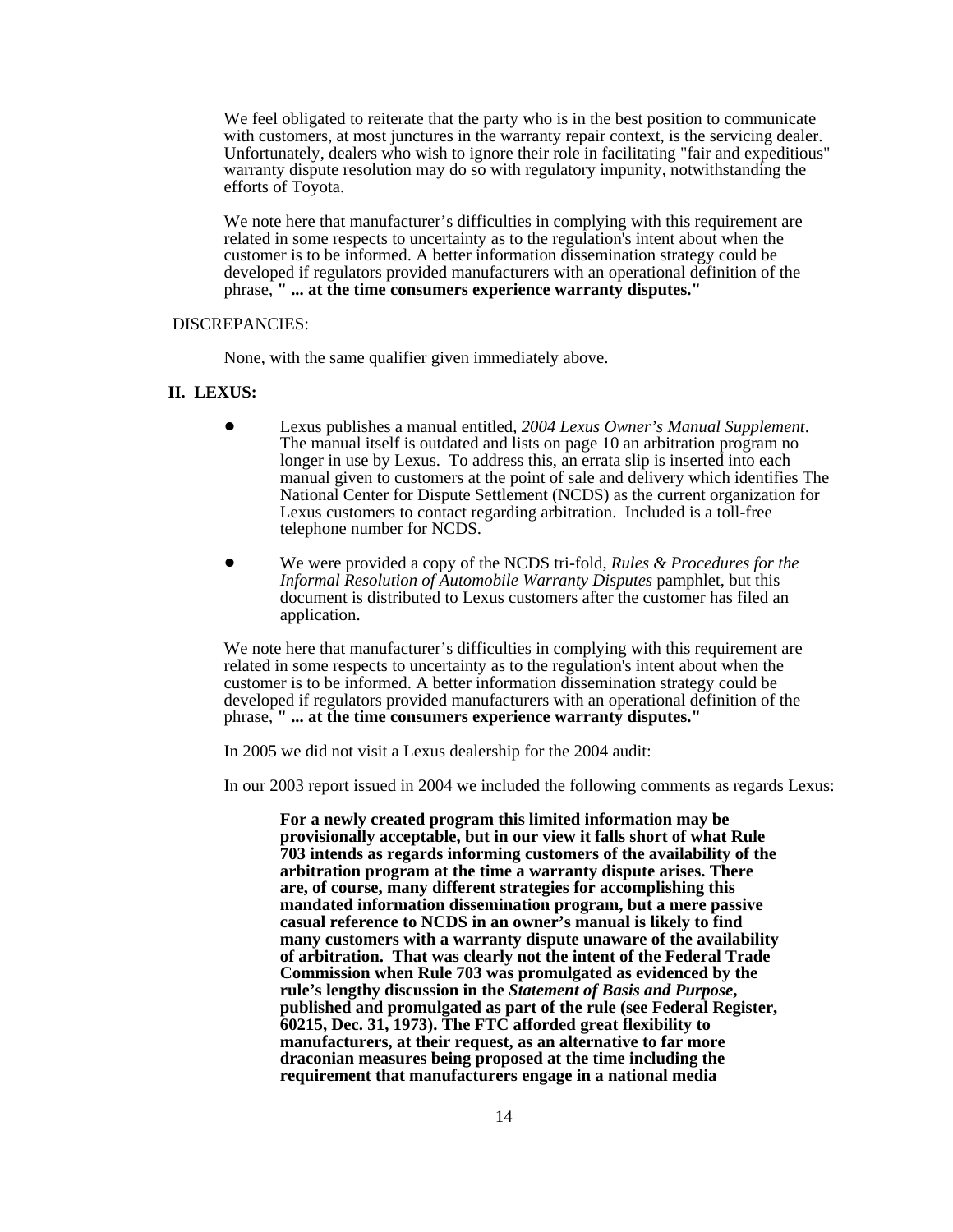**campaign each year to announce the program's availability. The FTC opted instead to afford manufacturers the opportunity to use their own creative methods to achieve the objective and provided for an annual audit to ensure that manufacturers were carrying out effective strategies for ensuring that their customers were likely to to be informed about the programs** *at the time a warranty disputes arises* **[FTC's emphasis.]**

The above commentary is included for historical reference purposes. We met our dealership visit goals again this year without having visited a Lexus dealer.

#### DISCREPANCIES:

None, with the important and limiting qualifier given immediately above as a caveat.

#### **II. PORSCHE:**

! Porsche publishes a *Warranty and Customer Information* booklet with references to it on various pages. Customers have a brief notice about warranty dispute potential rights on page 48 which is outdated and refers to a program no longer available to Porsche customers. There is, however, an errata slip inserted identifying the National Center for Dispute Settlement (NCDS) as the arbitration provider to be used by Porsche customer. Included is a toll-free telephone number for contacting NCDS.

We said in our previous report (2003 report prepared in 2004):

*For a newly created program this limited information may be provisionally acceptable but, in our view, it falls short of what Rule 703 intends as regards informing customers of the availability of the arbitration program at the time a warranty dispute arises. There are, of course, many different strategies for accomplishing this mandated information dissemination program, but a mere passive casual reference to NCDS in an owner's manual is likely to find many customers with a warranty dispute unaware of the availability of arbitration. That was clearly not the intent of the Federal Trade Commission when Rule 703 was promulgated as evidenced by the rule's lengthy discussion in the Statement of Basis and Purpose, published, and promulgated as part of the rule (see Federal Register, 60215, Dec. 31, 1973). Great flexibility was afforded manufacturers, at their request, as an alternative to far more draconian measures being proposed at the time, including the requirement that manufacturers engage in a national media campaign each year to announce the program's availability. The FTC opted, instead, to afford manufacturers the opportunity to use their own creative methods to achieve the objective and provided for an annual audit to ensure that manufacturers were carrying out effective strategies for ensuring that their customers were likely to to be informed about the programs at the time a warranty disputes arises [FTC's emphasis.]*

*As with most programs, our visits to dealerships typically finds that customers who seek assistance from their salespersons are also unlikely to receive any useful information about the NCDS. Similarly, we received no useful information from the people we interviewed in the service area of these dealerships.*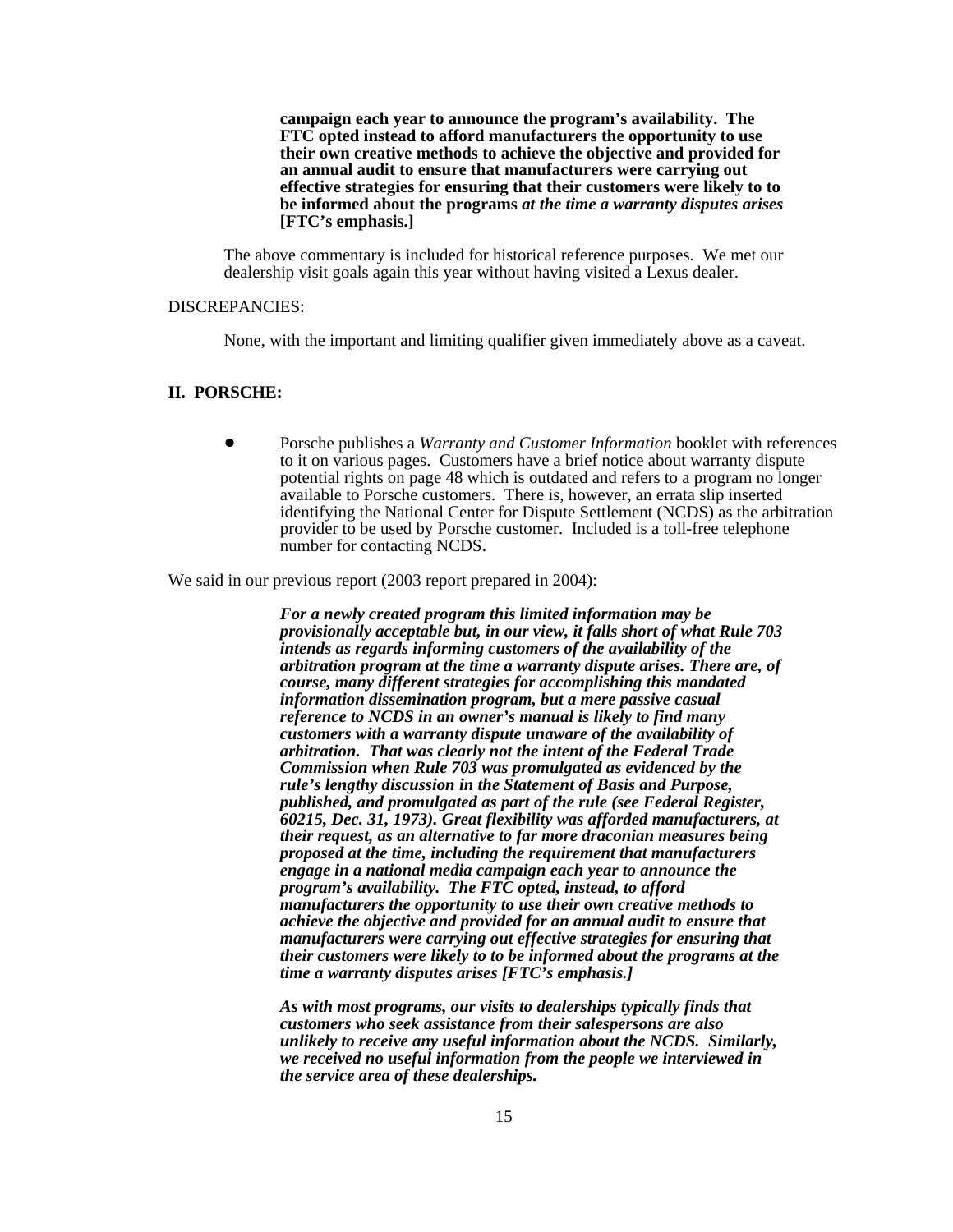In 2005 we visited the following Porsche dealership for the 2004 audit:

Performance Auto Mall 1810 Durham-Chapel Hill Blvd. Chapel Hill, North Carolina 27514

This particular Porsche dealership we visited in 2005 provided limited assistance. When we asked about the possibility of going to some kind of arbitration program, the service department employee said, "that's something I'm not at liberty to discuss." He did, however, make a vague reference to the Owner's Manual.

We feel obligated to reiterate that the party who is in the best position to communicate with customers, at most junctures in the warranty repair context, is the servicing dealer. Unfortunately, dealers who wish to ignore their role in facilitating "fair and expeditious" warranty dispute resolution may do so with regulatory impunity, notwithstanding any demonstrated efforts of the manufacturer.

We note here that manufacturer's difficulties in complying with this requirement are related in some respects to uncertainty as to the regulation's intent about when the customer is to be informed. A better information dissemination strategy could be developed if regulators provided manufacturers with an operational definition of the phrase, **" ... at the time consumers experience warranty disputes."**

#### DISCREPANCIES:

None, with the qualifier given immediately above as a caveat.

#### **III. MITSUBISHI**:

Mitsubishi uses the following means by which to meet this important requirement:

! Mitsubishi, has begun a process to address some of the concerns we raised in our last two audits. We said in our prior two reports:

> *What is not included* [in the Owner's Manual] *is information that an application form is in the Dispute Resolution Process brochure. It is not difficult to imagine a customer reading through this section and asking themselves the question, "Okay, I want to pursue the matter, so where do I get an application to submit?"*

*Another somewhat problematical issue with this important section of the Owner's Manual is that the manual refers only to remedies provided for under state lemon laws, incorrectly implying that a warranty dispute is governed first and foremost by state law; in fact the opposite is true. The federal Magnuson-Moss Warranty Act and the related Rule 703 have the broader applicability. Unfortunately, the wording found on page 21 might mislead, albeit unintentionally, a reader into believing that only state lemon-laws are applicable to the DRP.*

*Our 2003 [*conducted] *random audits of dealerships in the areas surrounding the field audit sites again found no consistent and significant commitment by most dealers to*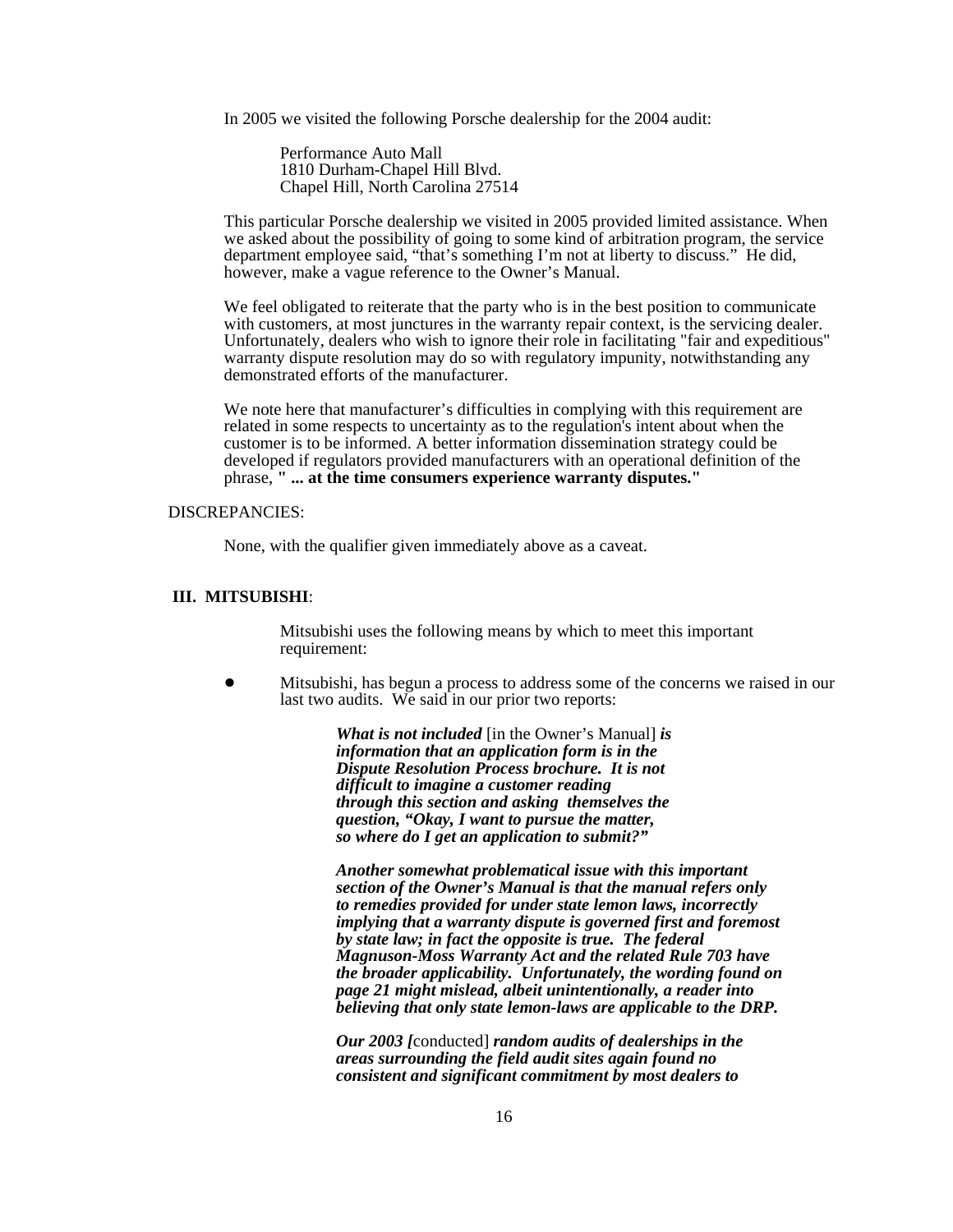#### *educate their employees to provide DRP information to customers making general inquiries about warranty-related dissatisfactions or disputes.*

In addressing the concerns we raised in the last paragraph above, Mitsubishi initiated a program described in the communication below which was sent to various Mitsubishi executive employees:

Good Morning Gentlemen, We are pleased to announce the rollout of our Dispute Resolution Process posters. Three 11x17 posters and a cover letter will be shipped to the attention of each Dealer Service Manager in today's weekly drop. I've attached a copy of the cover letter for your review. In addition, we will be shipping 75 posters to each of the Regions so that your AWAPMs have some on hand for dealer visits. There is also a small supply of posters at Standard Register that can be ordered  $(Form \# \widehat{D}R00204).$ 

It's extremely important that each Service Manager displays the posters in areas that are clearly visible to customers who bring in their vehicles for warranty repairs. Please make sure that your DPSMs are checking for the posters when they conduct their dealer visits!

You may be aware that the FTC conducts a yearly audit of our Dispute Resolution Process through NCDS. The audit will be commencing in the next few weeks - and part of the audit includes "mystery shop" visits to retailers. Unfortunately, last year, the majority of dealerships visited by the auditor could not accurately describe the Dispute Resolution Process. Per Joan Smith's email to you dated 1/14/04 please ensure DPSMs are training their dealer personnel on our Dispute Resolution Process.

It is a requirement of the FTC, that if a manufacturer participates in an informal dispute resolution process, the customer must be made aware of how they can go about pursuing arbitration. In addition, to the Dispute Resolution Process booklets in each new owner's glove box - the posters should increase the awareness of the Dispute Resolution Process that is available at the time a customer is not satisfied with repairs completed under warranty.

Claverhouse Associates has not reviewed the actual cover letter sent to each Dealer Service Manager. This e-mail copy, supplied to us by NCDS, strongly suggests that important steps are being taken to bring Mitsubishi into compliance with this aspect of Rule 703. We did not expect to see any significant results during our dealer visits for the 2004 audit, given the normal time delays associated with intra-company communications involving a nation-wide network of dealerships. Nevertheless, we view this innovation as clear evidence of intent for which Mitsubishi should be given credit. We did find, however, one Mitsubishi dealership in Naples, Florida that had an arbitration (NCDS) poster prominently displayed in the service department indicating that the program may be having some positive regulatory impact.

In 2004 and 2005, we visited the following Mitsubishi dealerships for the 2004 audit:

Elkins Mitsubishi 905 Jackie Robinson Drive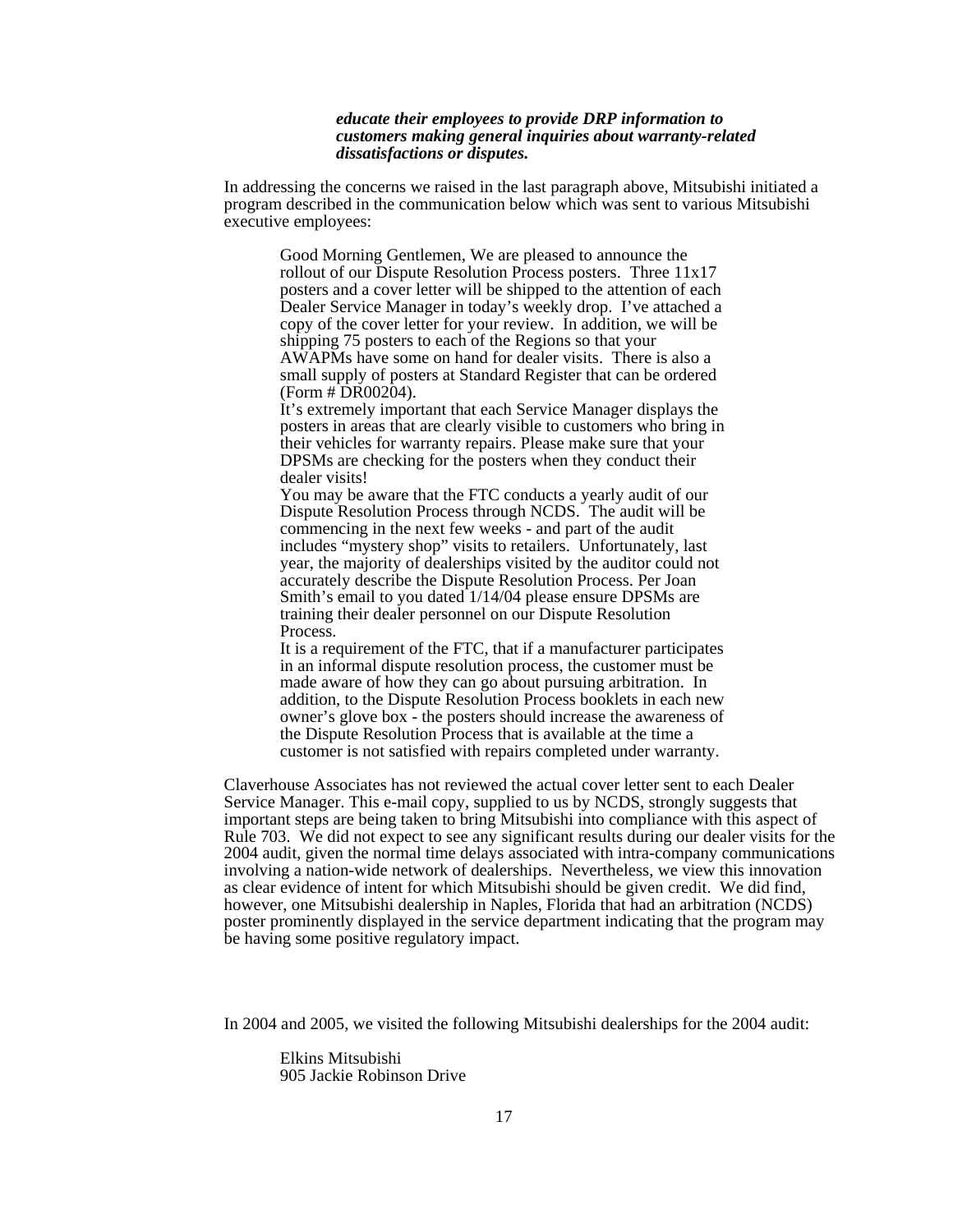Durham, North Carolina 27701

Mitsubishi O'Brien 2625 Davis Blvd. Naples, Florida

Lokey Team (Mitsubishi) 2339 Gulf-to-Bay Blvd. Clearwater, Florida, 33765

Our Mitsubishi dealership experience in this regard was mixed. In Naples, Florida, we found a NCDS pamphlet prominently displayed at the cashier window which was an excellent finding. In Clearwater, Florida, there was a poster announcing arbitration availability, but the poster was not prominently displayed. At the North Carolina dealership we visited, however, the personnel we interviewed provided no useful information about the NCDS warranty dispute mechanism in response to our inquiry concerning customer options when the customer is experiencing warranty disputes. Indeed, the service department employee we interviewed said, "Any arbitration is handled by the courts and it takes months." Information that is patently untrue and of no use. This dealer's performance is contrary to the underlying intent of federal requirements of Rule 703.

We said in last year's report that:

*Clearly, one of the principal reasons that the annual independent audit requirement was included in Rule 703 was to ensure that adequate consumer awareness was provided for by sponsoring manufacturers. That the original draft of Rule 703 was modified so as to require this audit was an outcome fostered by manufacturers who complained that the proposed alternatives were too onerous and in fact, "draconian." The Federal Trade Commission declined to mandate the national media campaigns and dealer incentives requirements, opting instead for voluntary efforts by the manufacturers, or their agent dealers, which would then be audited annually to ensure compliance with the stated objective of ensuring consumer awareness of the availability of the program. In any event, it is abundantly clear that no audit findings are complete without an evaluation of this aspect of the arbitration program since it is specifically set forth in the administrative Rule requirements in that section identified as the "Proceedings." This extensive Federal Trade Commission commentary was promulgated as a fundamental part of the Rule, as is the case with all promulgated FTC Rules.*

Because of the varied and heavy responsibilities of service managers, they were not always available during our "secret shopper" visits to dealerships. It is predictable that the customers of dealerships whose employees are completely unaware of the AWAP will be less likely to be informed of the availability of  $\overline{A}WAP$ , a situation "at variance" with the regulation's intent.

#### DISCREPANCIES:

None, with the qualifier given immediately above as a caveat.

### **IV. DAIMLERCHRYSLER**: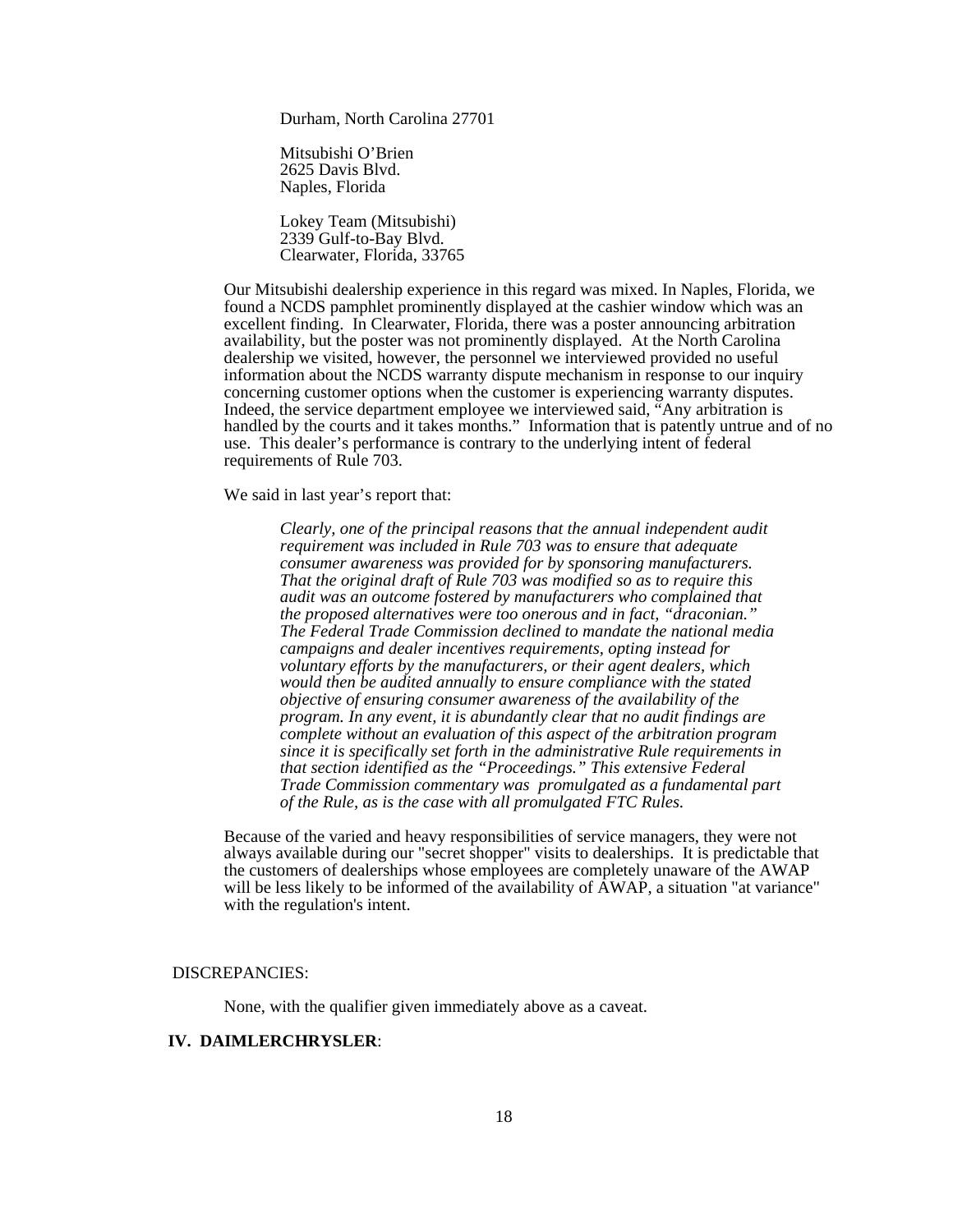DaimlerChrysler uses several means by which to meet this important requirement; they are as follows: **[Note: This information only applies in the four states wherein the program is offered.]**

- ! DaimlerChrysler publishes an 10-page booklet, entitled *Customer Arbitration Process*, 10 that explains the CAP process and how and where to file an application. This pamphlet contains an application form for accessing the CAP program. The pamphlet is distributed in a variety of ways, but the principal method is by way of the dealer. Dealers may provide the brochure as part of the initial information packet given to new customers as well as making them available in the dealership. Dealerships normally have the pamphlet available only upon request. Our random audits of dealerships in the four applicable state areas surrounding the field audit sites found, as in recent prior audits, no consistent and significant commitment by dealers to educate their employees to provide booklets to customers making general inquiries about warranty-related dissatisfactions or disputes. In fact, this year's review suggests that some serious attention needs to be given to this aspect of the program because dealers were unlikely to provide information about the existence of the program and how to contact it even when we specifically asked for information about their arbitration program.
- ! The *Owner's Manual*, supplied with each new vehicle incorrectly refers to the program as the Customer Arbitration Board. This name only applies to the California-specific program administered by DeMars & Associates. The national program is called the "Customer Arbitration Process" (CAP). The *Owner's Manual* itself does not include a phone number or mailing address of either the CAP or the CAB, but the supplementary manual referenced below provides various addresses and phone numbers as required by state laws. The *Owner's Manual* does inform the reader that an arbitration brochure is included as part of the Glove Box Kit. Unfortunately, this reference repeats the same error alluded to earlier and misstates the national program's name.
- ! The booklet *Owner's Rights Under State Lemon Laws*, *Supplement to Owner's & Warranty Manual* is provided with each new vehicle. This booklet does not give the CAP address, but at page four it refers customers with unresolved disputes to the CAP brochure that accompanies the *Owner's Manual* and *Warranty Manual,* which are shipped as part of the Glove Box Kit in the applicable states. It also refers customers to the DaimlerChrysler toll-free customer relations (Customer Center) number where the customer can request the address of the CAP.
- In the applicable states, DaimlerChrysler provides with each new vehicle a *Warranty Information* booklet. It is a 33-page booklet that makes a crossreference on page 27 to the CAP arbitration program offered by DaimlerChrysler and refers the reader to the Customer Arbitration Process brochure that came with the vehicle.

DISCREPANCIES:

 $10$  DaimlerChrysler is a member of the NCDS multi-manufacturer program which in most important ways is identical to the CAP program but no longer operates under the name CAP. The information booklets referenced in this section were still operative in the four applicable states in 2003 but we have received no further information suggesting the policy has been modified.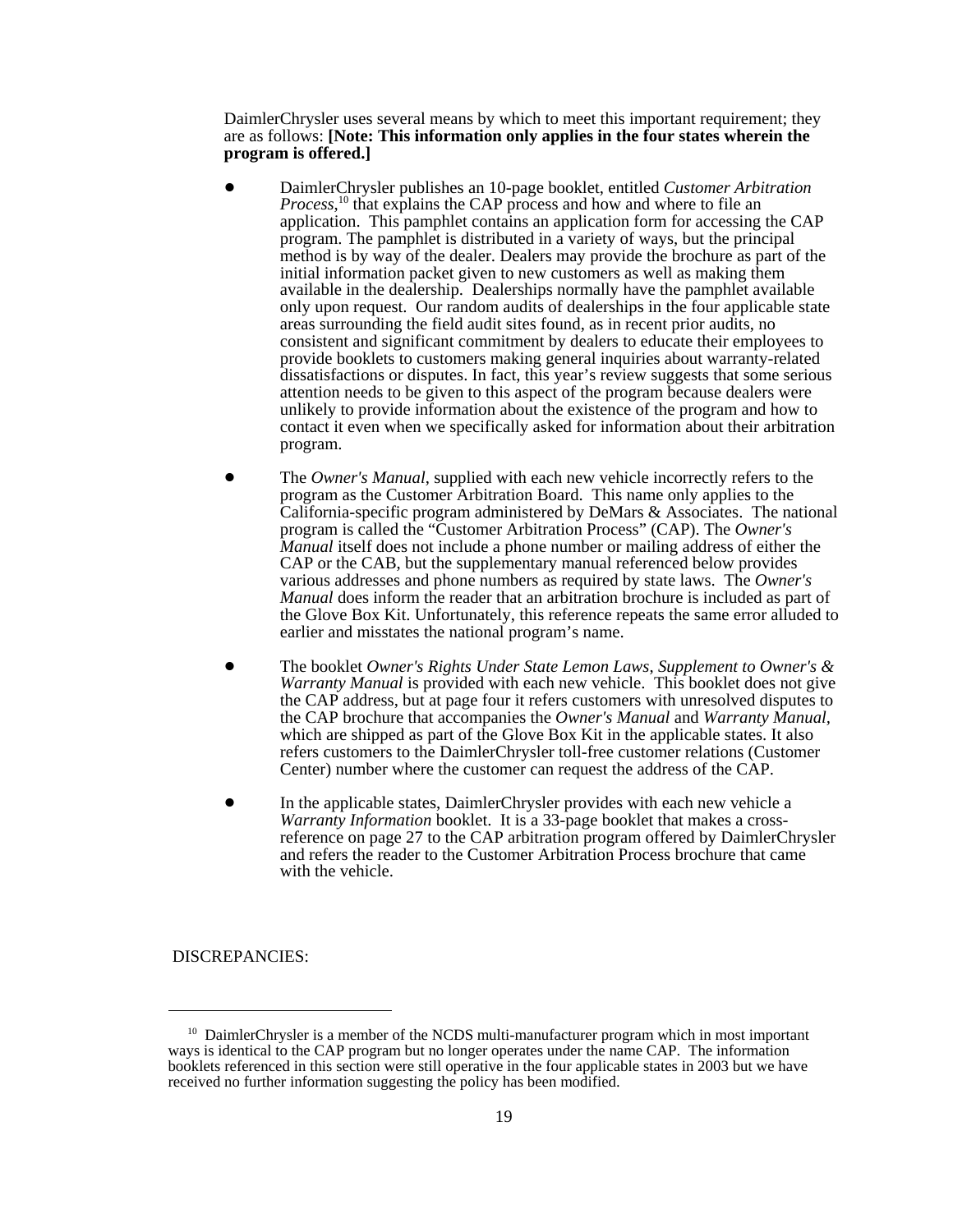None, with the qualifier given immediately above as a caveat.

REQUIREMENT: § 703.7 (b) (3)(I)

**Analysis of a random sample of disputes handled by the Mechanism to determine the following: (I) Adequacy of the Mechanism's complaint and other forms, investigation, mediation and follow-up efforts, and other aspects of complaint handling; and (ii) Accuracy of the Mechanism's statistical compilations under 703.6 (e). (For purposes of this subparagraph "analysis" shall include oral or written contact with the consumers involved in each of the disputes in the random sample.)**

#### FINDINGS:

The FINDINGS for this section are arranged as follows:

- (1) **Forms**
- (2) **Investigations**
- (3) **Mediation**
- (4) **Follow-up**
- (5) **Dispute Resolution**

#### FINDINGS:

#### **1) Forms**

The auditors reviewed most of the forms used by each regulated component of the dispute settlement program administered by the National Center for Dispute Settlement  $(A\bar{W}AP)$ .

The many forms used by AWAP comprise an important aspect of the arbitration program. The forms we reviewed are "user friendly," well balanced, and providing sufficient information to properly inform the parties without overwhelming them with non-essential paperwork. Overall, the AWAP forms promote efficiency and assist the program in meeting the stated objective of facilitating fair and expeditious resolution of disputes. We found the forms used by NCDS' AWAP program that we reviewed well within the regulatory expectations.<sup>11</sup>

DISCREPANCIES:

<sup>&</sup>lt;sup>11</sup> We note that the *Customer Claim Form* solicits some information that raises questions, in our minds, about the purpose and applicability to the arbitration process. For example, "Are your loan payments current? Yes - No." We are hard-pressed to see what this question might have to do with the arbitrator's ability to render a decision or on NCDS' ability to process the matter. Moreover, § 703.5 (c) says: "The Mechanism shall not require any information not reasonably necessary to decide the dispute."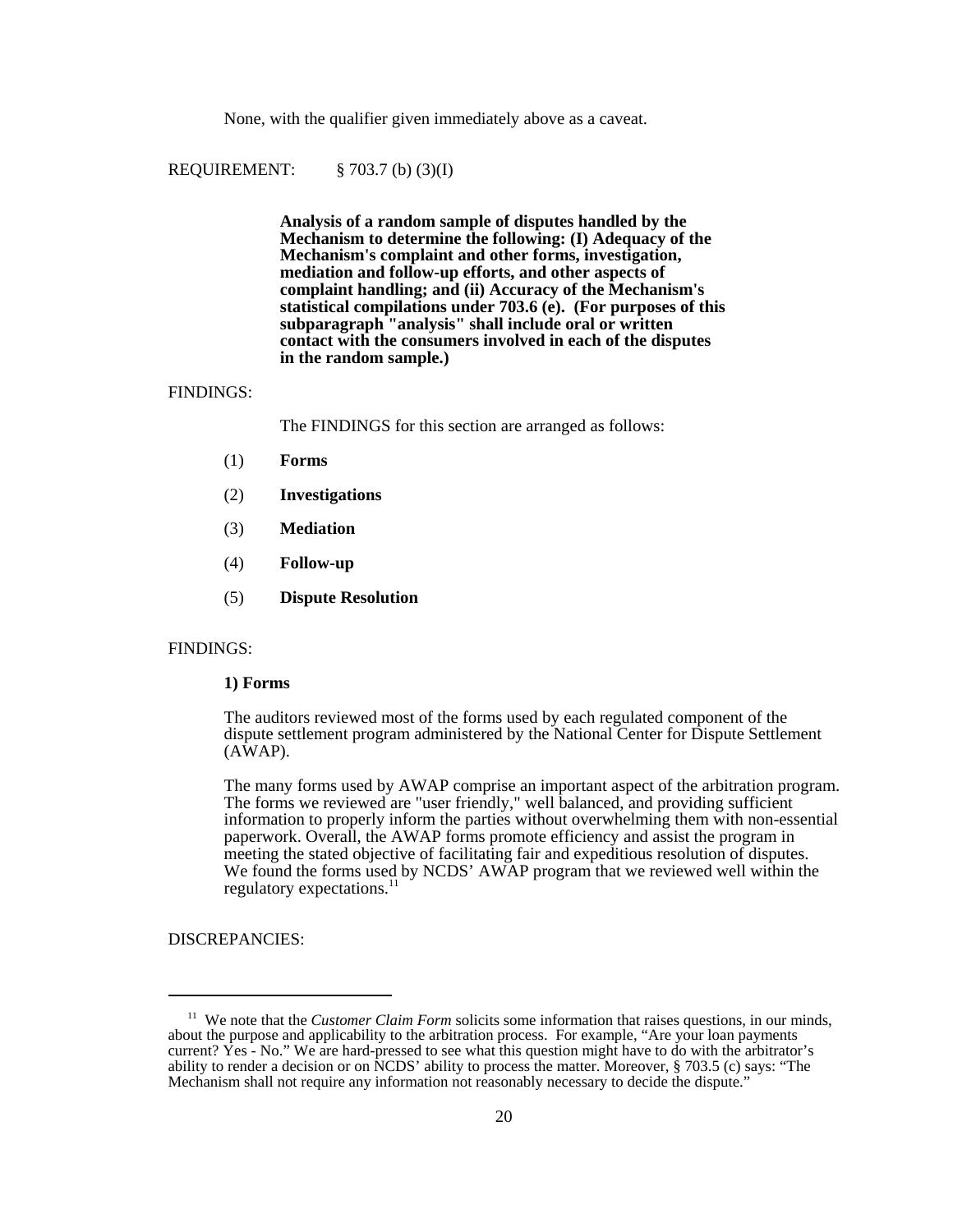#### NONE

NCDS general policies for the AWAP are set forth in the pamphlet provided to each applicant for arbitration. Some additional policies are printed in the arbitrator training manual and appropriately arranged in sections which are indexed by subject matter.

In summary, the numerous forms used by the AWAP are in substantial compliance with the federal regulatory requirements.

#### **2) Investigations**

This facet of the arbitration program is governed by section 703.5 [c] (Mechanism's Duty to Aid in Investigation).

Field audits, monitoring of arbitration hearings, and interviews with arbitrators and AWAP staff found only a limited number of requests by arbitrators for technical information, but such information is provided by the applicable manufacturer on request.

We included arbitrator requests for Technical Assessment under this investigative category. In the past, arbitrators, in many arbitration programs have sometimes relied inappropriately on the manufacturer's technical experts' intervention or on manufacturer reports, losing sight of the fact that this information is provided by manufacturer employees who, despite any expertise they may possess, are nonetheless a party to the dispute. Thus, their representations cannot generally be given the same value as that provided by an independent neutral source. Because this problem has surfaced in many of our reviews of various automobile warranty arbitration programs, we believe it is important that the training of arbitrators continue to stress this as a potential problem that should generally be avoided. This will help avoid a problem that many such programs have experienced. Conflicts between the parties on questions of fact may, in some limited circumstances, be best resolved by an independent inspection conducted by a neutral ASE-certified mechanic.

The manufacturer provides cooperation in responding to arbitrator requests for independent inspections. It appears to be rare for arbitrators to request that the manufacturer provide a copy of a Technical Service Bulletin (TSB) and then delay action on the case pending receipt of the bulletin. Whether a TSB *exists* is apparently more likely to be central to an arbitrator(s) determinations than any information contained therein. The existence of a TSB may increase, in the minds of some arbitrators, the likelihood that a customer's otherwise unverified concern is real. The program would be well served by having TSBs included in the case file whenever the company knows that there is a TSB that could very likely address the central concerns set forth in the customer's application and related documentation submitted to the AWAP.

Occasionally, independent inspections are conducted to confirm or deny one party's representations or to resolve conflicts between the representations of the parties. Our monitoring of arbitration hearings in the past suggests that many arbitrators do not understand the real purpose of these inspections, inappropriately viewing them as a means by which to diagnose the vehicle's alleged mechanical problem rather than as a means to resolve conflicts of fact between the parties. This orientation suggests that arbitrators may inappropriately become involved in efforts to achieve customer satisfaction rather than seeing themselves as arbiters of disputes.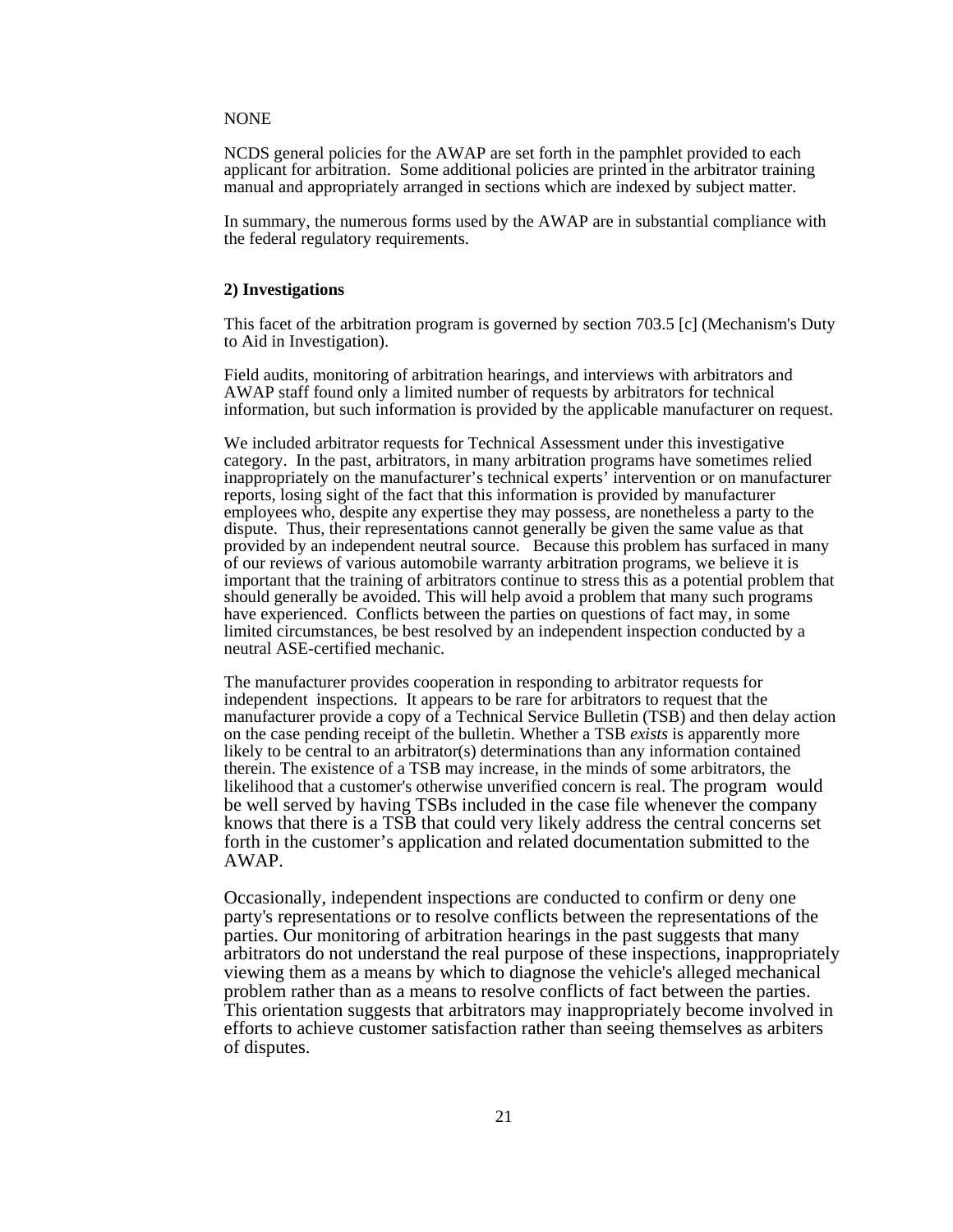Arbitrators would be greatly aided by continued emphasis at arbitrator training on the appropriate use of independent inspections and technical assistance. The AWAP has developed and implemented a national training program that, of necessity, addresses so many issues in a short period of time that it is understandable why arbitrators often lose sight of some of the trainers' admonitions. *This underscores the importance of an efficient, on-going feedback loop that provides regular reminders from program staff to arbitrators.* 

Other areas to be investigated include:

## **number of repair attempts;**

## **length of repair periods; and**

### **possibility of unreasonable use of the product**.

Customers provide some information on these subjects on the AWAP application and the applicable manufacturer provides it on their own forms entitled, *Manufacturer's Response Form*.

The customer application form, unfortunately, does not ask for information about the issue of possible misuse or abuse of the vehicle. Customers should know that the possibility of abuse or misuse of the vehicle may become a significant issue in the arbitrator's decision process so that they can present information accordingly. The company reports may include information on this topic whenever they think it is appropriate, but the customer has no way of knowing that this is a subject they would be well advised to address in the information they present to the board or an individual arbitrator.

 In the event that misuse is asserted or suggested as a possibility in the *Manufacturer Response Form,* the customer is able to submit supplemental information challenging or explaining his/her perspective on the issue. Rather than delay the process or put the customer in the position of having to present a response on short notice, customers could be advised at the onset of the process that the issue might come up in the arbitrator(s)/board's deliberations. The fact that customers receive copies of the statements from the company in advance of the hearings, allowing them the opportunity to challenge any such suggestion is not in itself sufficient to address our concern. Unfortunately, not all questions of possible misuse arise in response to the *Manufacturer Response Form.* The subject of abuse or misuse of the product may only emerge during the arbitrator(s)/board's deliberations. Based on our interviews with arbitrators, an arbitrator may suspect the possibility of abuse or misuse without its having been asserted in the paperwork. In such cases, "misuse" may not be the primary or deciding factor but can still be a significant factor. Because of its secondary importance, however, it may not be detailed in the decision and not necessarily reflected in the fairly brief communications announcing the board's or arbitrator's decision. Thus, a customer who may have important rebuttal information on the subject of suspected abuse, would be unlikely to be aware that it had become an issue.

FINDINGS: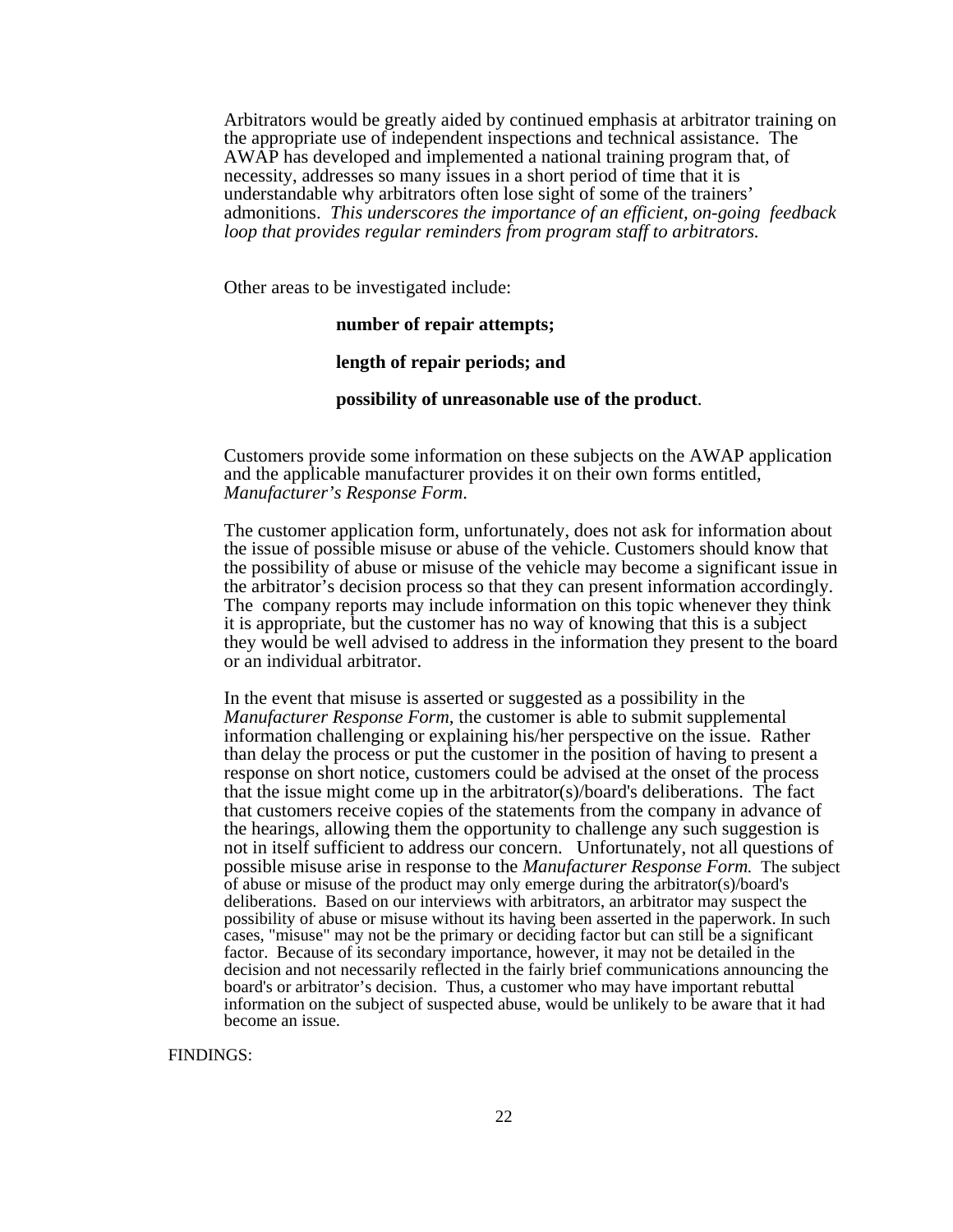The investigation methods used by the AWAP are well known to regulators and appear to be acceptable to them. Moreover, the processes envisioned when Magnuson-Moss was enacted were understood to be substantially abbreviated in comparison to litigation. Ultimately, the question comes down to, "How much investigation is enough?" In our view, more inquiries in the initial phase of the arbitration process would enhance the process, but we are unwilling to assert that this concern threatens compliance.

The methods currently employed by the AWAP clearly result in a useful collection of pertinent information, but it is also clear that there is opportunity to gather significantly more valuable information at virtually no extra cost.

#### 3) **Mediation**<sup>12</sup>

This facet of the arbitration program was historically carried out exclusively by the manufacturer or its dealers. The NCDS process attempts to mediate the case prior to arbitration by having a trained staff person contact the customer and the applicable manufacturer where the facts as they receive them appear to warrant. When mediation fails to result in a settlement, the matter is arbitrated and a decision rendered.

The mediation function envisioned by rule 703 is governed, at least in part, by section 703.2(d) which allows:

**... Nothing contained in this subchapter shall limit the warrantor's option to encourage consumers to seek redress directly from the warrantor as long as the warrantor does not expressly require consumers to seek redress directly from the warrantor. The warrantor shall proceed fairly and expeditiously to attempt to resolve all disputes submitted directly to the warrantor.**

#### FINDINGS**:**

After a case is opened, the manufacturer generally intercedes in an attempt to resolve the dispute to the customer's satisfaction prior to arbitration. Detailed records are kept as required by § 703.6. This information is contained in the case files maintained by NCDS.

 This audit assesses the mediation function only in terms of its impact on the requirement to facilitate fair and expeditious resolution of disputes. All indications are that the mediation function meets the minimum requirements for fair and expeditious resolution of disputes. Mediation is voluntary and in no way is intended to impede or delay a customer's access to arbitration. The degree to which performance of mediated resolutions conforms with time limit requirements is reviewed in the survey section of this report.

#### 4) **Follow-up**

NCDS is responsible for verifying performance of decisions or mediated settlements.

When the customer accepts a settlement offer or an arbitration decision, NCDS monitors the promised performance. NCDS logs the performance information into the file. Once a

 $12$  Mediation does not necessarily imply the use of a neutral third-party mediator, but rather means the case has been settled prior to the arbitrator rendering a decision.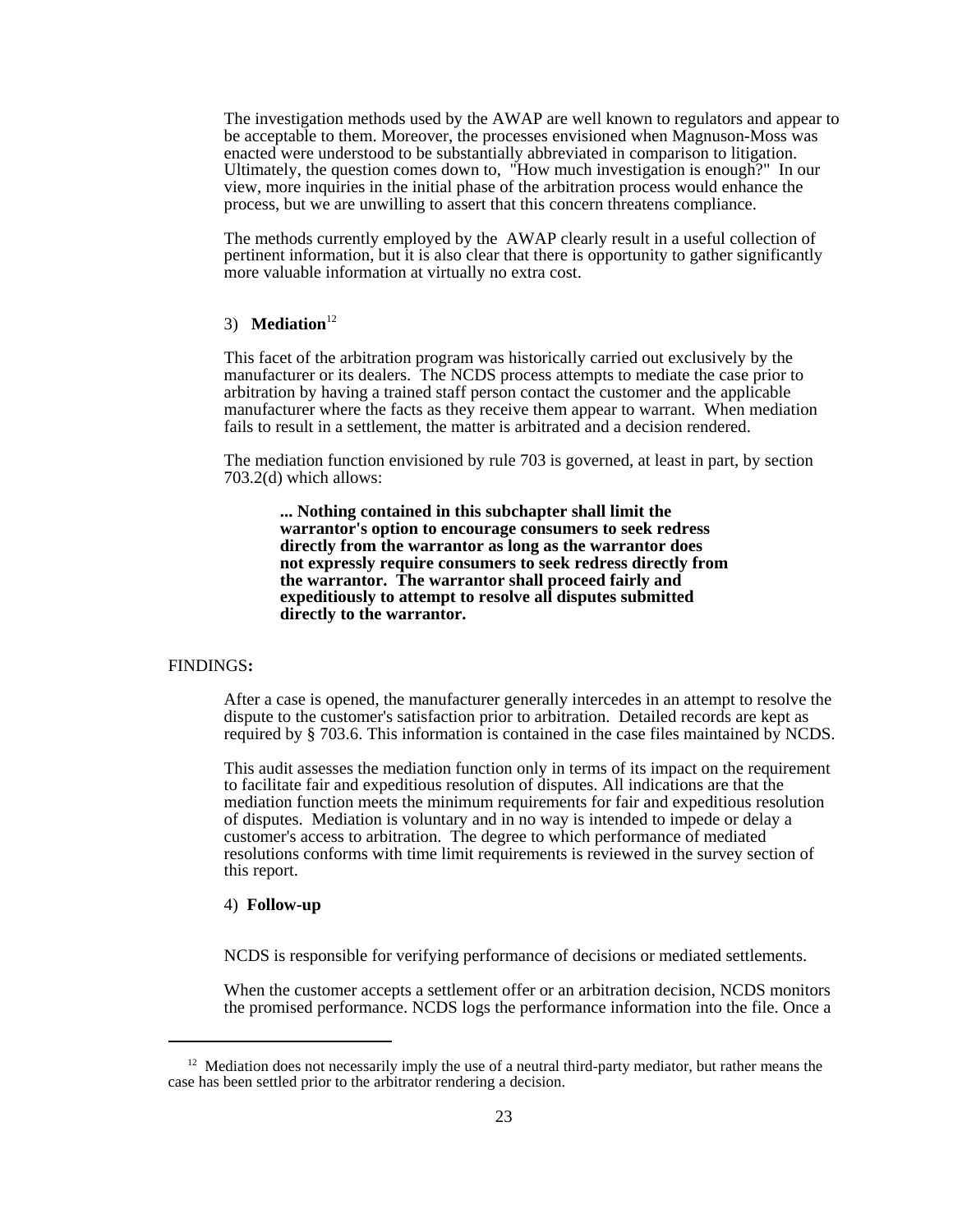decision mandating some action on the part of the applicable manufacturer has been rendered and NCDS has received notice that the customer has accepted the decision, a performance survey is mailed to the customer to determine that:

- a) the promised performance has taken place, and
- b) the performance that has taken place is satisfactory.

If the survey is returned, it is placed in the case file folder.

The recording of performance and maintenance of the AWAP records were reviewed by our on-site inspection of case files in Dallas, Texas. We reviewed a random sample of case files for each region selected for the audit. The sample is drawn from the computer system maintained by NCDS.

NCDS has developed a policy to ensure that performance verification information is maintained in an electronic case file which may be reviewed by anyone reviewing the case file and, importantly, a note to that effect will appear in the hard copy case file folder.

#### DISCREPANCIES:

None

#### 5) **Dispute Resolution**

The AWAP uses three arbitration formats. The three formats are: a) a board consisting of three arbitrators; b) individual arbitrators or, c) a panel of three arbitrators for Lexus cases. Customers, other than Lexus and Porsche, may opt to use either a) or b) formats. Importantly, the board process is one wherein the decisions are made after considering only documentary evidence and excludes oral presentation. Of course, customers may opt for a one-member (arbitrator) hearing, wherein oral presentations may be made by the parties. When using a board, the "Members" (i.e., arbitrators) are each provided with a case file that contains pertinent facts gathered by the program. The three arbitrators include: a consumer advocate, a technical member, and a member of the general public. Two members constitute a quorum and the board relies on documents provided by the parties.The arbitrators meet to discuss the facts presented to them and then render a decision. Most board decisions are arrived at by consensus, but sometimes the members resort to a vote to close the matter. The board may request additional information, usually in the form of an independent inspection conducted by a specialist in auto mechanics. Occasionally, the board asks for Technical Service Bulletin information, although technical questions can often be answered by the board's technical member.<sup>13</sup>

<sup>&</sup>lt;sup>13</sup> Each facet of the AWAP has Automotive Service Excellence (ASE) certified mechanics available to provide independent inspections to resolve conflicts of facts as presented by the parties. ASE is a private association that tests applicants to ascertain whether they possess a specified degree of expertise in automotive mechanics.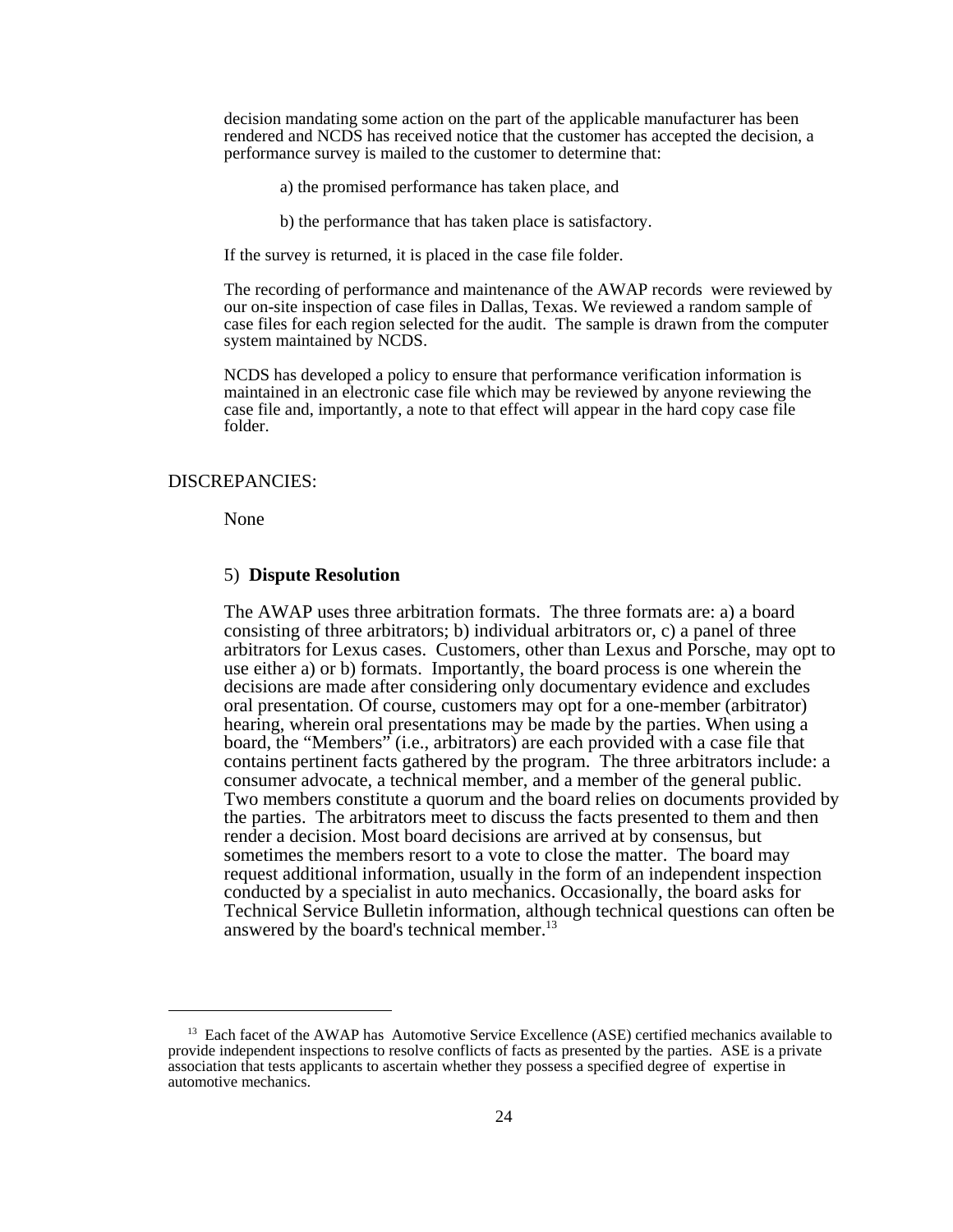In the AWAP formats using a documents only board and single arbitrators, hearings are open, as required by Rule 703, to observers, including the disputing parties. The Lexus panel process is not open to observers. We said in last year's report:

**It should be noted however, that we audited a Lexus hearing in Houston, Texas as part of the national Rule 703 audit report and discovered that Lexus has elected to have their cases heard by a three-member panel which takes testimony/evidence from each of the parties and then dismisses the parties while they deliberate and decide the case. We believe this approach is inconsistent with the requirements of Federal Trade Commission Rule 703.8 (d) which provides that meetings of the members to hear and decide disputes shall be open to observers on reasonable and nondiscriminatory terms. Further, the Rule's,** *Statement of Basis and Purpose* **(pp. 60215, Federal Register Vol. 40, no. 251) explains that the one case where they allow for the exclusion of persons to the meeting is limited to non-party observers. The FTC further emphasizes the importance of the parties being present to provide the scrutiny function intended. Lexus and NCDS will need to re-visit this aspect of their program to ensure compliance. [NOTE: NCDS has interpreted the regulatory language differently and administers the program so that actual deliberation is conducted by the arbitrators without the presence of the parties.]**

Nothing has changed since we issued last year's report in regards to the Lexus process as regards the open meetings provision  $\lbrack \S$  703.8 (d).

The parties are sent copies of the case files before the board meets and are informed that they may submit additional information if they choose to clarify or contradict information in the file. Any additional information is then provided to the board prior to its deliberations.

In most cases, the NCDS process involves a single arbitrator. In such instances, the hearing is conducted solely by the arbitrator with no administrative assistance. Moreover, it is typically held outside of an NCDS office so the only support services (e.g., copy or fax machines) are those that may exist at the place selected for the hearing. Most often the site selected is a participating manufacturer's dealership.

Decisions of the arbitrator(s) are binding on participating manufacturers but not on the consumer.

#### FINDINGS:

The AWAP's meeting process is in substantial compliance with the federal regulation and provides for fair and expeditious resolution of warranty disputes. Overall, the program meets the requirements of Rule 703. The exception pertains to the Lexus panel process as regards open meetings as discussed elsewhere in this report.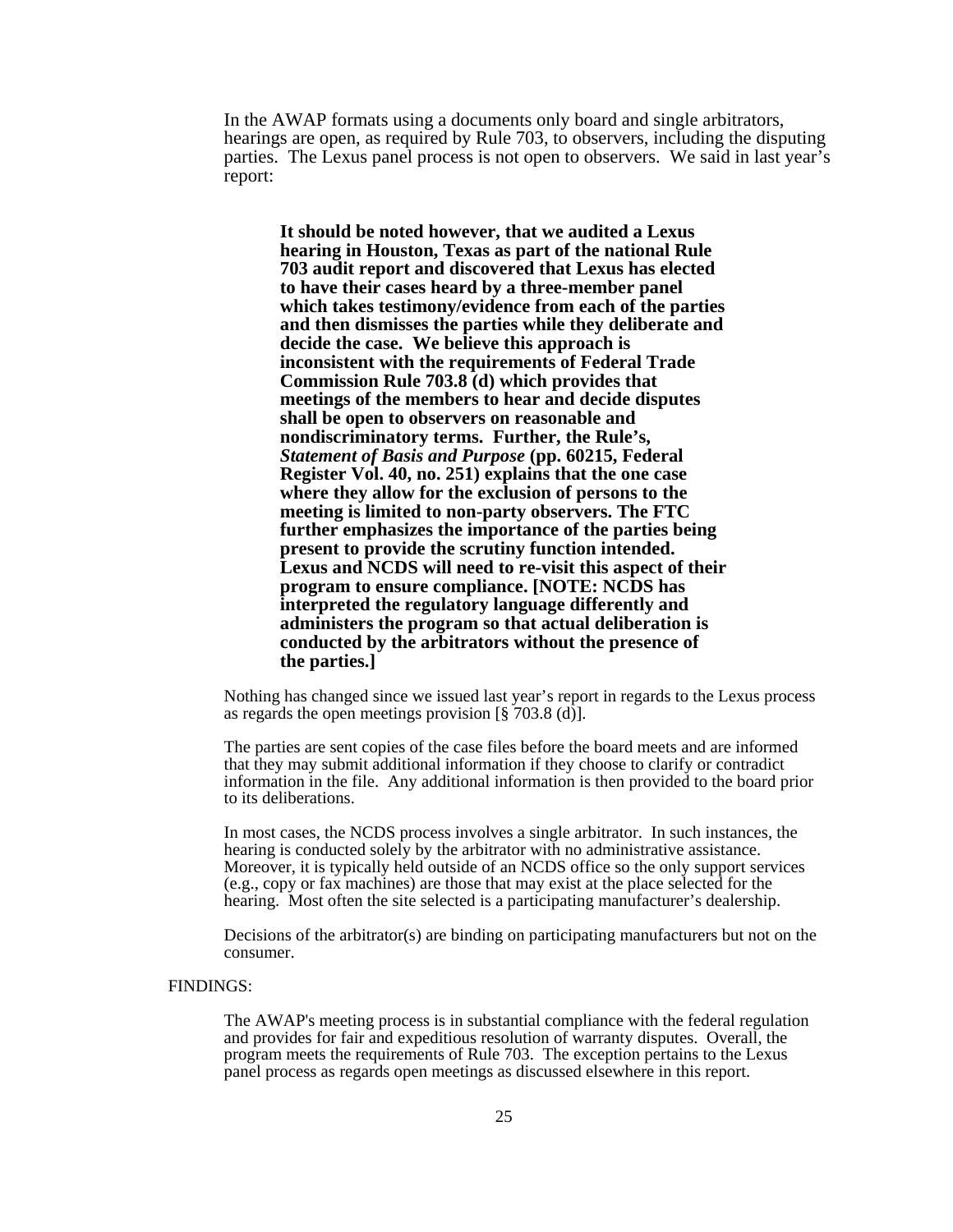We have noted continued improvement in awareness of important legal principles and various warranty doctrines among established arbitrators who have been provided arbitrator training. Arbitrators' increased awareness of their scope of authority, the essential components of a decision, and factors that may be important when considering whether to apply a mileage deduction in repurchase or replacement decisions are clearly attributable to the professional training program NCDS provides for its arbitrators.

Arbitrators are volunteers whose only compensation is a nominal per diem and mileage expense allowance.<sup>14</sup> Arbitrators are not required by the program to have any established expertise in the complexities of automobile warranty law at the time of their appointment. Fairness, as envisioned by state policy makers, however, requires that arbitrators have some level of knowledge of the state and federal regulations that set forth the basic rights and responsibilities of the parties to a warranty dispute.

Our monitoring of arbitration hearings and interviewing of arbitrators in virtually all such programs has continually underscored the importance of on-going arbitrator training. Without regular input and feedback mechanisms, arbitrators are occasionally uncertain about their rights and responsibilities. Since the AWAP hearings/meetings are rarely attended by people other than the parties and a manufacturer representative, the arbitrators operate in a kind of self-imposed vacuum, without direct access to a feedback mechanism other than an occasional independent vehicle inspection report. In addition, because arbitrators are volunteers who usually participate in the AWAP process infrequently, a mistake made at one hearing can easily become an institutionalized error that could subject the program to a possible compliance review. On-going training would greatly alleviate these concerns for arbitrators.

The NCDS program has also informed us that they continue their efforts to address the "boilerplate" problem, alluded to in previous reports, including explanations provided at arbitrator training to ensure that arbitrators understand that "Lemon Law" thresholds for establishing presumptions do not serve as a threshold for their awarding "buy back" relief. At our review of arbitrator training in April of 2005, we confirmed that these efforts continue and are having some noteworthy effects.

Overall, the AWAP members demonstrate a clear commitment to providing fair and expeditious resolution of warranty disputes.

#### DISCREPANCIES**:**

None

<sup>&</sup>lt;sup>14</sup> Currently, NCDS arbitrators are provided a per diem allowance of \$100.00 a hearing plus reimbursement for any mileage expenses incurred.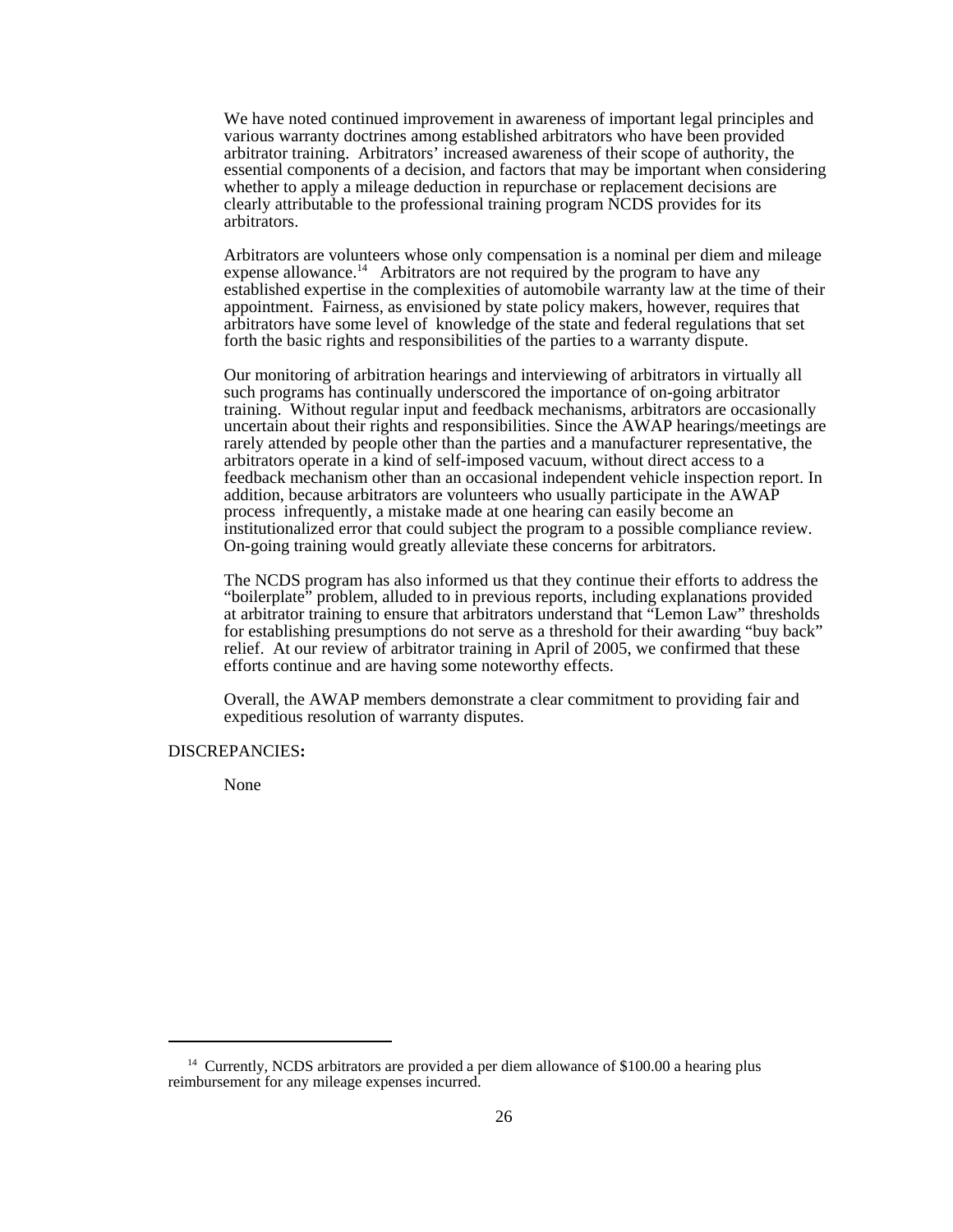#### *SECTION III*

## *Field Audit of Three Geographical Areas*

#### **I. Minnesota**

A. Case Load and Basic Statistics

In Minnesota, NCDS handled 78 AWAP cases<sup>15</sup> in 2004 of which 24 (30.7%) were "no-jurisdiction" cases. There were 30 cases arbitrated<sup>16</sup> (55.5% of the 54 injurisdiction cases), and 16 (29.6% of in-jurisdiction cases) were mediated<sup>17</sup>. The average number of days for handling a 2004 case in Minnesota was 35 days. This compares with an average of 38 days handling nationwide.

B. Recordkeeping, Accuracy and Completeness

We requested a random sample of 50 case files drawn from all cases closed during the audit period and examined them to determine whether they were complete and available for audit. Generally, the records were complete and available for audit.

The results of the inspection of the random sample of case file folders are detailed below:

§ 703.6 (a) (1-12)

**(a) The Mechanism shall maintain records on each dispute referred to it which shall include:**

**1) Name, address and telephone number of the consumer.**

**2) Name, address and telephone number of the contact person of the Warrantor.**

- **3) Brand name and model number of the product involved.**
- **4) The date of receipt of the dispute and date of disclosure**
- **to the consumer of the decision.**

**5) All letters and other written documents submitted by either party.**

FINDINGS:

<sup>&</sup>lt;sup>15</sup> These statistics include cases for Toyota, Lexus, Mitsubishi, DaimlerChrysler, and Porsche.

<sup>&</sup>lt;sup>16</sup> The number of arbitrated cases is determined here by our summing the four categories of statistics that reference the word "Decided" (items 4-7) included in the 2004 statistical report for Minnesota provided to Claverhouse Associates by NCDS.

<sup>&</sup>lt;sup>17</sup> The number of mediated cases is determined here by our summing the three categories of statistics that reference the term "resolved by staff" (items 1-3) included in the 2004 statistical report for Minnesota provided to Claverhouse Associates by NCDS.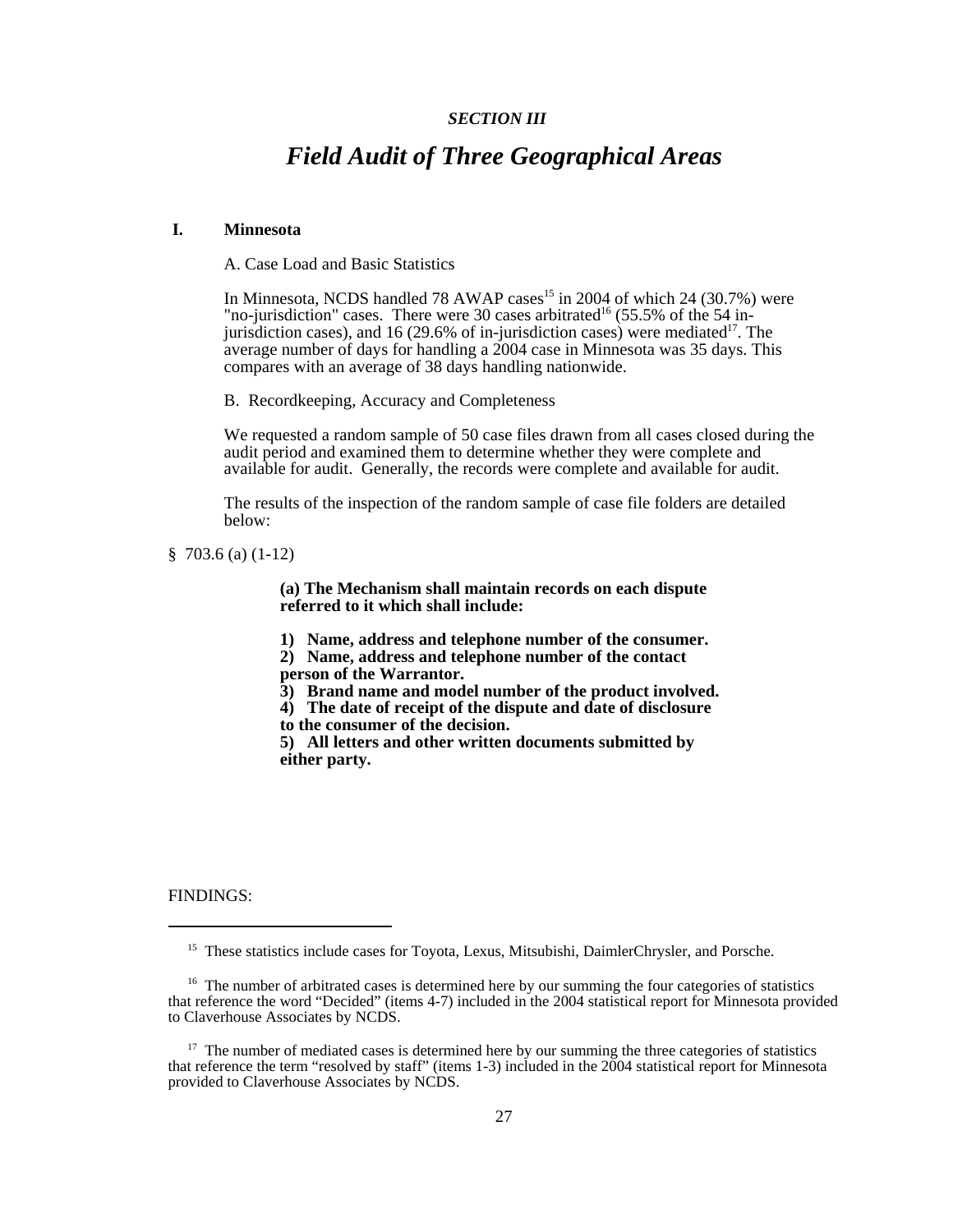The auditor examined the case file folders extracted from all 2004 "in-jurisdiction" case files.<sup>18</sup> We examined each sample file with respect to the items enumerated in subsections 1 through 5, with the following results:

l) All case files contained the customer's name, address, and telephone number.

2) The requirement is met. The name and address of the warrantor's contact person is included with the initial correspondence that the customer receives from the program. In addition, the Regional office contact address and phone number is included in each Owner's Manual that accompanies all new vehicles when they are delivered. The contact person is so generally known as to not require it to be placed in each individual case file.

3) All case files inspected contain the make and vehicle identification number (VIN) of the vehicle. It is usually found in the customer application form, the richest source of information within most files, but the vehicle make and VIN is often located in documents throughout the file. As a result, cases are seldom, if ever, delayed because the customer has failed to provide the VIN when filing their application.

4) All case files inspected contain this information.

5) Many files contained letters and additional documents, but since there is no standard by which to measure this item, we determined this subsection to be "not applicable."

§ 703.6 (a) (1-12) [Continued]

**6) All other evidence collected by the Mechanism relating to the dispute, including summaries of relevant and material portions of telephone calls and meetings between the Mechanism and any other person (including consultants described in section 703.4(b) of this part);**

**7) A summary of any relevant and material information presented by either party at an oral presentation.**

**8) The decision of the members including information as to date, time and place of meeting, the identity of the members voting; or information on any other resolution;**

#### FINDINGS:

All files for cases that were arbitrated contained the information required by sections six and eight. Oral presentations are a basic component of the NCDS program in this jurisdiction, and section seven requires summaries of the oral presentations to be placed in the case file. In the case files we reviewed for this region, the record-keeping requirements were met.

<sup>&</sup>lt;sup>18</sup> Where there were at least 50 or more case files, we reviewed them. Otherwise, we simply examined all case files for the state.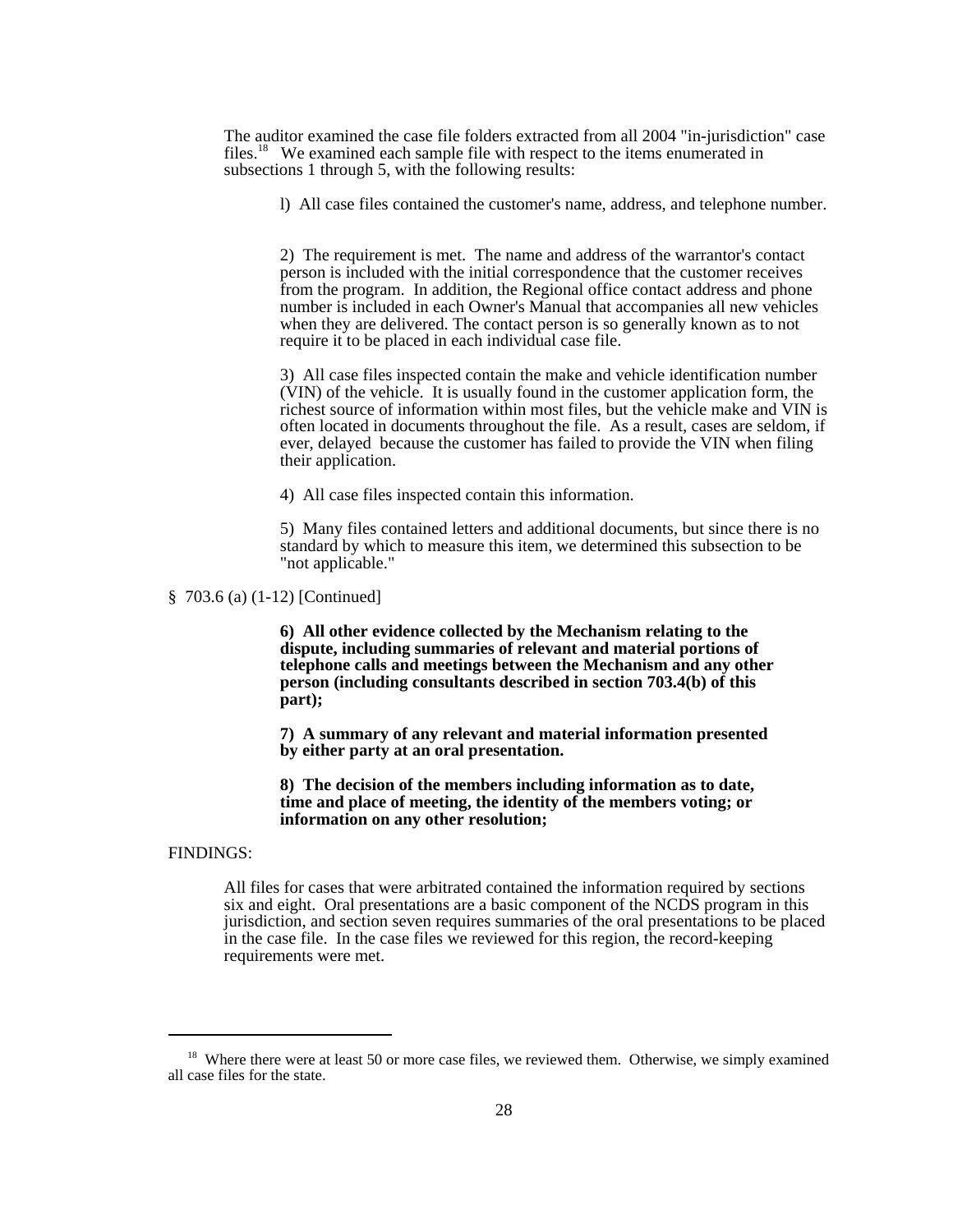#### **9) A copy of the disclosure to the parties of the decision.**

#### FINDINGS:

Each applicable case file contained a copy of the decision letter sent to the customer. This letter serves as both the decision and the disclosure of the decision.

#### . **10) A statement of the warrantor's intended action(s);**

#### FINDINGS:

The warrantor's intended action(s) and performance are inextricably linked. Thus, we validate this item in terms of performance verification. Performance verification is a function carried out by NCDS. This office sends a survey to the customer following receipt of the customer's acceptance of those decisions mandating some action on the part of the manufacturer to ask, among other things, whether any required performance has taken place. Customers are asked to return the survey to the office of NCDS. As noted elsewhere, we found few returned survey forms in the case files. In the past, we have stated that the absence of performance verification forms in the case file does not constitute a regulatory inconsistency since performance verification information may not be available from the customer. By mailing a performance verification survey NCDS goes as far as can be expected in determining whether arbitration decisions are, in fact, being performed. It seems entirely appropriate for the program to assume performance of the decision has taken place when the customer performance survey is not returned. For those who may be skeptical about such important assumptions, it should be remembered that even if a manufacturer engaged in a programmatic attempt to avoid performing arbitration decisions, that fact would, of course, emerge in the context of our national random survey of customers who have used the program. Performance verification status should and does appear in the case file as is indicated by sections 11 and 12 below.

#### **11) Copies of follow-up letters (or summaries of relevant and material portions of follow-up telephone calls) to the consumer and responses thereto; and**

#### **12) Any other documents and communications (or summaries of relevant and material portions of oral communications) relating to the dispute.**

#### FINDINGS:

Section 11 above is not applicable for purposes of the audit because there is no practical means by which to verify the completeness and accuracy of such possible additions to the files. Section 12, however, appears to mandate that a summary form be created whenever the arbitrator receives an oral communication that may have any bearing on the matter in dispute from either party. Of course, most such communications come in the form of oral presentations by the parties at the hearing, in which case the communications are summarized in the arbitrator's decision. All summaries are now included in the case file.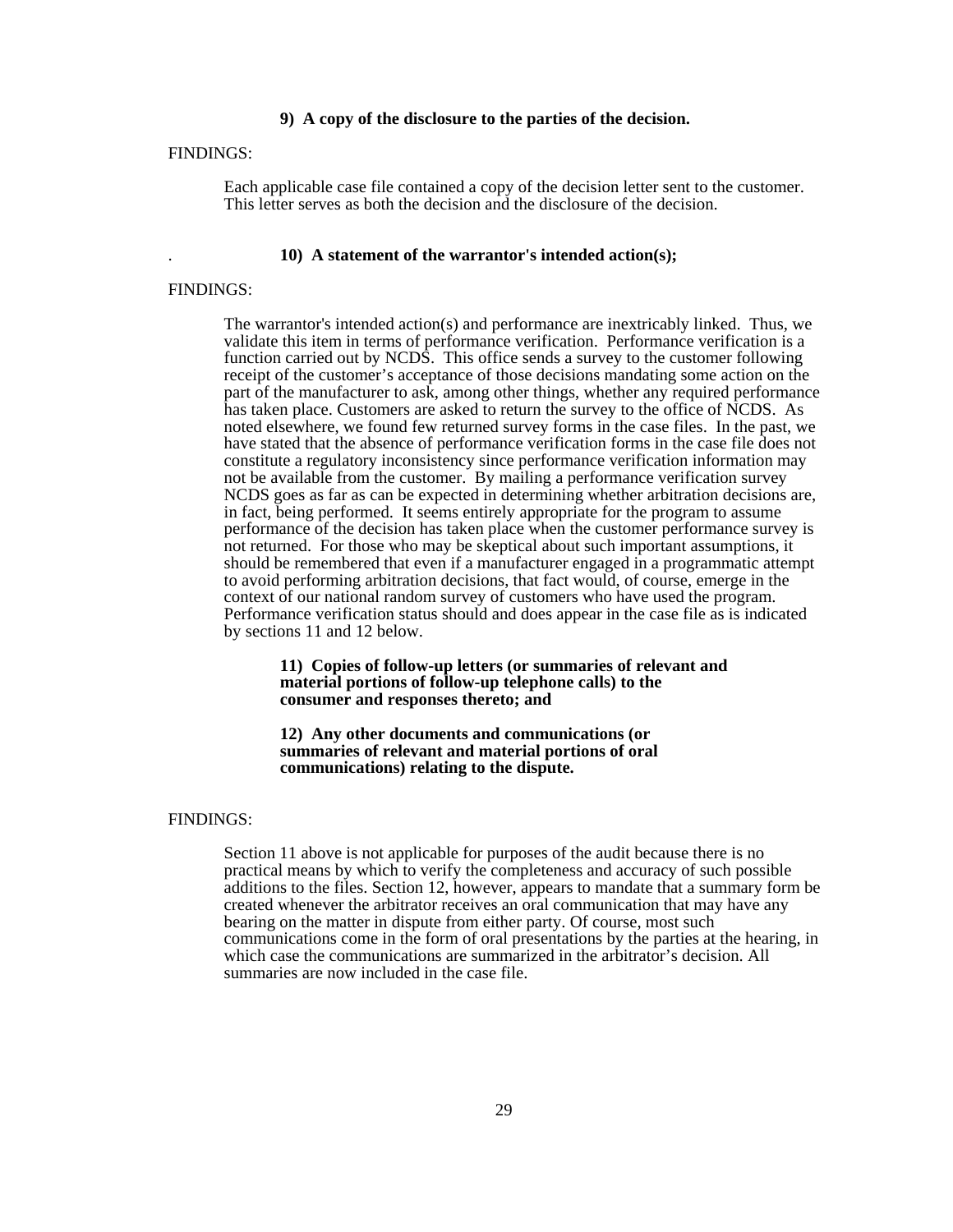#### CONCLUSIONS:

The NCDS program's record keeping policies and procedures, with the alluded to necessary modifications, are in substantial compliance with the federal Rule 703 requirements.

#### C. Case File Records (4 yrs. 2001-2004)19

A random sample of 50 case numbers from the years 2001 through 2004 was drawn from NCDS' data base program, and in our field inspection, we checked the sample case files at the NCDS national office in Dallas to verify that they were being maintained per requirement § 703.6(f). In addition, a visual inspection was made of the entire four-year accumulation of case files as required by the same section.

The closed files are stored in a discrete area within in the NCDS office. The files we viewed appeared intact and were readily available for inspection. The random sample inspection of 50 case files drawn from all cases in the four-year universe of cases validated the program's maintenance of these records as required.

#### D. Arbitration/Hearing Records

i. Case file folders

Most information that is required to be maintained is found on a series of forms found in the case files maintained at the NCDS headquarters in Dallas, Texas.

ii. Arbitrator Biographies

The arbitrator biographies for the national program are available for review from the Senior Vice President of NCDS at their headquarters in Dallas, Texas. The biographies are thorough and current, and the list of arbitrators for each district includes the dates of their appointments.

#### E. Hearing Process

The arbitrator scheduled the hearing at the principal dealership in question after consulting separately with each of the parties. The hearing involved one arbitrator who briefly interviewed the parties, provided a summary explanation of the hearing process, and then took testimony. The hearing was held at Morrie's Buffalo Chrysler dealership 705 Hwy 55 East, Buffalo, Minnesota, and began at the scheduled 11:00 am time.

i. Physical Description of Hearing

The hearing was conducted in a room of sufficient size. Attending was the customer, a DaimlerChrysler servicing dealer's representative, the auditor, and the arbitrator.

 $19$  Since some of the participating manufacturers have not been administered by NCDS for four years, we could not render any judgment in that regard. Still, we have seen how the files were maintained in other audits we have conducted, and as a result, we have confidence the files are being stored as required. Moreover, we saw no substantive inconsistency in how NCDS maintains files between manufacturers so we feel comfortable in assuming that what is true in this regard for Toyota, DaimlerChrysler, and Mitsubishi will be seen to also be true for the Porsche and Lexus aspects of the national AWAP.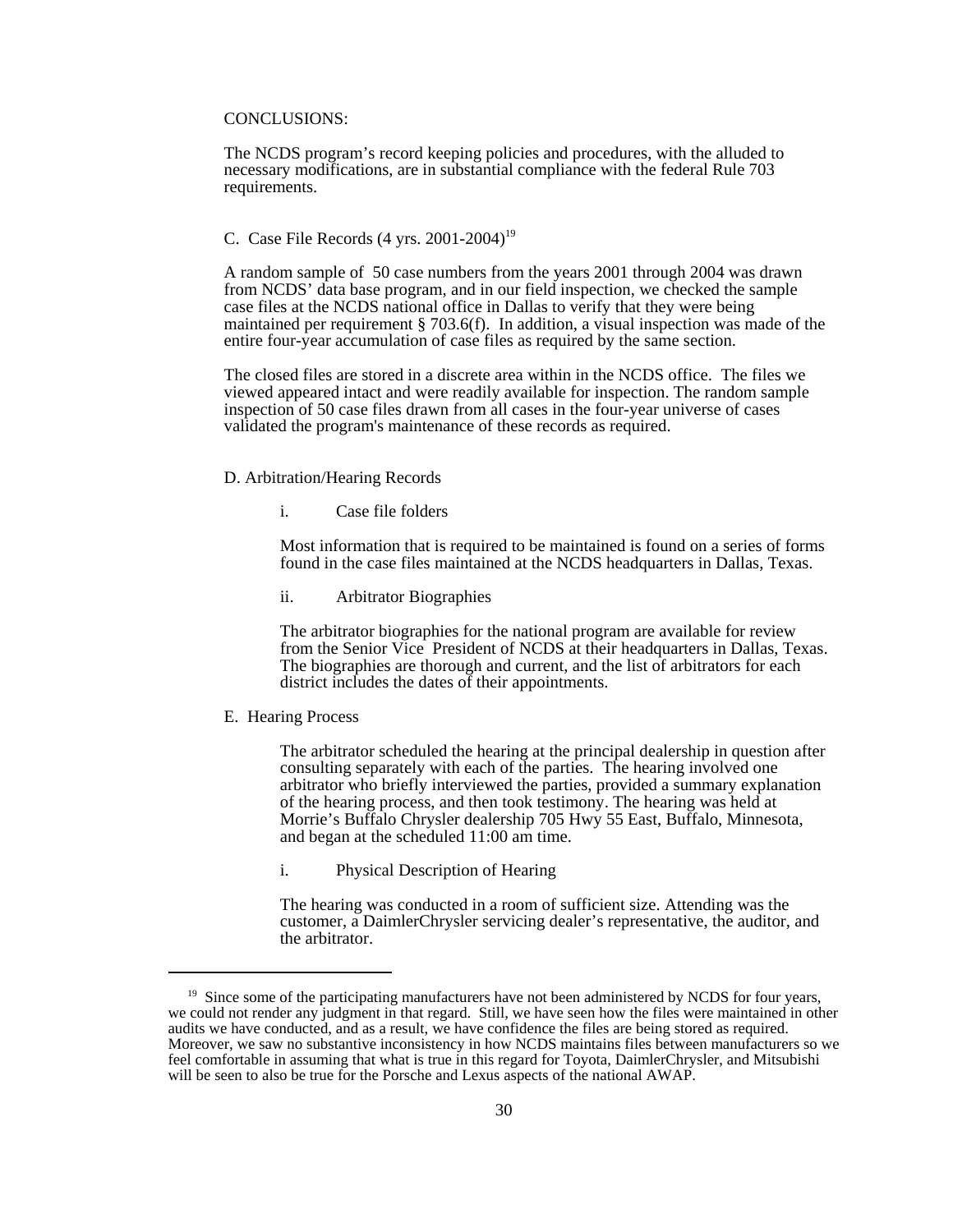The hearing was not efficiently conducted but, the inefficiencies did not interfere with the regulatory requirements for a fair hearing. The customer was provided with a reasonable opportunity to present her case which she did, repeatedly. The arbitrator appropriately confirmed what the customer was seeking in the form of relief, and then took a test drive prior to concluding the hearing. The test drive, however, was not necessary since the two attending parties (i.e., the dealer and the customer) were in agreement as regards the condition and performance of the vehicle.

#### ii. Openness of Meeting

The room was adequate to accommodate observers interested in attending the hearing. The arbitrator communicated to the auditor his understanding that the hearings are open and can be attended by observers who agree to abide by the program's rules.

#### iii. Efficiency of Meeting

The hearing was not efficiently conducted. Rather, the customer was allowed to play an exceedingly lengthy tape recording that provided no useful information. In addition, the customer was allowed to provide redundant and irrelevant testimony repeatedly.

#### iv. Hearing

This arbitrator appeared to be committed to the fair and expeditious resolution of warranty disputes in the hearing process. He treated the parties equally in every regard. The hearing covered everything the program envisions including a test drive, albeit an unnecessary one.

#### v. Board/Arbitrator Decisions

We reviewed numerous decisions for this region while conducting our on-site visit to the Dallas, Texas, headquarters of NCDS. In the Compliance Summary (Section I of this report), we discuss and will not reiterate the important issue of boilerplate language. Otherwise, the decisions we reviewed were generally quite sound in both form and substance.

In addition, we subsequently reviewed the decision rendered in the case we monitored and found it to be thorough, well reasoned, and complete.

#### CONCLUSION:

The AWAP, as it operates in the Minnesota region is, in our view, in substantial compliance with Rule 703. The NCDS administrative staff and the NCDS program demonstrated a clear commitment to ensuring fair and expeditious resolution of warranty disputes. The administrative staff is clearly dedicated to the program's mission and demonstrates a high degree of professionalism.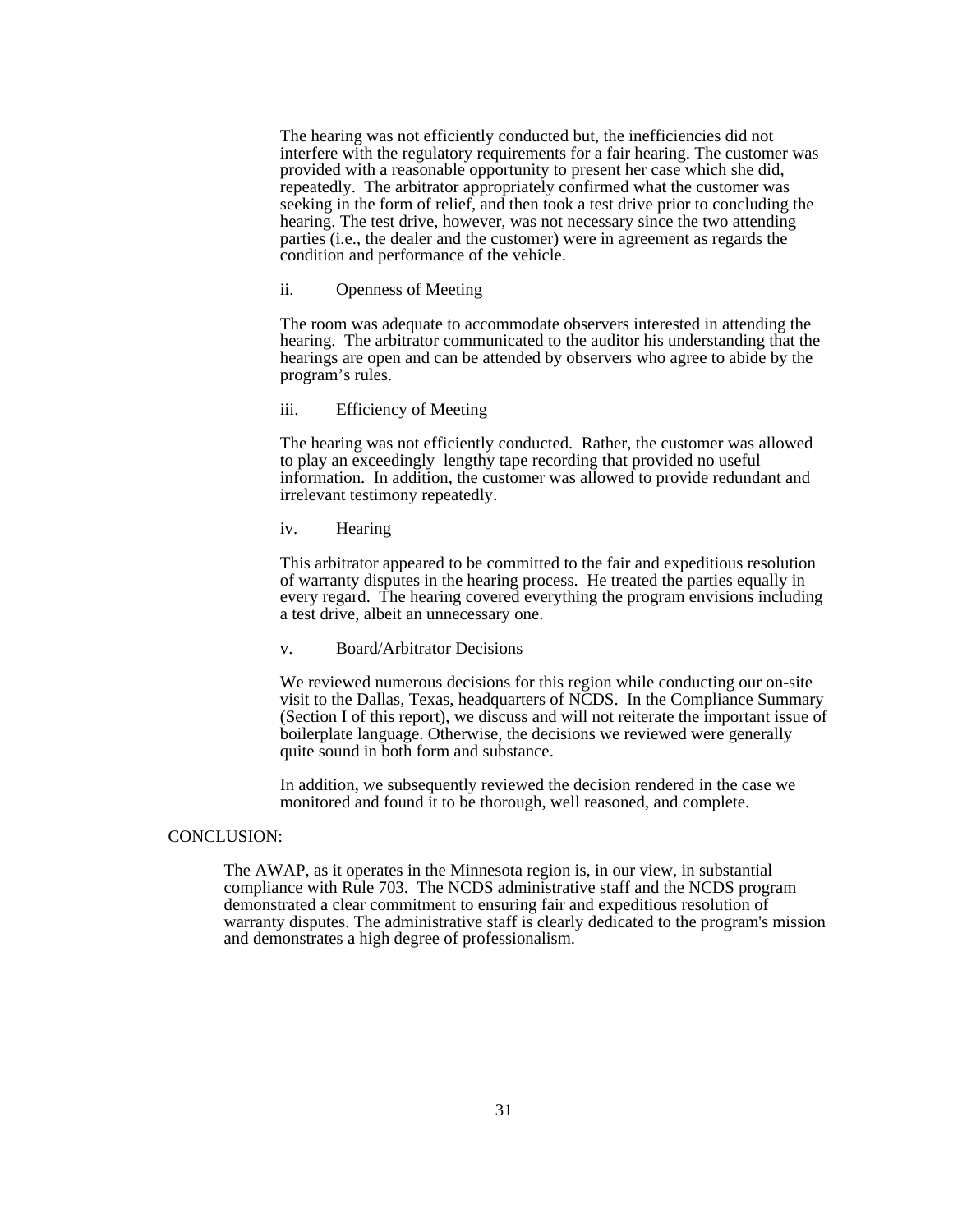#### **II. North Carolina**

A. Case Load and Basic Statistics

In North Carolina, NCDS handled 99 AWAP cases in 2004 of which 30 (30.3%) were "no-jurisdiction" cases. There were 57 cases arbitrated (82.6% of 69 in-jurisdiction cases), and 9 cases (13% of 69 in-jurisdiction cases) were mediated. The average number of days for handling a 2004 case in North Carolina was 36 days. This compares with 38 days handling nationwide.

The North Carolina field audit includes a review of a hearing held in Fayetteville, North Carolina, and interviews with the principal people involved in the hearing. In addition, we reviewed cases files for the region, which are stored at national headquarters of the National Center for Dispute Settlement (NCDS), in Dallas, Texas.

During our on-site review at the Dallas, Texas, headquarters, we visually inspected the warehousing of all AWAP case files for the required four-year period.<sup>20</sup> The four-year accumulation of case files was available for inspection, where applicable, per all regulatory requirements.

We requested a random sample of 50 cases drawn from all cases closed during the audit period and examined all the cases provided to determine whether they were complete and available for audit. These files were reviewed for accuracy and completeness. The findings of that review are set forth below.

The staff at NCDS were efficiently housed and provided with up-to-date equipment.

B. Recordkeeping Accuracy and Completeness

§ 703.6 (a)(1-12)

**(a) The Mechanism shall maintain records on each dispute referred to it which shall include:**

- **1) Name, address and telephone number of the consumer;**
- **2) Name, address and telephone number the contact person of the Warrantor;**
- **3) Brand name and model number of the product involved;**
- **4) The date of receipt of the dispute and date of disclosure**
- **to the consumer of the decision;**

**5) All letters or other written documents submitted by either party.**

<sup>&</sup>lt;sup>20</sup> See 16 C.F.R., § 703.6 (f). Since some of the participating manufacturers have not been administered by NCDS for four years, we could not render any judgement in that regard. Still, we have seen how those files were maintained in other audits we have conducted, and as a result, we have confidence the files are being stored as required. Moreover, we saw no substantive inconsistency in how NCDS maintains files between manufacturers so we feel comfortable in assuming that what is true in this regard for Toyota, DaimlerChrysler, and Mitsubishi will be seen to also be true for the Porsche and Lexus aspects of the national AWAP.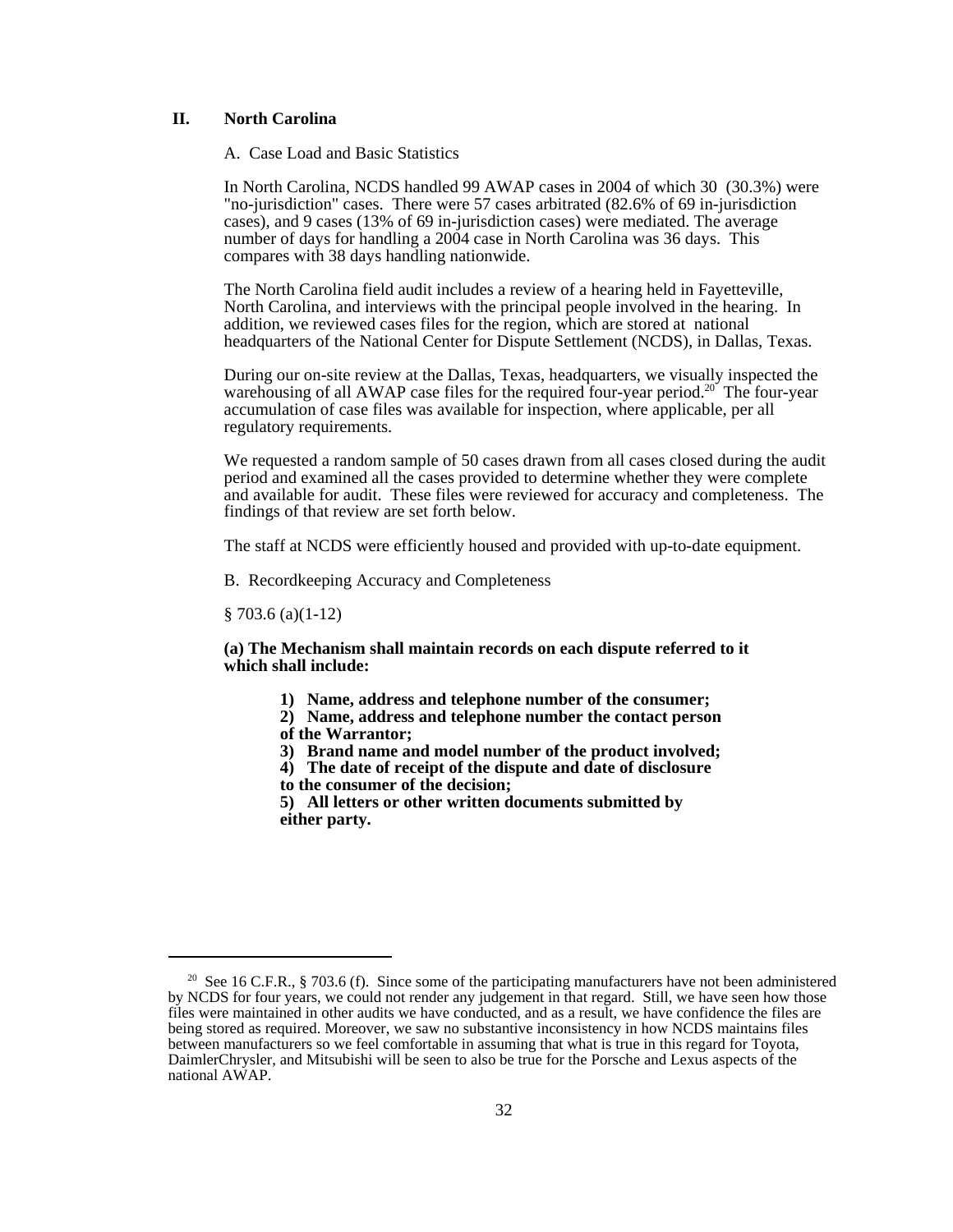#### FINDINGS:

We examined the case files extracted from all "in-jurisdiction" regional case files closed during the audit period. We reviewed these files for the items enumerated in subsections  $\overline{1}$ -5 with the following results:

l) All case files contained the customer's name, address, and telephone number. 2) The requirement is met. The name and address of the warrantor's contact

person is included with the initial correspondence that the customer receives from the program. In addition, the manufacturer's contact address and phone number is included in each Owner's Manual that accompanies all new vehicles when they are delivered. The contact person is so generally known as to not require it to be placed in each individual case file.

3) All case files inspected contain the make and vehicle identification number (VIN) of the vehicle. This information is generally found in the customer application and in a number of other documents in the file. As a result, cases are rarely delayed simply because the customer fails to include the VIN in the application.

4) All case files inspected contain this information. Not all cases necessitate a decision letter, but where a decision was rendered, the appropriate notification letter was present.

5) Many files contained letters and additional documents, but since there is no standard by which to measure this item, we determined this subsection to be "not applicable."

 $§ 703.6(a)$ 

**6) All other evidence collected by the Mechanism relating to the dispute, including summaries of relevant and material portions of telephone calls and meetings between the Mechanism and any other person (including consultants described in section 703.4(b) of this part;**

**7) A summary of any relevant and material information presented by either party at an oral presentation;**

**8) The decision of the members including information as to date, time and place of meeting and the identity of members voting; or information on any other resolution.**

#### FINDINGS:

All files for cases that were arbitrated contained the information required by sections six and eight. Oral presentations are a basic component of the NCDS program in this jurisdiction, and section seven requires summaries of the oral presentations to be placed in the case file. It is NCDS policy that the arbitrator conducting the hearing must summarize all significant information presented orally by either party during any facet of the hearing. We noted such language in the case files we reviewed in Dallas, but we did not allocate sufficient time to conduct a qualitative review of that portion of each case's decision. We offer no judgement then on whether these summaries are consistently detailed and/or accurate depictions. At the same time, we saw no particular reason to question the sufficiency of this method.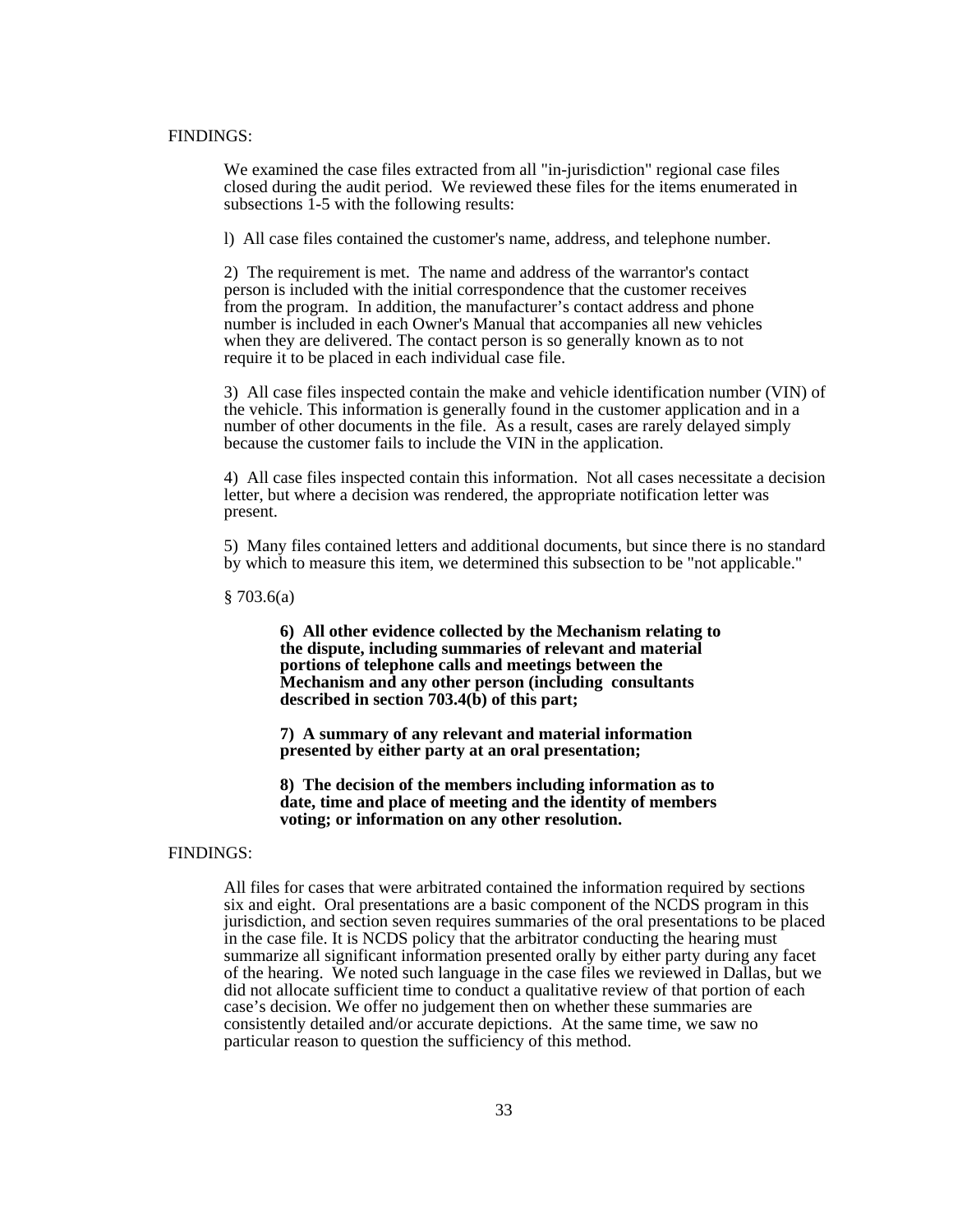#### **9) A copy of the disclosure to the parties of the decision.**

## FINDINGS:

All files for cases that were arbitrated contained the required information.

### **10) A statement of the warrantor's intended action(s);**

#### FINDINGS:

The warrantor's intended action(s) and performance are inextricably linked. Thus, we validate this item in terms of performance verification. Performance verification is a function carried out by NCDS. This office sends a survey to the customer following receipt of the customer's acceptance of those decisions mandating some action on the part of Toyota to ask, among other things, whether any required performance has taken place. Customers are asked to return the survey to the office of NCDS. As noted elsewhere, we found few returned survey forms in the case files. In the past, we have stated that the absence of performance verification forms in the case file does not constitute a regulatory inconsistency since performance verification information may not be available from the customer. By mailing a performance verification survey NCDS goes as far as can be expected in determining whether arbitration decisions are, in fact, being performed. It seems entirely appropriate for the program to assume performance of the decision has taken place when the customer performance survey is not returned. For those who may be skeptical about such important assumptions, it should be remembered that even if a manufacturer engaged in a programmatic attempt to avoid performing arbitration decisions, that fact would, of course, emerge in the context of our national random survey of customers who have used the program. Performance verification status should and does appear in the case file as is indicated by sections 11 and 12 below.

**11) Copies of follow-up letters (or summaries of relevant and material portions of follow-up telephone calls) to the consumer, and responses thereto; and 12) Any other documents and communications (or summaries of relevant and material portions of oral communications) relating to the dispute.**

Section 11 above is not applicable for purposes of the audit because there is no practical means by which to verify the completeness and accuracy of such possible additions to the files. Section 12, however, appears to mandate that a summary form be created whenever the arbitrator receives an oral communication that may have any bearing on the matter in dispute from either party. Of course, most such communications come in the form of oral presentations by the parties at the hearing, in which case the communications are summarized in the arbitrator's decision. All summaries are now included in the case file.

#### CONCLUSIONS:

The NCDS program's record keeping policies and procedures are in substantial compliance with the federal Rule 703 requirements.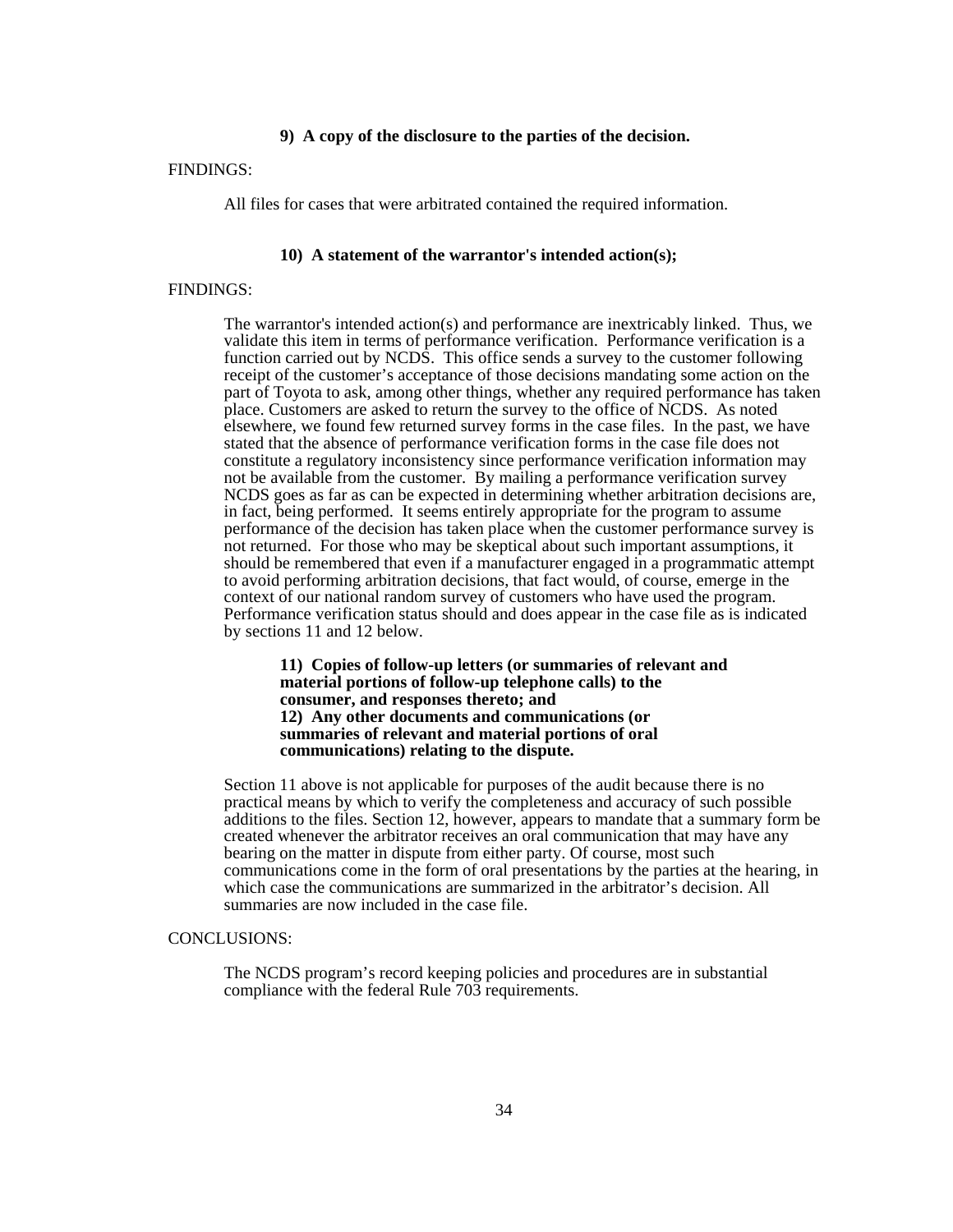C. Case File Records (4 yrs. 2001-2004)

### § 703.6 (f)

#### **(f) The Mechanism shall retain all records specified in paragraphs (a) through (e) of this section for at least 4 years after final disposition of the dispute**.

A random sample of case numbers from the years 2001-2004 was drawn from NCDS' data base program, and in our field inspection, we checked the sample case files in the NCDS headquarters office to verify that they were being maintained (i.e., stored) per requirement § 703.6(f). In addition, a visual inspection was made of the entire fouryear accumulation of case files required by the same section. The closed files are stored in a discrete area within the NCDS office. All records for the audit period (2004) and for the four-year period (2001 through 2004) were complete and readily available for audit. The random sample inspection validated the apparent completeness suggested by the visual inspection.

- D. Program Records
	- i. Case file folders

Most information that is required to be maintained is found on a series of forms found in the case files maintained at the NCDS headquarters in Dallas, Texas.

ii. Arbitrator Biographies

The arbitrator biographies for the national program are available for review from the Senior Vice President of NCDS at their headquarters in Dallas, Texas. The biographies are thorough and current, and the list of arbitrators for each district includes the dates of their appointments.

- E. Hearing Process
	- i. Physical Description of Hearing (i.e., Meeting)

The AWAP hearing was held at the Rick Hendrick Toyota dealership, 534 N. McPherson Church Road, Fayetteville, North Carolina, March 14, 2005, at 11:00 am. The meeting room was of reasonably adequate size for accommodating anyone who wished to attend as an observer. The parties included the customer, a Toyota manufacturer's representative, the arbitrator, and the auditor.

ii. Openness of Hearing

This arbitrator said that she allows all observers at AWAP meetings (hearings).

iii. Efficiency of Meeting

The arbitrator's case file was complete with all requisite documents. The arbitrator demonstrated that she generally knows how to properly conduct a hearing. She addressed the parties, giving a brief overview of the process, but failed to provide a case opening statement setting forth the particulars of the dispute and the customer's requested relief.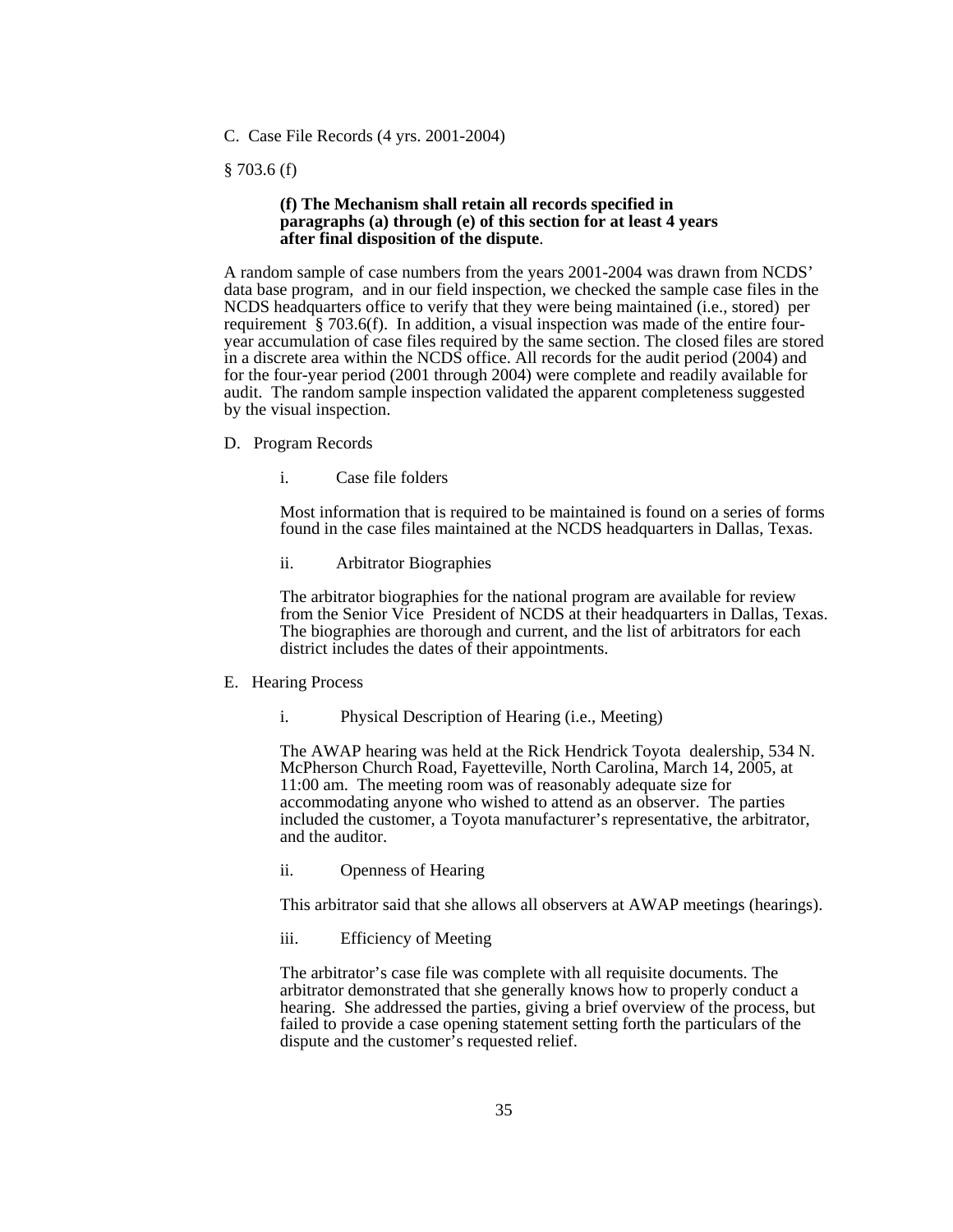The meeting began at 4:00 pm as scheduled.

iv. Hearing

The hearing was, in the main, improperly conducted. The arbitrator actually encouraged the customer to engage in mediation prior to taking testimony for arbitrating. In addition, the arbitrator's explanation of the process failed to make clear just what was transpiring after the arbitrator left the room to allow the parties an opportunity to mediate. As a result, the customer appeared to believe they were to give their testimony for arbitration. The mediation understandably failed, necessitating the customer repeating their testimony. After presenting several repair orders, the customer referenced the state lemon law and the arbitrator said, in effect, that she didn't really know what the lemon law provided. The arbitrator then assured the customer that she takes the lemon law into account. A curious statement in light of the fact that she just asserted that she did not know what the lemon law provides. Both parties, however, were afforded an uninterrupted opportunity to present their versions of the case. Following each party's presentation, the other party was given an opportunity to clarify or challenge, as was appropriate.

#### v. Board/Arbitrator Decisions

We reviewed this case's decision and a sample of decisions for the region while conducting our on-site visit to the Dallas, Texas, headquarters of NCDS. The decision in this case was consistent with the regulatory requirements with the qualifier discussed above. Further, the decision was thorough and complete, setting forth sufficient rationale for her findings.

#### **Conclusion:**

The AWAP, as it operates in the North Carolina region, is in "substantial compliance" with Rule 703. The NCDS administrative staff demonstrated a clear commitment to ensuring fair and expeditious resolution of warranty disputes. The administrative staff is clearly dedicated to the program's mission and generally demonstrates a high degree of professionalism. The arbitrator demonstrated a commitment to fair and expeditious resolution of warranty disputes, and the problems with the inartful way in which the arbitrator conducted the hearing was more a concern about form than one of substance.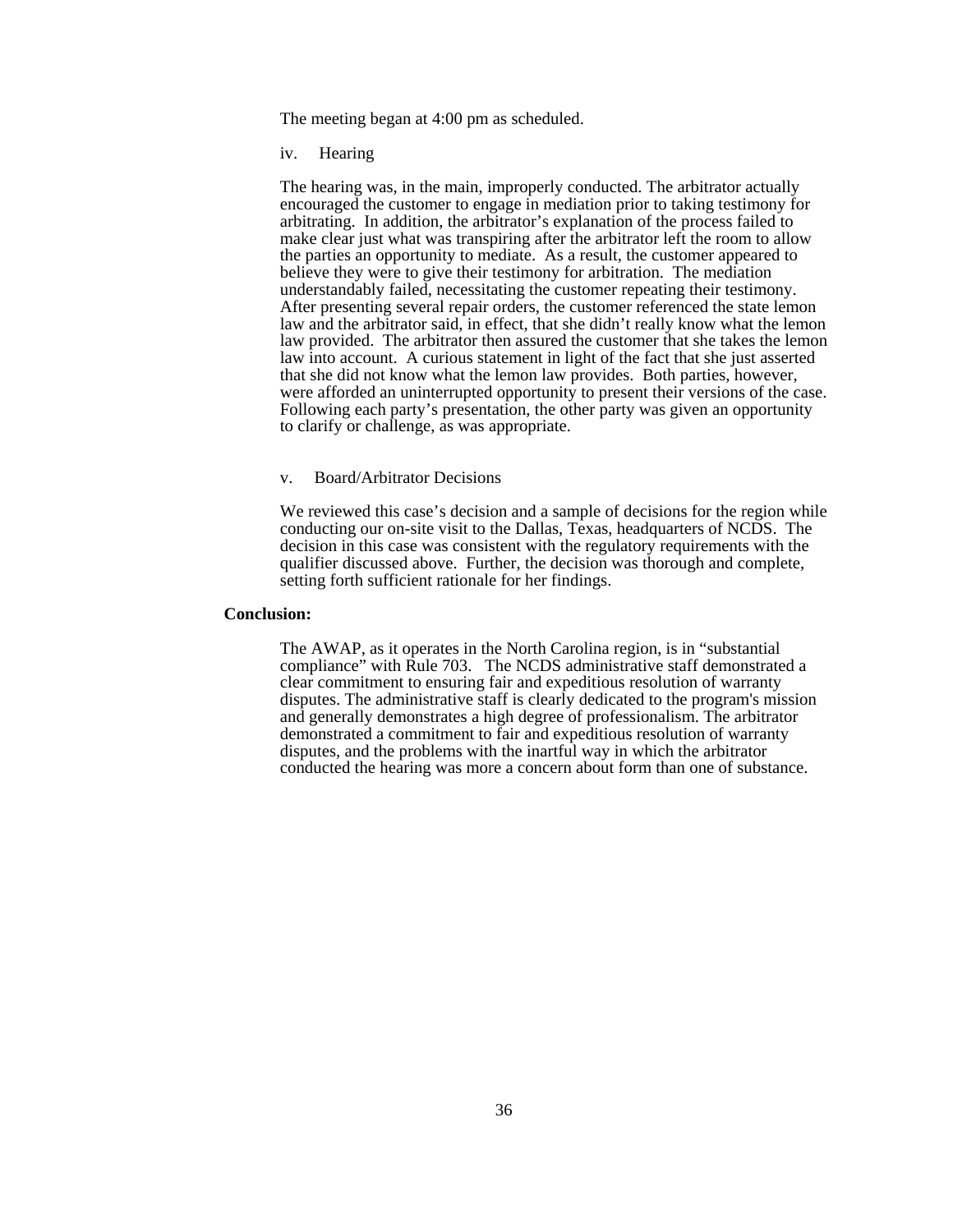#### **III. Ohio**

A. Case Load and Basic Statistics

Ohio generated 176 cases in 2004 of which 81 (46%) were determined to be "not-in-jurisdiction" cases. The program also reports 14 mediated cases (14.7% of the 95 in-jurisdiction cases) and 72 arbitrated cases (75.7% of the 95 injurisdiction cases). The average days for handling a 2004 Ohio case is 35. This compares with an average of 38 days handling nationwide.

The Ohio regional field audit includes a review of a hearing held in Beaver Creek, Ohio, and interviews with the principal people involved in the hearing. In addition, we reviewed a sample of case files for Ohio, which are stored at national headquarters of the National Center for Dispute Settlement (NCDS), in Dallas, Texas.

During our on-site review at the Dallas, Texas, headquarters, we visually inspected the warehousing of all AWAP case files for the required four-year period.21 The four-year accumulation of case files was available for inspection per all regulatory requirements. In addition, the staff at NCDS were efficiently housed and provided with up-to-date equipment.

We requested a random sample of 50 cases drawn from all Ohio cases closed during the audit period and examined the cases provided to determine whether they were complete and available for audit. Files were reviewed for accuracy and completeness. The findings of that review are set forth below.

B. Recordkeeping Accuracy and Completeness

§ 703.6 (a)(1-12)

**(a) The Mechanism shall maintain records on each dispute referred to it shall include:**

**1) Name, address and telephone number of the consumer; 2) Name, address and telephone number the contact of the warrantor;**

**3) Brand name and model number of the product involved.**

**4) The date of receipt of the dispute and date of disclosure to the consumer of the decision;**

**5) All letters and other written documents submitted by either party.**

<sup>&</sup>lt;sup>21</sup> See 16 C.F.R., § 703.6 (f). Since some of the participating manufacturer's have not been administered by NCDS for four years, we could not render any judgment in that regard. Still, we have seen how those files were maintained in other audits we have conducted, and as a result, we have confidence the files are being stored as required. Moreover, we saw no substantive inconsistency in how NCDS maintains files between manufacturers so we feel comfortable in assuming that what is true in this regard for Toyota, DaimlerChrysler, and Mitsubishi will be seen to also be true for the Porsche and Lexus aspects of the national AWAP.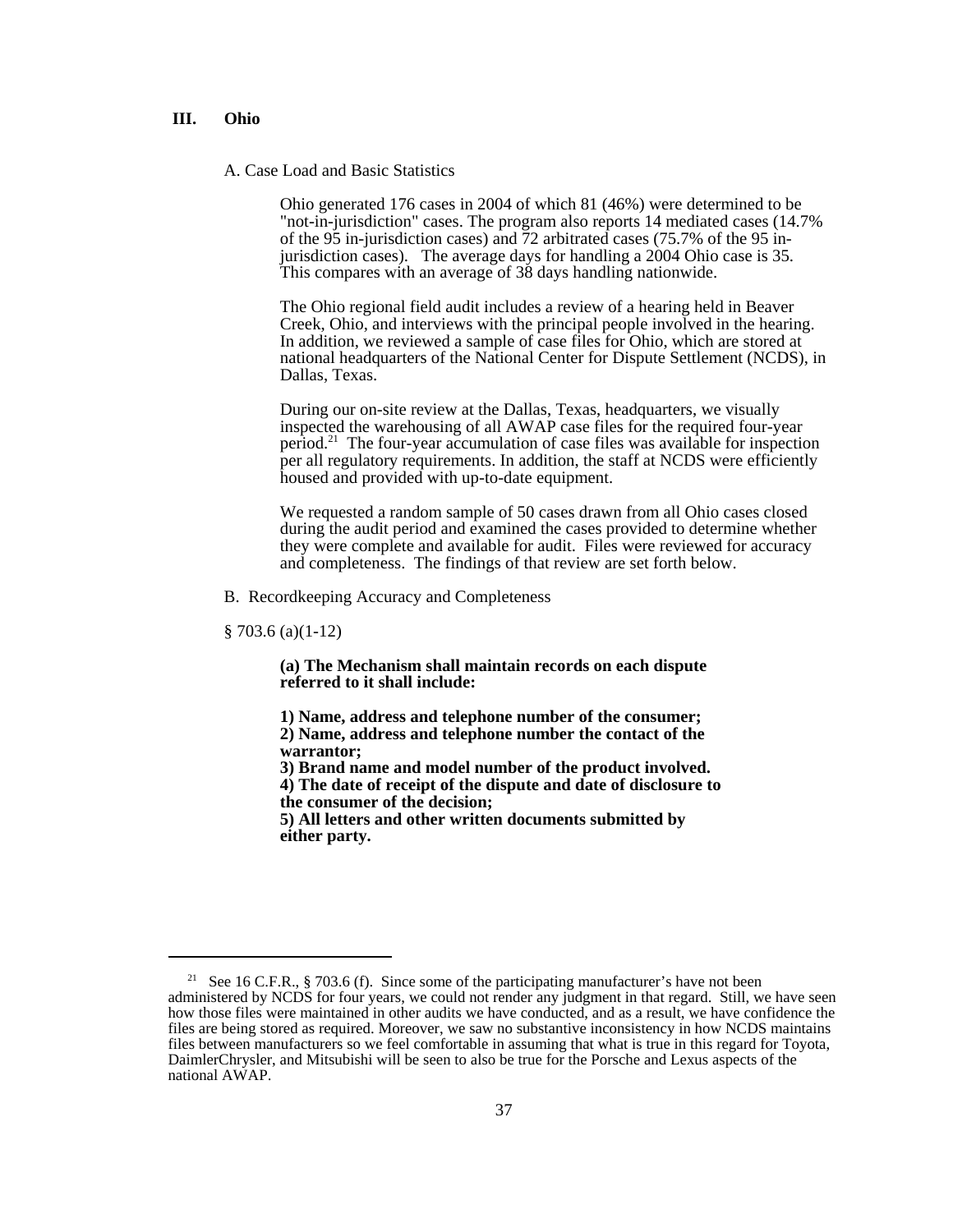#### FINDINGS:

We examined a sample of case files extracted from all "in-jurisdiction" case files closed during the audit period. We reviewed these files for the items enumerated in subsections 1-5 with the following results:

l) All case files contained the customer's name, address, and telephone number.

2) The requirement is met. The name and address of the warrantor's contact person is included with the initial correspondence that the customer receives from the program. In addition, the manufacturer's contact address and phone number is included in each Owner's Manual that accompanies all new vehicles when they are delivered. The contact person is so generally known as to not require it to be placed in each individual case file.

3) All case files inspected contain the make and vehicle identification number (VIN) of the vehicle. This information is generally found in the customer application and in a number of other documents in the file. As a result, cases are rarely delayed simply because the customer fails to include the VIN in the application.

4) All case files inspected contain this information. Not all cases necessitate a decision letter, but where a decision was rendered, the appropriate notification letter was present.

5) Many files contained letters and additional documents, but since there is no standard by which to measure this item, we determined this subsection to be "not applicable."

#### § 703.6 (a) [continued]

**6) All other evidence collected by the Mechanism relating to the dispute, including summaries of relevant and material portions of telephone calls and meetings between the Mechanism and any other person (including consultants described in section 703.4(b) of this part;**

**7) A summary of any relevant and material information presented by either party at an oral presentation;**

**8) The decision of the members with information as to date, time and place of meeting, the identity of members voting; or information on any other resolution;**

## FINDINGS:

All files for cases that were arbitrated contained the information required by sections six, seven, and eight.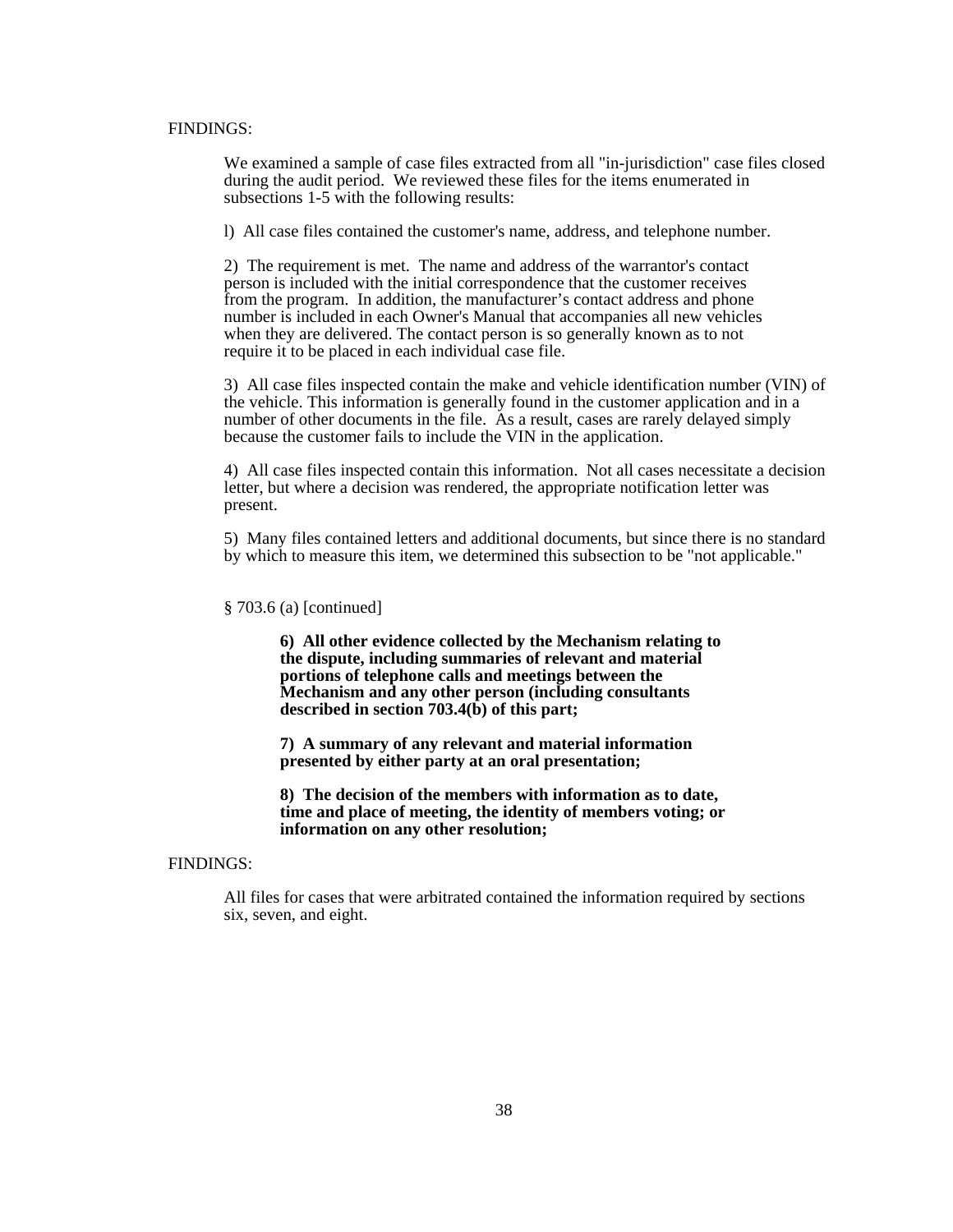#### **9) A copy of the disclosure to the parties of the decision.**

#### FINDINGS:

All applicable case files contain a letter from the arbitrator announcing his/her  $deci\hat{sin}^2$ 

#### **10) A statement of the warrantor's intended action(s);**

#### FINDINGS:

The warrantor's intended action(s) and performance are inextricably linked. Thus, we validate this item in terms of performance verification. Performance verification is a function carried out by NCDS. This office sends a survey to the customer following receipt of the customer's acceptance of those decisions mandating some action on the part of the respective manufacturer to ask, among other things, whether any required performance has taken place. Customers are asked to return the survey to the office of NCDS. As noted elsewhere, we found few returned survey forms in the case files. In the past, we have stated that the absence of performance verification forms in the case file does not constitute a regulatory inconsistency since performance verification information may not be available from the customer. By mailing a performance verification survey NCDS goes as far as can be expected in determining whether arbitration decisions are, in fact, being performed. It seems entirely appropriate for the program to assume performance of the decision has taken place when the customer performance survey is not returned. For those who may be skeptical about such important assumptions, it should be remembered that even if a manufacturer engaged in a programmatic attempt to avoid performing arbitration decisions, that fact would, of course, emerge in the context of our national random survey of customers who have used the program. Performance verification status should and does appear in the case file as is indicated by sections 11 and 12 below.

#### **11) Copies of follow-up letters (or summaries of relevant and material portions of follow-up telephone calls) to the consumer and responses thereto; and**

#### **12) Any other documents and communications (or summaries of relevant and material portions of oral communications) relating to the dispute.**

Section 11 above is not applicable for purposes of the audit because there is no practical means by which to verify the completeness and accuracy of such possible additions to the files. Section 12, however, appears to mandate that a summary form be created whenever the arbitrator receives an oral communication that may have any bearing on the matter in dispute from either party. Of course, most such communications come in the form of oral presentations by the parties at the hearing, in which case the communications are summarized in the arbitrator's decision. All summaries are now included in the case file.

 $22$  Some cases do not result in a decision. The case may end in a mediated settlement that came about after the case had been received by the AWAP but prior to the hearing to decide the matter.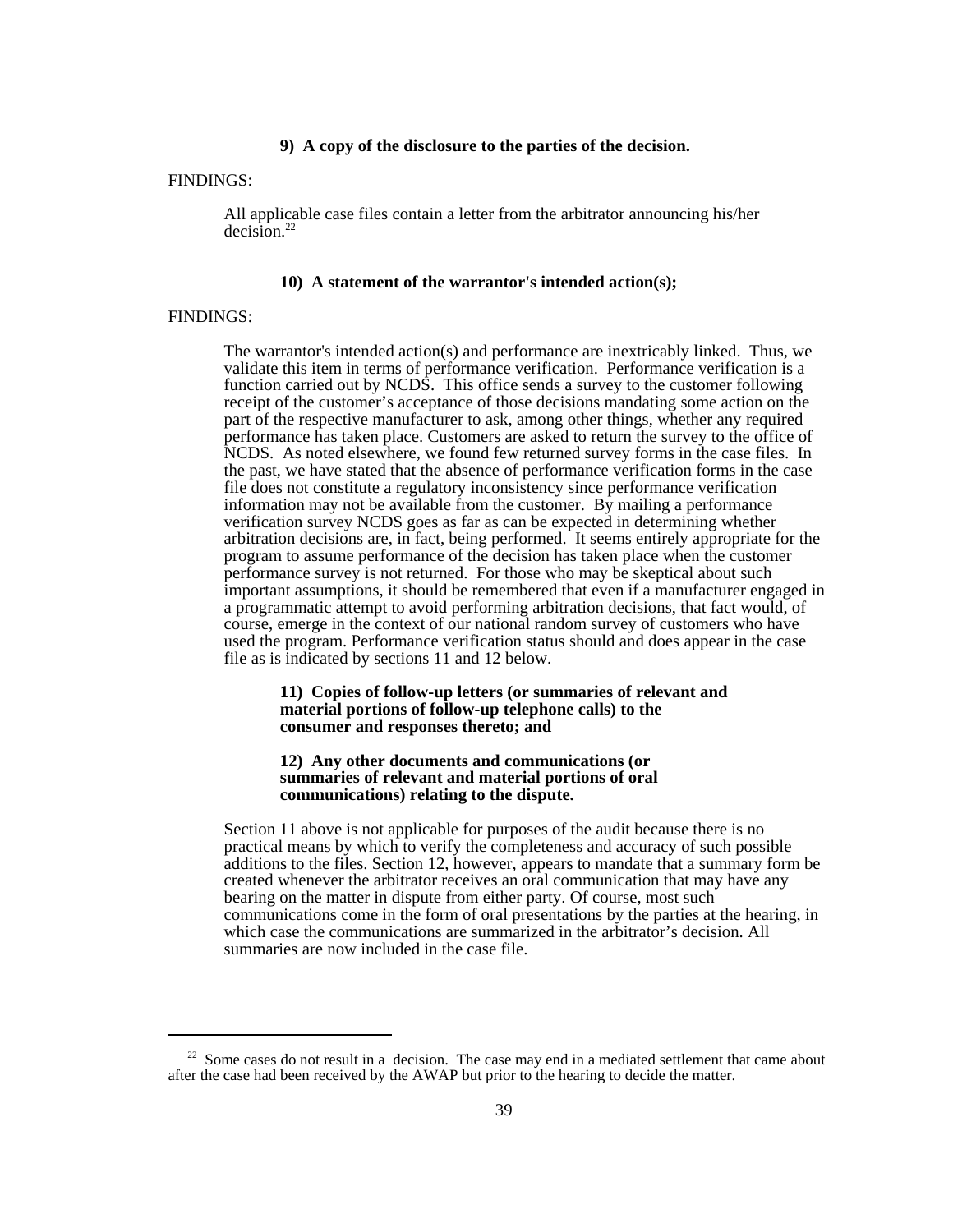#### CONCLUSIONS:

The NCDS AWAP record keeping policies and procedures are in substantial compliance with the federal Rule 703**.**

C. Case File Records (4 yrs. 2001-2004)

§ 703.6 (f)

#### **(f) The Mechanism shall retain all records specified in paragraphs (a) through (e) of this section for at least 4 years after final disposition of the dispute**.

The older case files are stored at the NCDS headquarters office in Dallas, Texas. The closed files are stored in a discrete area within the NCDS office and are available for review.

- D. Program Records
	- i. Agendas and Minutes of Arbitration Hearings

The four-year accumulation of case files is kept in one location and was complete and readily available for audit. The AWAP arbitrator completes a separate form for each hearing and a copy of this form is maintained at the NCDS headquarters office. Information included in each case file includes: a) meeting place, date, and time; b) arbitrators' names; c) customer name and case number; and, d) the decisions and reasons.

ii. Arbitrator Biographies

Arbitrator resumes are maintained at the headquarters office of NCDS in Dallas, Texas. The resumes are complete and current. The list of arbitrators also indicates the dates of their appointments.

E. Hearing Process (i.e., Meeting)

The AWAP hearing was held at the Voss Toyota dealership, 2110 Heller Drive, Beavercreek, Ohio, January 28, 2005, at 12:00 am. The meeting room was of reasonably adequate size for accommodating anyone who wished to attend as an observer. The parties included the customer, a Toyota manufacturer's representative, the arbitrator, and the auditor.

i. Physical Description of Hearing

The hearing was conducted in room of adequate size and was reasonably arranged for the purposes of the hearing. Attending were the customer, a customer witness, a Toyota representative, a Toyota dealer representative, the auditor, and the arbitrator.

The hearing was efficiently conducted as far as it went but, the parties agreed during the hearing to attempt to mediate the dispute interrupting, as it were, the arbitration process. The arbitrator excused himself from the room during the mediation/negotiation process. The matter concluded with the parties agreeing to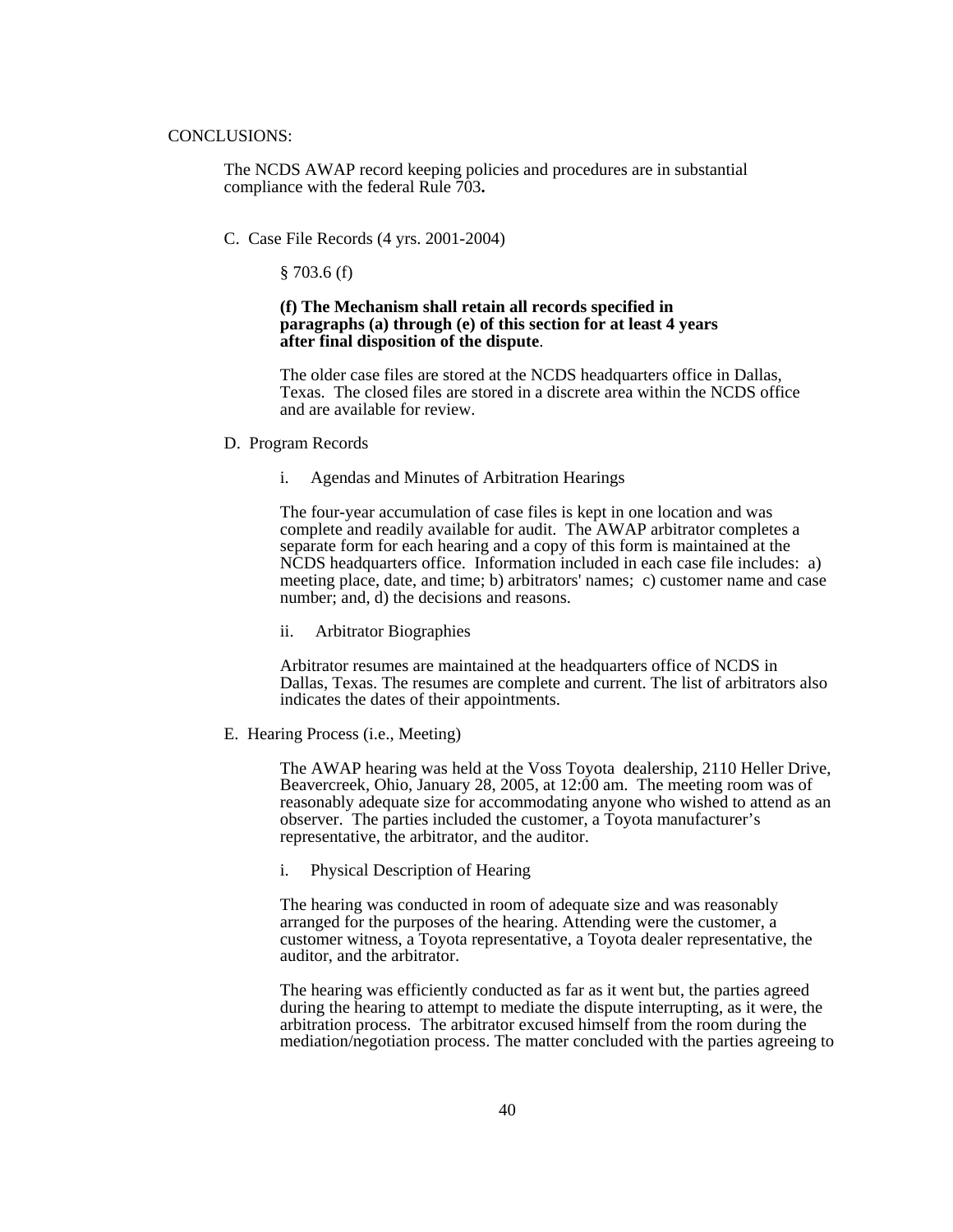a settlement the substance of which we evaluated both in-person and in the final written form.

The audit included interviews with the customer and the Toyota representatives either before or after the hearing.

ii. Openness of Meeting

The hearing was open to observers pursuant to the federal and state regulations and program rules.

### iii. Efficiency of Meeting

The hearing was efficiently administered as far it went.

iv. Hearing

This arbitrator appeared to be committed to the fair and expeditious resolution of warranty disputes in the hearing process.

#### v. Board/Arbitrator Decisions

We reviewed numerous decisions for this region while conducting our on-site visit to the Dallas, Texas, headquarters of NCDS. In the Compliance Summary (Section I of this report), we discuss and will not reiterate here the important issue of boilerplate language. Otherwise, the decisions we reviewed were generally quite sound in both form and substance.

We have reviewed the mediated agreement reached in the case we monitored and, it is well stated, and complete.

#### CONCLUSION:

The AWAP, as it operates in Ohio, is in substantial compliance with Rule 703. while recognizing the important caveat discussed elsewhere regarding the need to clarify and modify the panel hearing policy concerning the open meetings requirement of rule 703. The NCDS administrative staff and the NCDS program demonstrated a clear commitment to ensure fair and expeditious resolution of warranty disputes. The administrative staff is clearly dedicated to the program's mission and demonstrates a high degree of professionalism.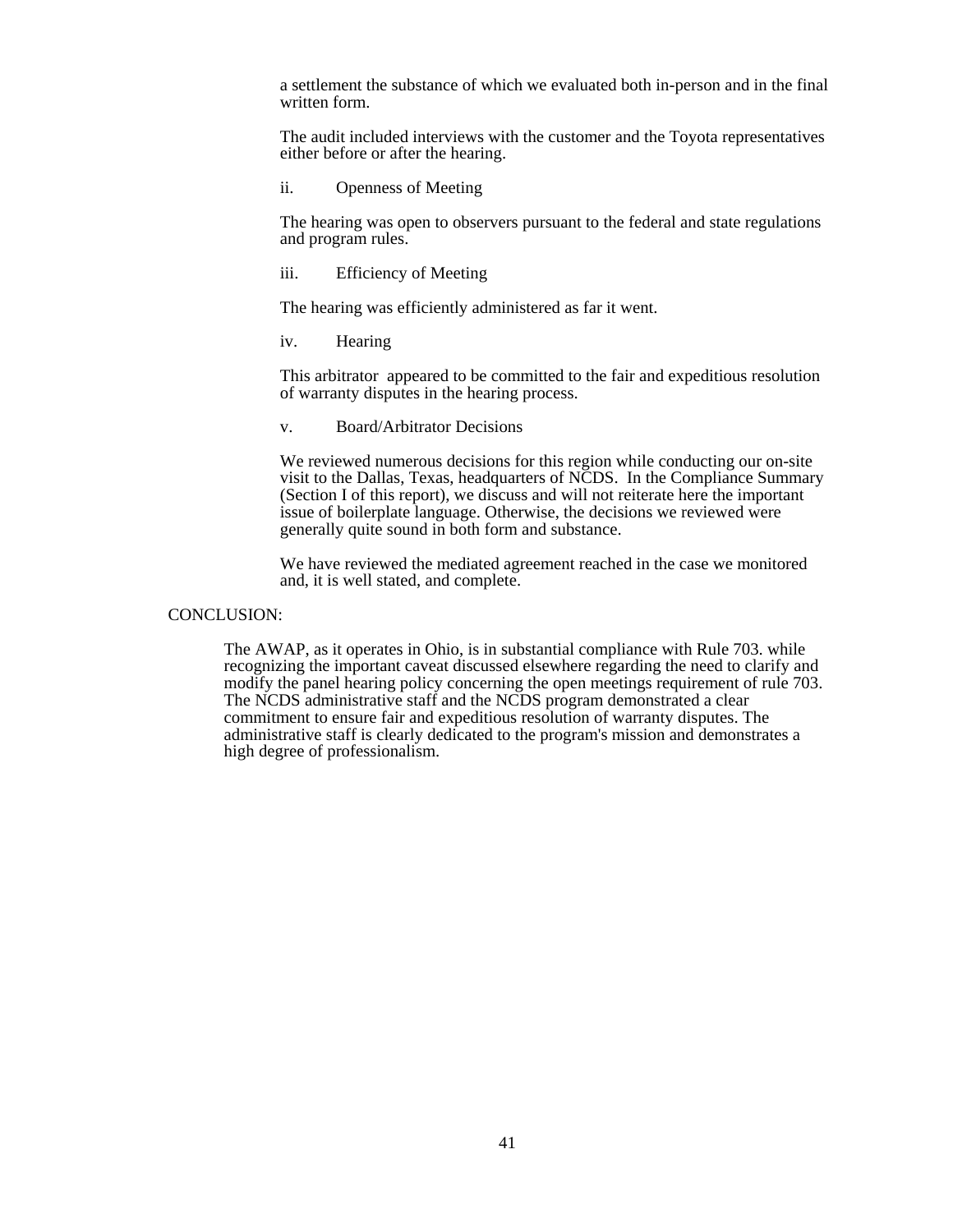#### *SECTION IV*

## *Arbitration Training*

There is no specific language in Rule 703 requiring the training of arbitrators. There are, however, several general requirements for ensuring that the program does whatever is necessary to provide customers with an opportunity for fair and expeditious resolution of warranty disputes.

Arbitration training is currently seen by many as a fundamental to ensuring that a program is fair to all sides, and some recent state regulations require arbitrator training. Consequently, programs have initiated the training process even in states that do not specifically require it. Because such training has become a basic part of the AWAP, it is incorporated into this report as part of the program's efforts to provide for fair and expeditious resolution of disputes.

#### FINDINGS:

The arbitration training session we monitored was conducted at the DFW Lakes Hilton in Grapevine, Texas, April 29 - May 1, 2005. As noted in the introduction, certain facets of the audit are conducted in the year following the audit period; otherwise, there would sometimes be no means available for review.

This national training was conducted by NCDS staff. One presenter dealt primarily with legal matters, another with hearing process issues, and an NCDS staff person addressed program procedural issues. These presentations were augmented by the trainees' being given several opportunities to engage in role playing exercises.

Training has begun to stress that in scheduling hearing sites the program typically takes advantage of applicable dealerships for holding hearings with the important caveat that using the dealership is not required if either of the parties objects. Moreover, it is emphasized that, where necessary, the program will pay for alternate space.

The importance of reviewing the basic facts of the case at the beginning of deliberations was discussed, including each dimension of the customer's complaint as well as the degree to which the parties are in disagreement on central facts. Presenters also discussed the importance of addressing each dimension of the customer's concerns when writing the decision.

Trainees engaged, at various intervals, in practical problem solving centering around scenarios that are likely to arise within the NCDS arbitration program. Role-playing material was appropriately interspersed among lecture material with emphasis on conducting the arbitration hearing. Indeed, there was more time allotted for practical application than was true in the past.

There was a detailed discussion concerning common problems associated with repurchases (i.e., refunds) and replacements of automobiles, including the issue of whether to apply mileage offsets and how to handle demonstration vehicles with more than a few miles registered on the odometer at time of purchase.

The presentation of the legal issues was professional and accurate. Particular emphasis was given to this critical subject area this year, and the result appeared to be very positive as regards trainees' understanding of their role. Again this year there was emphasis placed on the importance of arbitrators' neutrality and the related issue of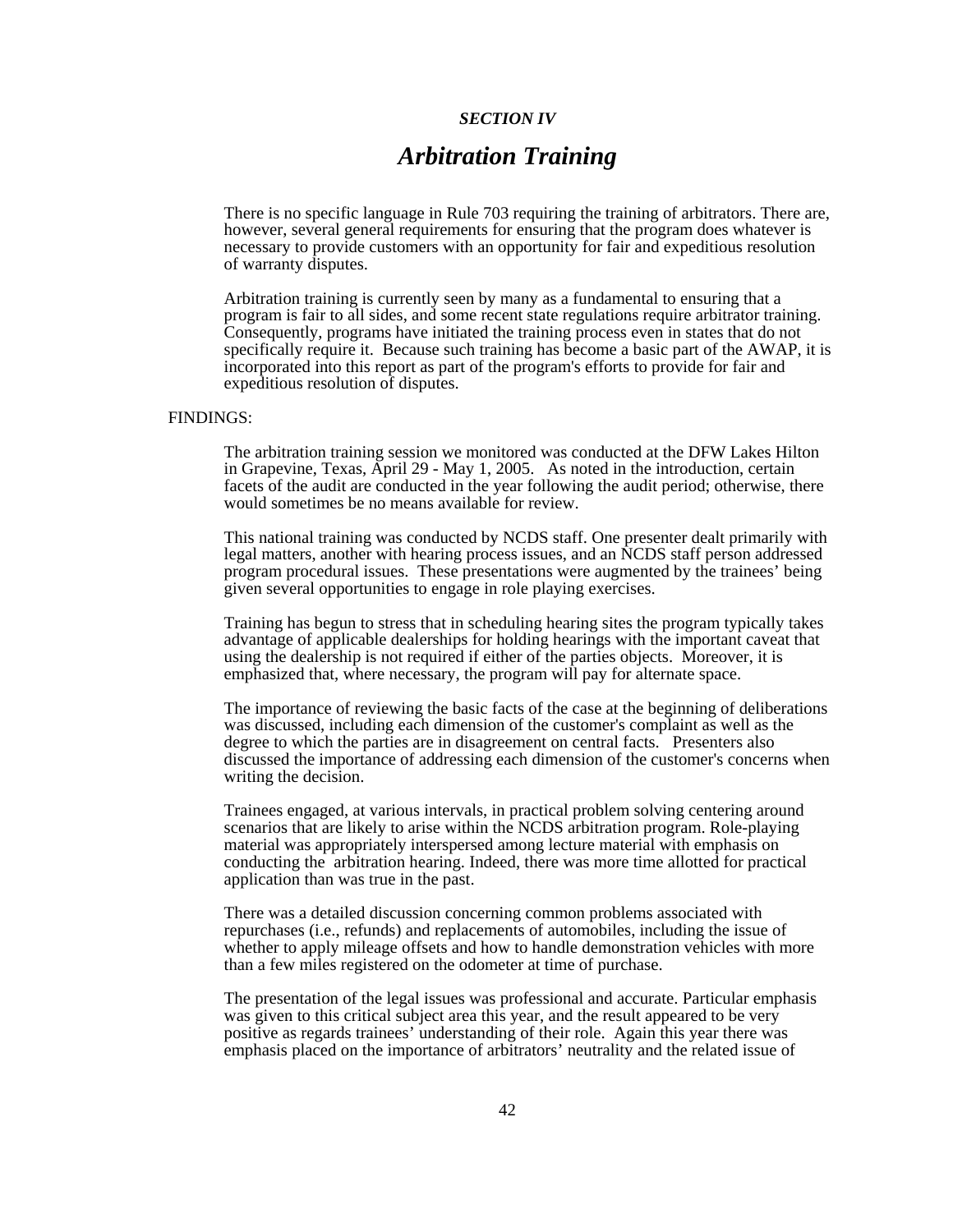making appropriate disclosures when applicable. Emphasis was given to disclosures that may be important but are not necessarily disqualifying.

Overall, the training appears to have left trainees with an opportunity to develop a good grasp of their responsibilities as arbitrators. As was true at last year's training, trainees were presented with information that makes it clear that customers who purchase a vehicle with a substantial non-conformity that the manufacturer fails to cure in a reasonable number of attempts should probably receive the relief they are entitled to under the terms of the Magnuson-Moss Warranty act or the appropriate state automobile warranty statute.

The invaluable role-playing demonstrations have become a standard feature of NCDS training. Some exercises involve trainees simply observing role-playing by staff, but a major component of training involves trainees themselves in role play exercises.

An important and thorough presentation centered around the Federal Magnuson-Moss Warranty  $Act^{23}$  and its relationship to the Uniform Commercial Code. Our field experience suggests that some greater emphasis on the arbitrators' scope of authority and the related available remedies under federal law would also be beneficial.

An appropriate degree of emphasis was given to writing decisions and providing adequate underlying rationales for those decisions. This included a careful presentation on leased vehicles and the sometimes complicated differences between providing relief to these cases as opposed to providing relief in cases in which vehicles are purchased outright.

Also discussed was the appropriate use of independent technical inspections and their limitations. Emphasis was given to the arbitrator's duty to not accede his or her authority in relation to the independent inspection but to simply accept the independent inspection report as yet another piece of evidence.

There was a useful discussion of the participating manufacturers' warranty parameters and how they fit into the process. This discussion was sufficiently detailed to give arbitrators enough information without overwhelming them with minutiae.

Finally, the training session provided a clear discussion of issues surrounding jurisdiction of the program to hear and decide cases. In this program, the NCDS staff makes a preliminary determination, but where customers disagree with the initial determination, the matter is presented to the program's three-member panel for their review and final determination.

#### CONCLUSION:

The NCDS arbitrator training program for their various participating manufacturers continues to be a good one that operates in substantial compliance with Magnuson-Moss and Rule 703. We have observed several important additions to the training program in recent years, and these were carried over into this year's program. The entire program clearly demonstrates a commitment to high quality training.

 $23$  Also addressed was the Act's related administrative rules commonly known as Rule 703.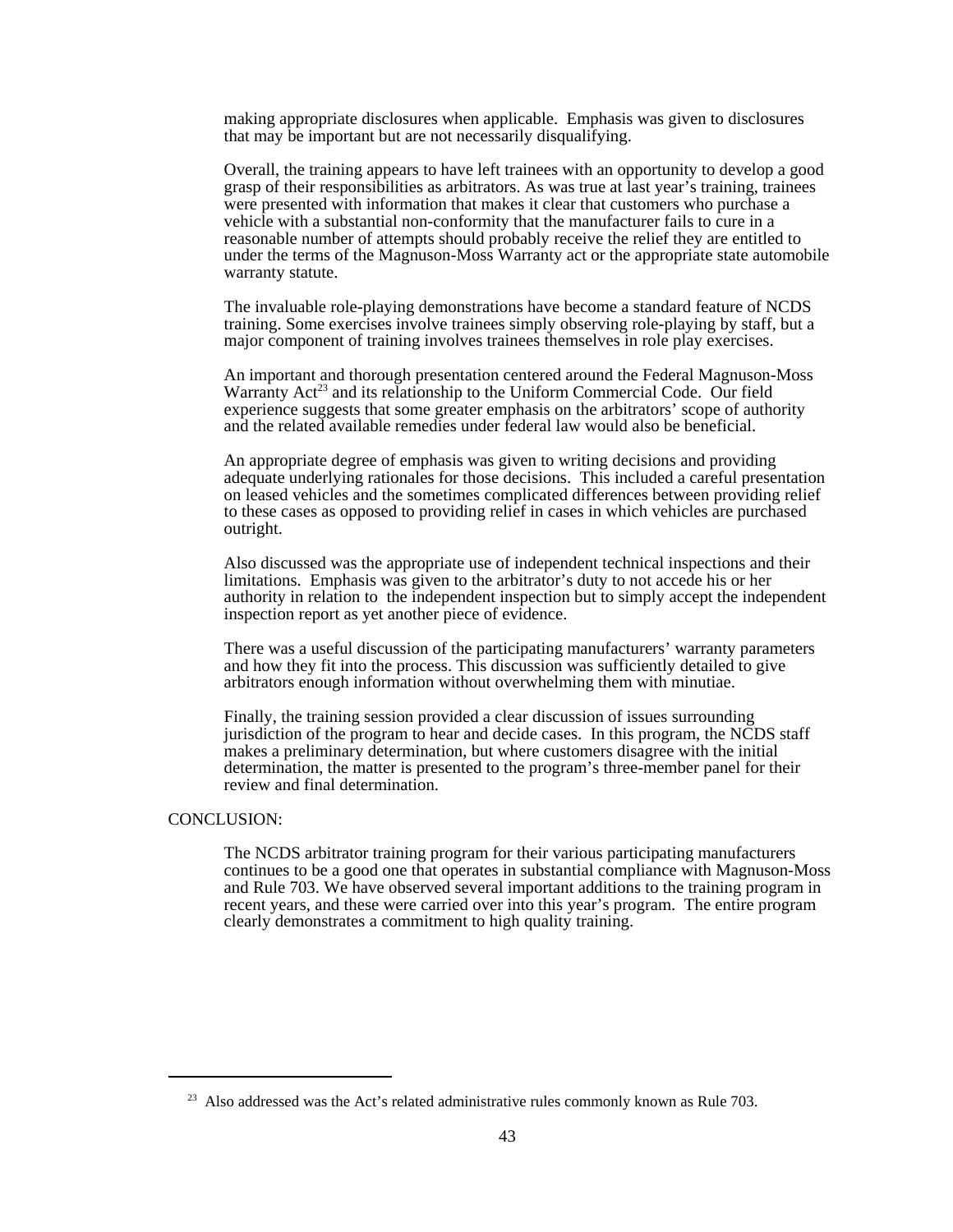## **ARBITRATION TRAINING RATING SYSTEM**

|    | Adequacy of training materials                                           | <b>VERY GOOD</b> |
|----|--------------------------------------------------------------------------|------------------|
| 2) | Accuracy of informational materials                                      | <b>VERY GOOD</b> |
| 3) | Thoroughness of material                                                 | <b>VERY GOOD</b> |
| 4) | Quality of presentation                                                  | <b>VERY GOOD</b> |
|    | 5) Apparent understanding and<br>likely comprehension of the information | GOOD             |
|    | 6) Utility of materials for later referencing                            | EXCELLENT        |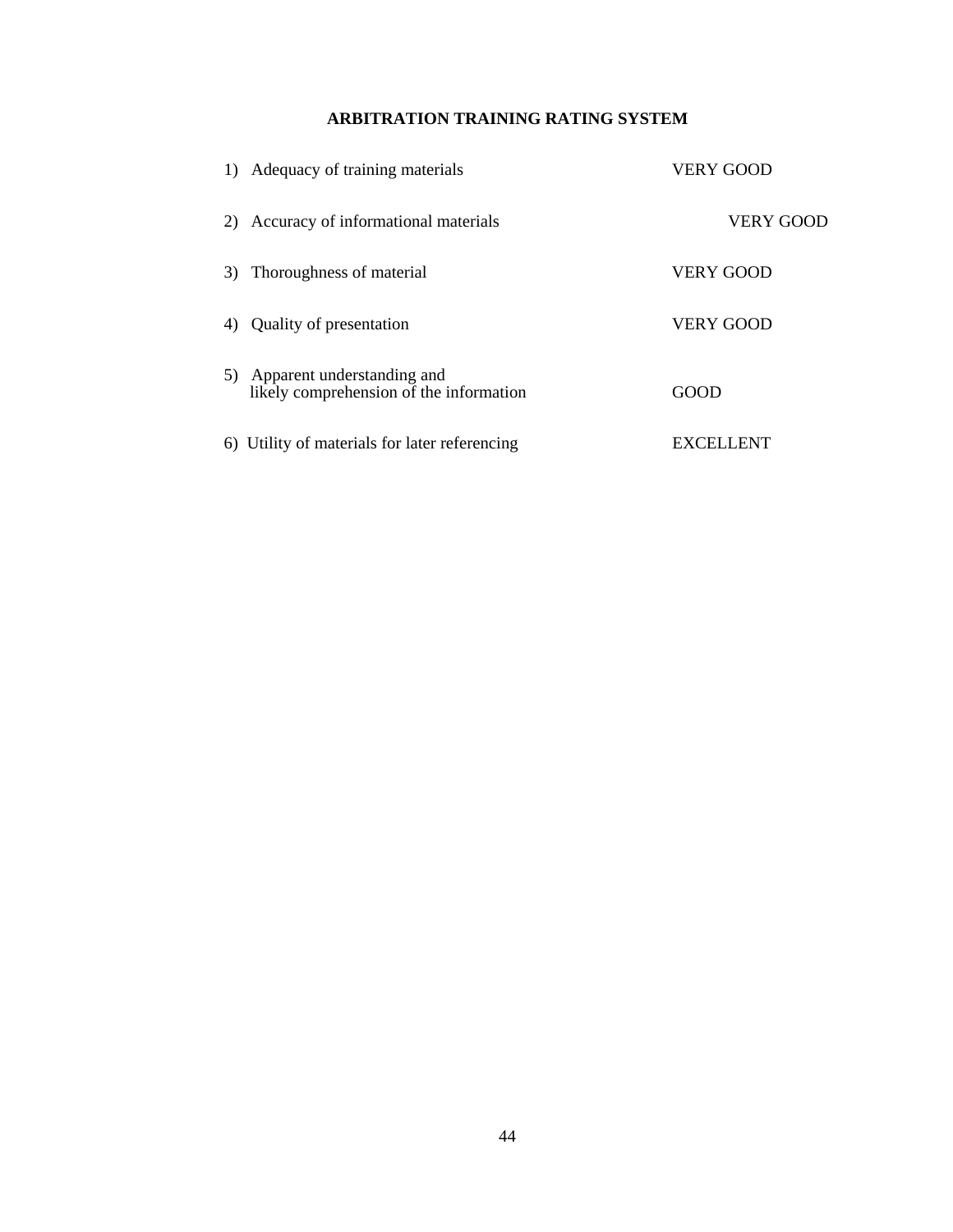## *SECTION V*

## *Survey and Statistical Index Comparative Analyses*

## *NATIONAL CENTER FOR DISPUTE SETTLEMENT AUTOMOTIVE WARRANTY PROGRAM PROGRAM INDICES*

The Federal Trade Commission (FTC) regulates informal dispute resolution programs, such as those operated by the National Center for Dispute Settlement under FTC Rule 703.6(e). The rule mandates disclosure of statistics about the outcomes of warranty disputes and warrantor compliance with settlements and awards. The purpose of this section of this audit is to verify the statistics provided by the company for the year 2004.

A consumer who wants to have a dispute settled by the Automobile Warranty Arbitration Program (AWAP) conducted by the National Center for Dispute Settlement must: (1) be the owner of a vehicle that meets certain specified age and mileage requirements; and, (2) agree to forego any legal action while the case is open with the AWAP. If a customer applies to the program but does not meet these requirements, the case is considered to be "out-of-jurisdiction." Cases that are "out-of-jurisdiction" are counted as "closed." A consumer who is not satisfied with the jurisdiction decision of the program can request that the case be reviewed by a threemember arbitrator board.

If a consumer who files with the AWAP is able to reach an agreement with the automaker prior to an arbitration hearing, the dispute is said to have been "mediated" by the staff. If the consumer and the automaker cannot reach an agreement, the case is arbitrated by the AWAP. Arbitration cases can result in the granting of an award requiring the automaker to repair or replace the vehicle, to issue a cash reimbursement or to terminate the lease. On the other hand, the consumer may receive an adverse decision in which there is no award of any kind.

FTC regulations require arbitration decisions to be rendered within 40 days from the date the AWAP office receives the application. Manufacturers must comply with both mediated and arbitrated decisions within  $30$  days of the decision.

FTC Rule 703.6(e) requires warrantors to report statistics (also referred to as indices) in 13 areas. These include such things as: the number of mediated and arbitrated warranty disputes in which the warrantor has complied with a settlement or award; the number of cases in which the warrantor did not comply; the number of decisions adverse to the consumer; the number of "outof-jurisdiction" disputes; and the number of cases delayed beyond 40 days. In addition to questions designed to assess the validity of AWAP statistics, the Claverhouse survey includes questions that allow consumers to evaluate various aspects of the program.

To determine the accuracy of the AWAP's warranty dispute statistics and to gather evaluation information about the program, Claverhouse Associates contracted with the Office for Survey (OSR) of the Institute for Public Policy and Social Research (IPPSR) to conduct a survey of a randomly selected national sample of consumers who filed disputes with the AWAP during 2004. The primary focus of this survey is to determine whether customers recollections or records of what happened in their cases match the data compiled by the AWAP. The question is not whether an individual's recollections match the data in the AWAP's records, but rather whether the aggregate proportion of consumers' recollections agree with the outcomes reported to the FTC.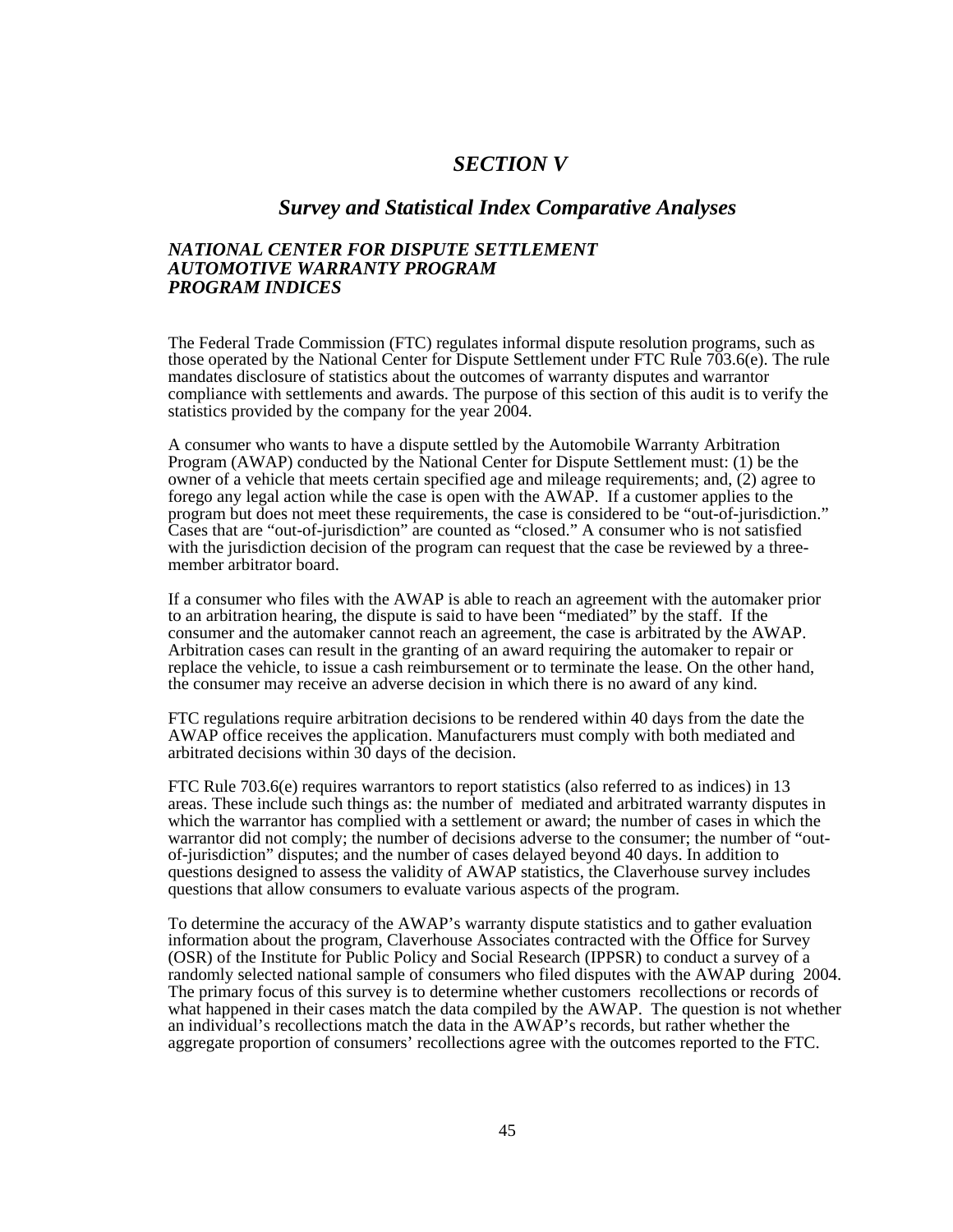## **ABOUT THE STUDY**

The Claverhouse study is based on data collected from 400 of the  $2,246$  users<sup>24</sup> of the program nationally in 2004 whose cases were "in jurisdiction" and "closed." A customer who had filed more than one case was asked to refer to the most recent case when answering the survey. The data was collected using a mailed self-administered questionnaire. To ensure that everyone sampled had an equal opportunity to participate and to increase overall completion rates, OSR used a methodology designed by Professor Donald Dilman of the University of Washington, a nationally known expert in the field of survey research. His method involves an initial mailing, a postcard thank-you/reminder, and a second full mailing to non-responders.

On March 8, 2005, packets containing the survey, a cover letter, and a postage-paid return envelope was sent to a random sample of 750 users of the AWAP program nationwide. The cover letter explained the purpose of the survey, why the customer was selected to participate, and how the results would be used. It also explained their rights in the research process and gave them contact numbers of OSR staff in case they had questions about the survey itself.

One week after the initial mailing (March 15, 2005), a combination thank-you/reminder postcard was sent to everyone who had received the initial mailing. Each person in the study was assigned a unique id number for tracking purposes. This tracking number was used so that a second mailing could be sent to those who had not yet responded. On April 5, 2005, OSR mailed another cover letter (which explained that their initial questionnaire had not been received and again asked for their participation), another copy of the questionnaire, and another postage-paid envelope to nonrespondents.

A threat to the validity of study is non-response bias. That is, if there is any systematic reason that certain consumers are unavailable or choose not to participate, the results can be biased. For example, if those who did not receive awards were more likely to refuse participation than those who did receive awards, the study would underestimate the percentage of decisions adverse to consumers. The practices of sending postcard reminders and second full mailings to nonresponders are attempts to increase completion rates and reduce non-response bias.

The margin of error for this study is  $\pm 4.4$  percent<sup>25</sup> and the completion rate is 53.5 percent.

#### **Method of Resolution**

Table 1 compares the method of resolution of disputes in the Claverhouse sample with the figures reported to the FTC. Since the Claverhouse survey contained only in-jurisdiction cases, out-of jurisdiction cells in the Claverhouse section of the table are blank, and the subtotal (representing in-jurisdiction cases) is equal to total disputes. In this case, only AWAP in-jurisdiction cases are compared with the Claverhouse sample. The difference between the 20.0 percent of cases mediated in the Claverhouse sample and the percent of cases mediated in the AWAP figures is

 $24$  A total of cases were included in the statistics sent by the AWAP, these included cases that were "out of jurisdiction", cases that were not yet considered "closed" ("resolved by the staff/members and time for compliance has not yet occurred'), and 3 whose decision was pending. The cases are used in the calculation of some statistics and not in the calculation of others.

 $25$  This is the sampling error when the responses divide roughly 50-50 on a given question and when there are 400 cases, given a 95 percent confidence interval (i.e., there is a 1-in-20 chance that the actual proportion in the population falls outside the range of 50  $\pm$ 4.4 percent). The magnitude of the sampling error is determined primarily by sample size (a larger sample size yields a smaller sampling error) and also, to some extent, on how evenly responses are divided among alternative answers. For example, if the responses were divided 75-25 on a given question, the margin of error would be ±4.0%.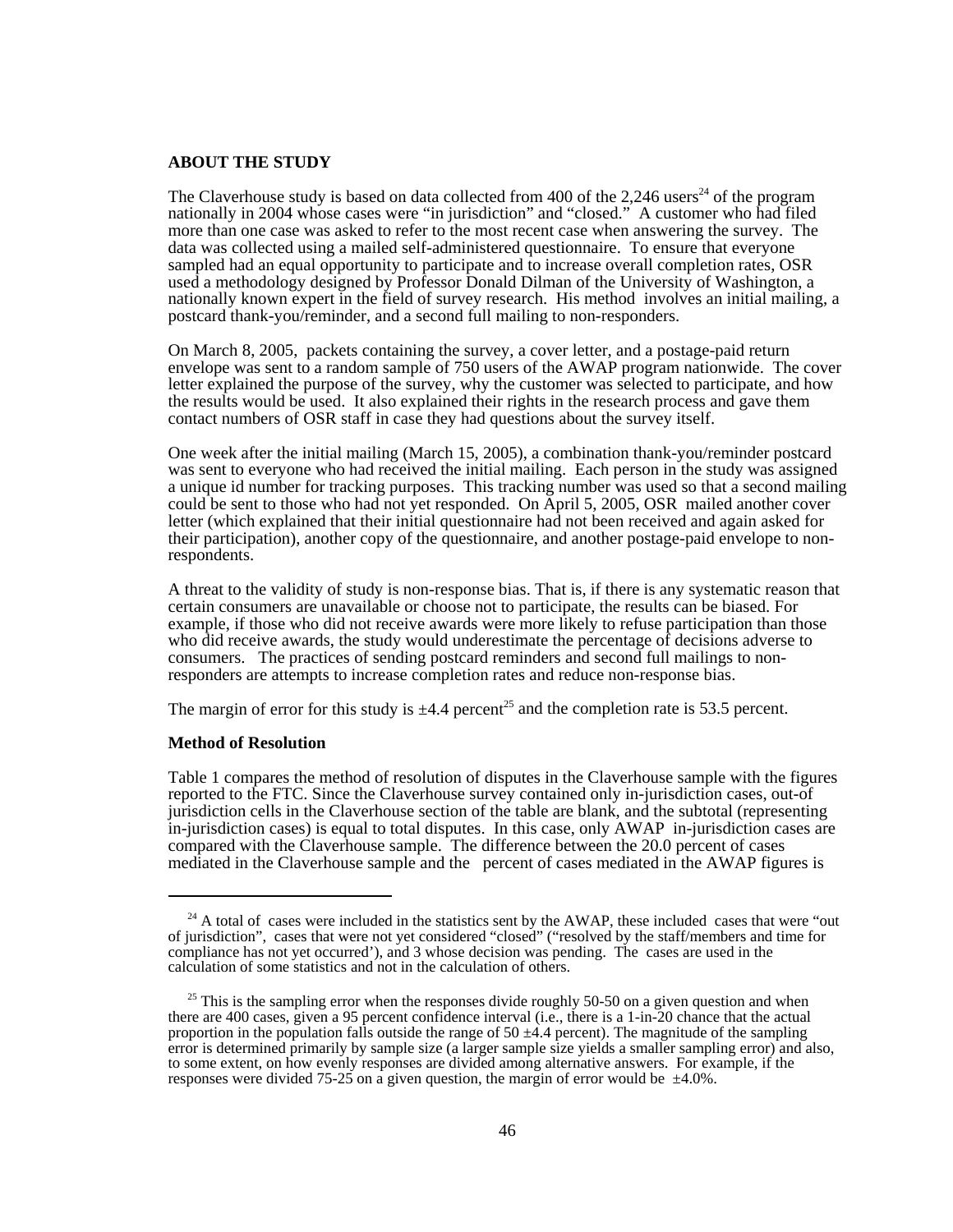not statistically significant. Likewise, the difference between the 80.0 percent of arbitrated cases in the Claverhouse sample and the percent of arbitrated cases in the AWAP figures is also not statistically significant. Therefore, the statistics are in agreement.

|                               | <b>Claverhouse</b> |         | <b>AWAP</b>  |                                        |                         |  |
|-------------------------------|--------------------|---------|--------------|----------------------------------------|-------------------------|--|
| <b>Resolution</b>             | Number             | Percent | Number       | Percent of<br>in-jurisdiction<br>cases | Percent of<br>all cases |  |
| Mediation                     | 80                 | 20.0%   | 437<br>19.5% |                                        | 11.6%                   |  |
| Arbitration                   | 320                | 80.0%   | 1,809        | 80.5%                                  | 47.9%                   |  |
| Subtotal<br>(in-jurisdiction) | 320                | 100.0%  | 2,246        |                                        |                         |  |
| Out-of jurisdiction           |                    |         | 1,526        |                                        | 40.5%                   |  |
| Total disputes                | 400                | 100.0%  | $3,772^{26}$ | 100.0%                                 | 100.0%                  |  |

### **Table 1 Method of Resolution of Warranty Disputes Comparison between Claverhouse Survey and AWAP Indices 2004**

## **Mediated Cases**

FTC Rule 703.6(e) requires the reporting of the proportion of mediated settlements with which warrantors have complied, the proportion with which warrantors have not complied, and the proportion in which the period for compliance has not yet passed. Since the universe of cases for the Claverhouse surveys only includes closed cases, cases in which the compliance period has not yet passed are not included.

<sup>&</sup>lt;sup>26</sup> Table does not include the 202 pending cases.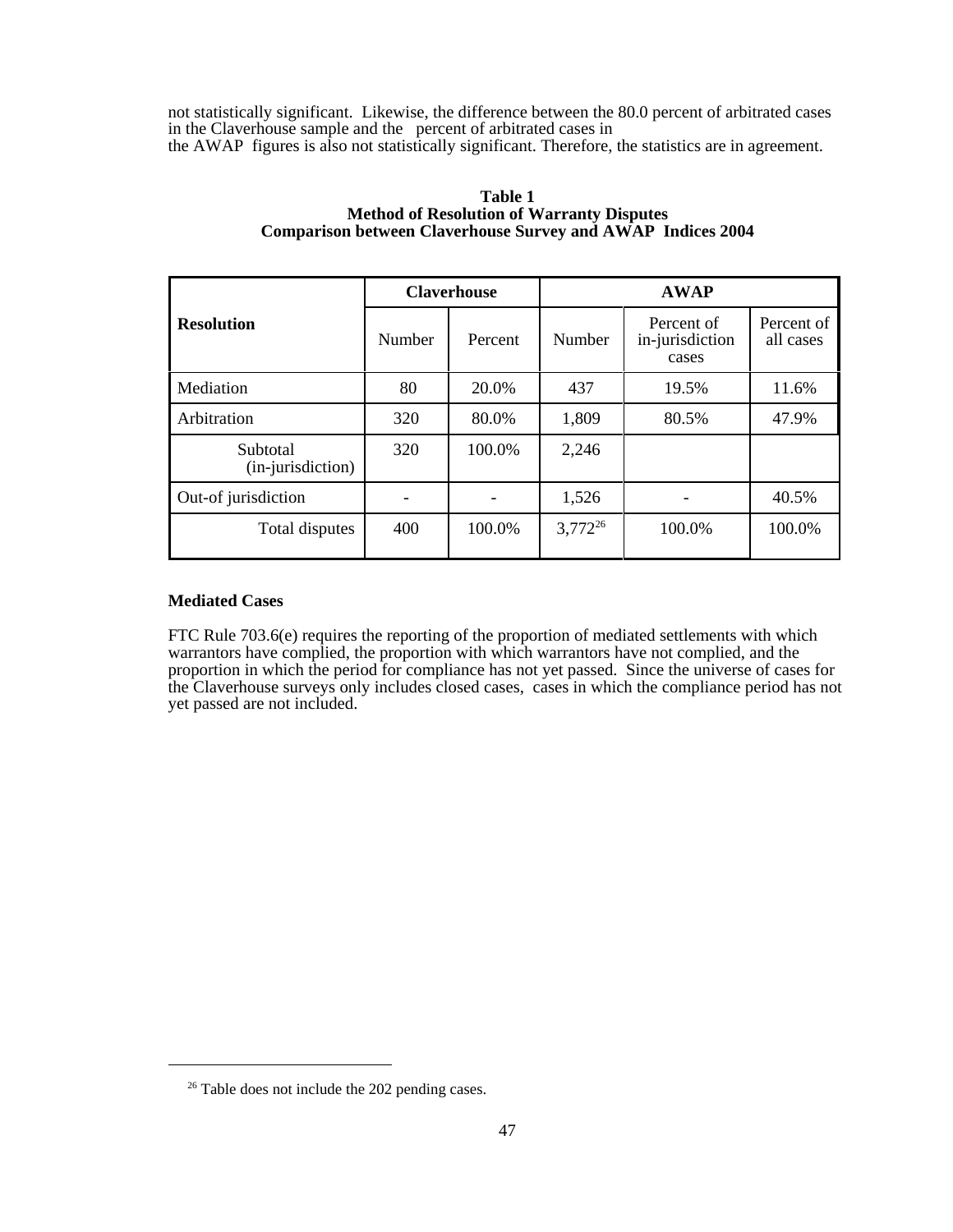| <b>Mediated Settlements</b>                                | <b>Claverhouse</b>  | <b>AWAP</b>                       |
|------------------------------------------------------------|---------------------|-----------------------------------|
|                                                            | Percent<br>(Number) | Percent <sup>27</sup><br>(Number) |
| Warrantor has complied within the<br>compliance period     | 88.0%<br>(66)       | 96.5%<br>(392)                    |
| Warrantor has not complied                                 | 6.6%<br>(5)         | 3.5%<br>(14)                      |
| Warrantor complied but not within<br>the compliance period | 5.3%<br>(4)         | $0.0\%$<br>(0)                    |
| <b>Total Mediated Cases</b>                                | 100.0%<br>(75)      | 100.0%<br>$(406)^{28}$            |

#### **Table 2 Outcomes of Mediated Settlements Comparison between Claverhouse Survey and AWAP Indices 2004**

The survey data shows that the manufacturer complied with 93.3 percent of the mediated cases. Eighty percent of those cases were complied with during the mandated time frame. The statistic "resolved by the staff of the mechanism and warrantor has complied" is in agreement with the AWAP indices as is the statistic "resolved by the staff of the mechanism and time for compliance has occurred, and warrantor has not complied".

Respondents were also asked about the specific outcome of their cases. Table 3 shows their responses.

| <b>Claverhouse Survey 2004</b> |               |                |  |  |  |  |
|--------------------------------|---------------|----------------|--|--|--|--|
| Outcome                        | <b>Number</b> | <b>Percent</b> |  |  |  |  |
| Repairs                        | 20            | 27.8%          |  |  |  |  |
| New vehicle                    | 19            | 26.4%          |  |  |  |  |
| Cash settlement                | 17            | 23.6%          |  |  |  |  |
| <b>Extended warranty</b>       | 14            | 19.4%          |  |  |  |  |
| Trade-in allowance             | 1             | 1.4%           |  |  |  |  |
| Nothing                        | 1             | 1.4%           |  |  |  |  |
| Total                          | 72            | 100.0%         |  |  |  |  |

#### **Table 3 Specific Outcomes of Mediated Settlements Claverhouse Survey 2004**

 $27$ This percentage is a percentage of mediated cases only.

 $^{28}$ AWAP indices show 392 cases in which the warrantor has complied, 14 cases in which compliance has not occurred, and 31 cases where time for compliance had not occurred. Because these 31 cases are not considered "closed" they are not included in the comparison of the Claverhouse data.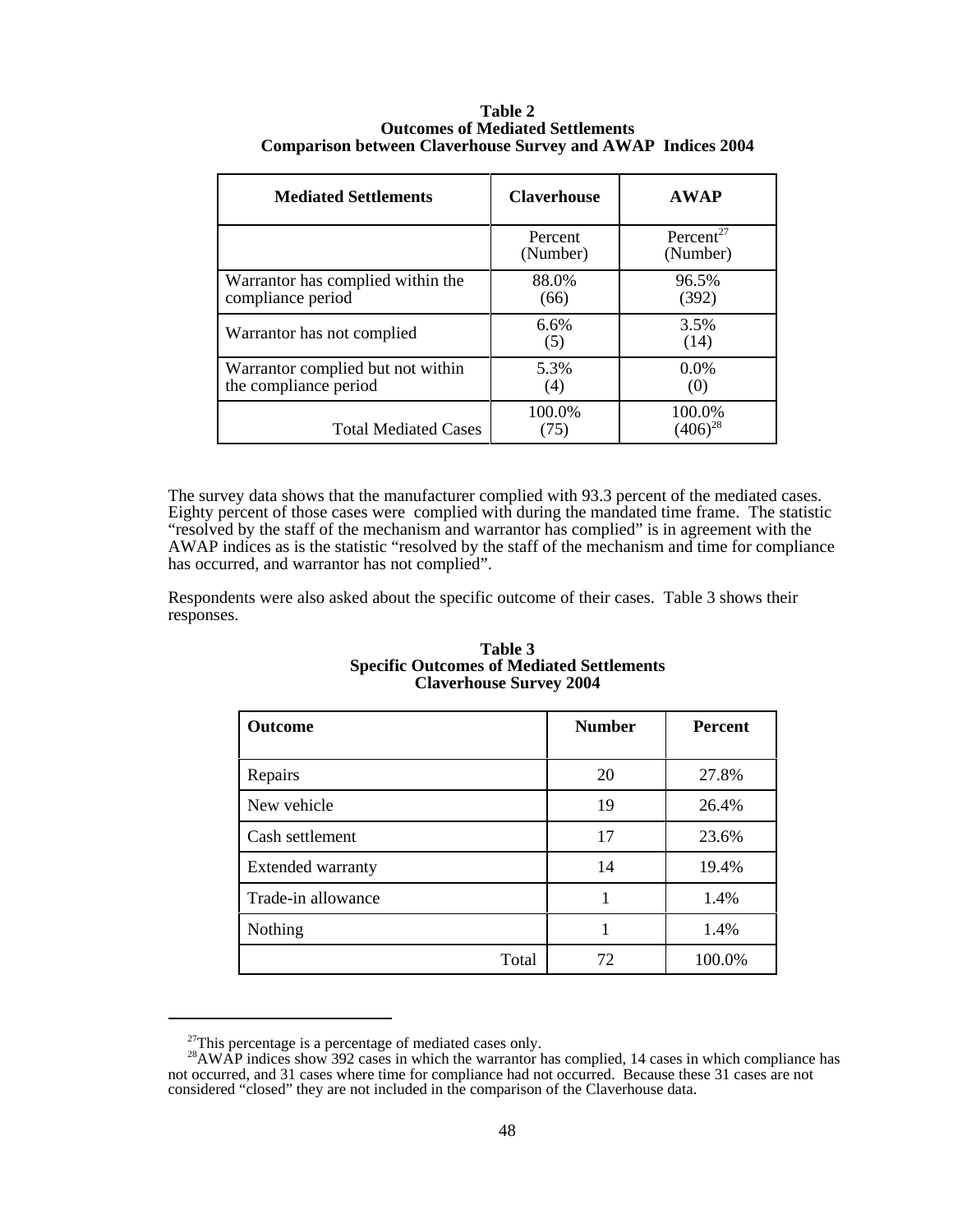When asked if they pursued their cases any further 14.7 percent of the respondents indicated that they had done so. Of those who pursued their cases, 43.8 percent recontacted the AWAP, 25.0 percent went back to the dealer or manufacturer, 18.8 percent contacted a government agency (attorney general, etc) and 12.5 percent contacted an attorney<sup>29</sup>.

Respondents were asked if they recalled talking to the AWAP staff or returning a postcard to the AWAP about their settlement and their case in general. Of those answering the question, 42.2 percent recalled talking to a staff member, 28.1 percent returned the postcard, 12.5 percent said that they did both, and 17.2 percent didn't bother to do either or both.

#### **Arbitrated Cases**

Before the questionnaire presented detailed questions about the outcomes of their arbitrated cases, respondents were asked several questions about the process leading to their hearings.

Respondents were first asked whether they remembered receiving the forms in which their claims were stated. Of the respondents who reported having arbitration hearings, 93.5 percent said that they recalled receiving the forms. Respondents were also asked a question about how accurately they felt the forms stated their claims: 47.7 percent said "very accurately"; 40.1 percent said "somewhat accurately"; and, 12.2 percent said "not very accurately or not at all accurately."

How accurately the respondent felt their case was stated is closely related to whether or not the respondent received an award. Those who said that their case was stated "very accurately" or "somewhat accurately" were more likely to receive an award, 70.9 percent and 25.6 percent respectively. The number was much lower for those who did not receive an award. Only 35.8 percent of those who said their claim was stated accurately received an award (see Figure 1).

Respondents were then asked whether they had been notified of the time, place, and date of the arbitration hearing. Of those who answered this question, 95.1 percent said they had been notified, and of those who had been notified, 75.5 percent attended their hearing in person, 3.6 percent said that they participated in the hearing by phone, and 20.8 percent said that they did not attend the hearing in person or participate by phone. When asked why they did not attend or participate in the hearing, the top five reasons given were: 41.3 percent said that they chose a document only hearing, 23.8 percent said that the hearing was too far away, 9.5 percent said that they were told that their presence was not necessary, 8.0 percent said that they or someone in their household was ill preventing them from attending, and 4.8 percent felt that they had already spent too much time dealing with the issues and the car.

FTC Rule  $703.6(e)4-7$  requires warrantors to report the proportion of arbitration decisions with which they have complied, the proportion with which they have not complied, and the proportion for which the date of compliance has not yet passed. They must also report the proportion of decisions adverse to the consumer.

Table 4 presents the data about the outcomes of arbitrated cases.

 $29$  This statistic is based on a total of 16 responses as respondents could indicate more than one source.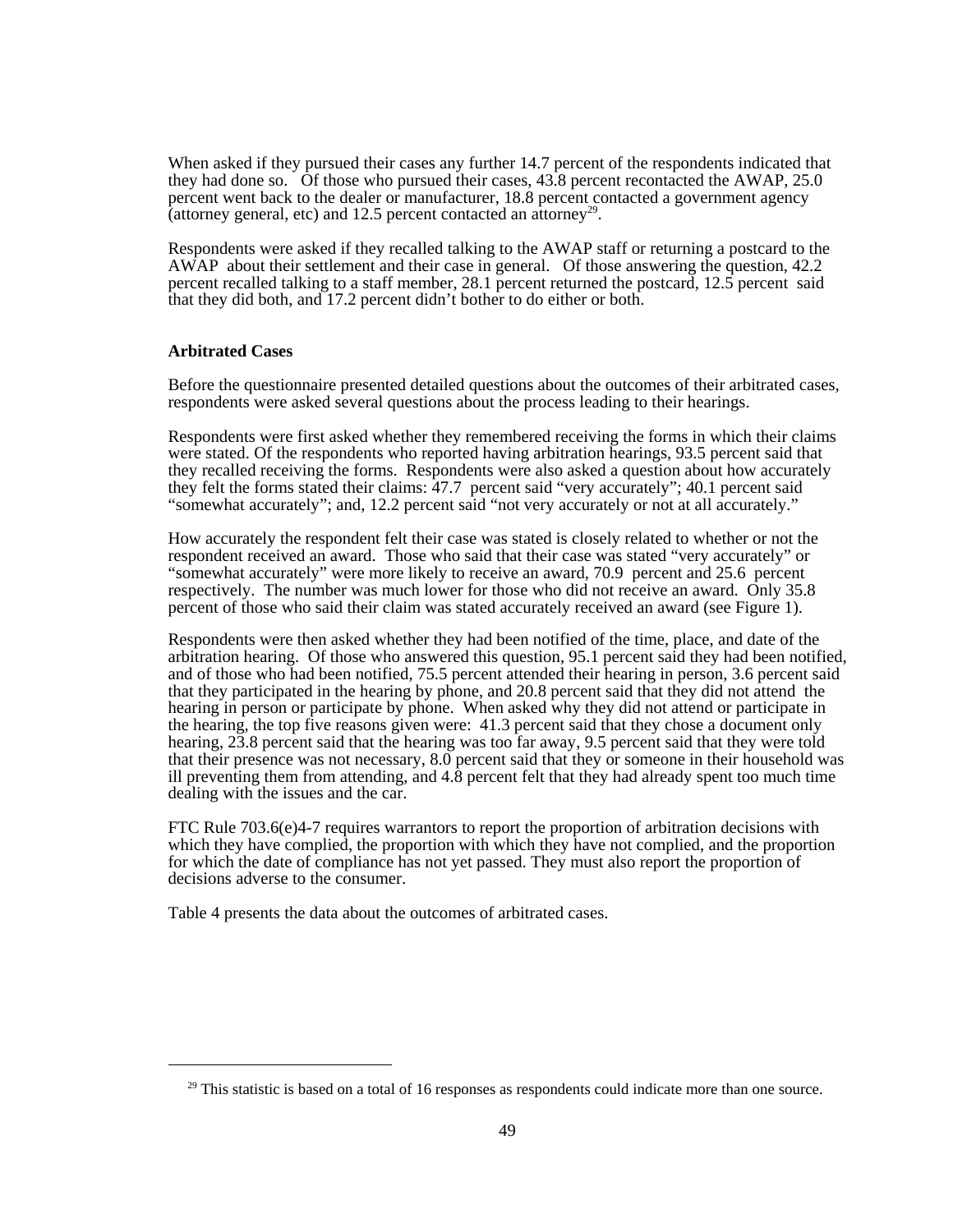## **INSERT FIG 1**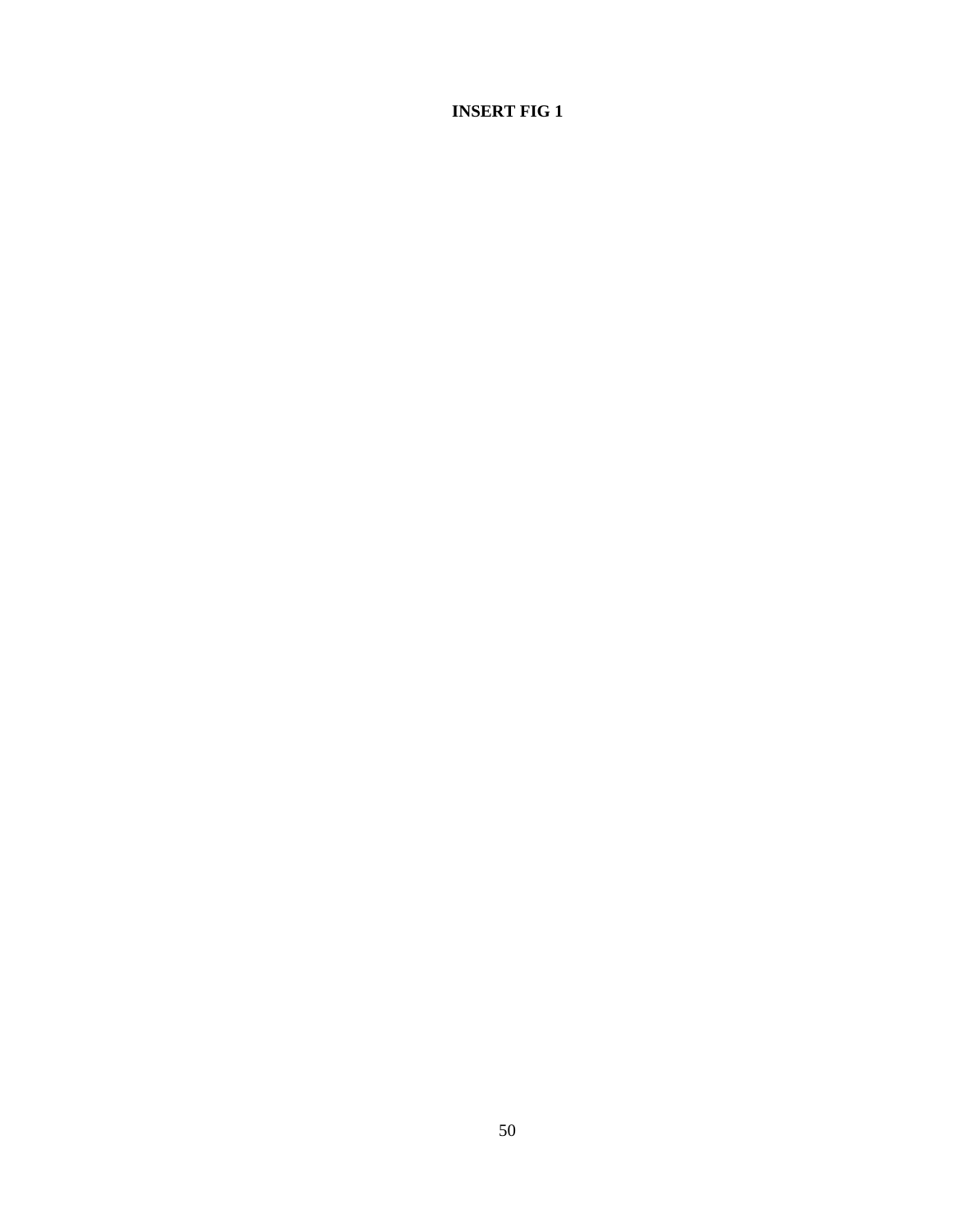| Outcome                                                     | <b>Claverhouse</b>     | <b>AWAP</b>            |  |
|-------------------------------------------------------------|------------------------|------------------------|--|
|                                                             | Percentage<br>(Number) | Percentage<br>(Number) |  |
| Arbitration - Award Granted and Accepted                    |                        |                        |  |
| Case decided by board and<br>warrantor has complied         | 22.5%<br>(63)          | 13.3 %<br>(240)        |  |
| Case decided by board and<br>warrantor has not complied     | 3.2%<br>(9)            | .8%<br>(14)            |  |
| Case decided by board and<br>time for compliance not passed |                        | 1.6%<br>(29)           |  |
| Total – award granted and accepted                          | 25.7%<br>(71)          | 15.6%<br>(283)         |  |
| Arbitration<br>Decision adverse to consumer                 | 74.1%<br>(207)         | 84.3%<br>(1,526)       |  |
| Total arbitrated decisions                                  | 100.0%<br>$(279)^{30}$ | 100.0%<br>(1,809)      |  |

#### **Table 4 Outcomes of Arbitrated Cases Comparison between Claverhouse Survey and AWAP Indices 2004**

Survey results differ statistically from the AWAP indices for two statistics. The one statistic that is in agreement is "case decided by board and warrantor has not complied". The other differences in the statistics should not be of great concern since the difference favors the consumer and not the AWAP. This difference, in part, can be attributed to non-response bias in that those who did not receive an award might be less willing to participate in the research and conversely, those who did receive an award and the warrantor did comply might be more likely to participate in the research. Of those who did receive an award from the AWAP, 90.3 percent received the award within the time frame mandated by the board, which is a positive outcome for both the program and the consumer.

Of those who had not received their award, 43.5 percent said they were given a reason by the AWAP.

Of those who received an award from the AWAP, 38.0 percent said the dealer or manufacturer had to buy back their car, 31.5 percent said the dealer or manufacturer had to repair the vehicle, 23.9 percent said the dealer or manufacturer had to replace the vehicle, 4.3 percent said the dealer or manufacturer had to terminate the lease, and 2.2 percent said the dealer or manufacturer had to extend the warranty.

The survey also asked whether or not the respondent accepted or rejected the decision. Of those who received an award, 79.8 percent indicated that they accepted what was awarded. Those who rejected the award (20.2 percent) gave the following reasons: 50.0 percent thought that the decision would not solve the vehicle's problems; 43.8 said they did not want what the AWAP offered; and 6.3 percent said the decision would cost too much money or that they would lose money.

 $30$ This includes only cases for which there was no missing data, an award was granted and accepted.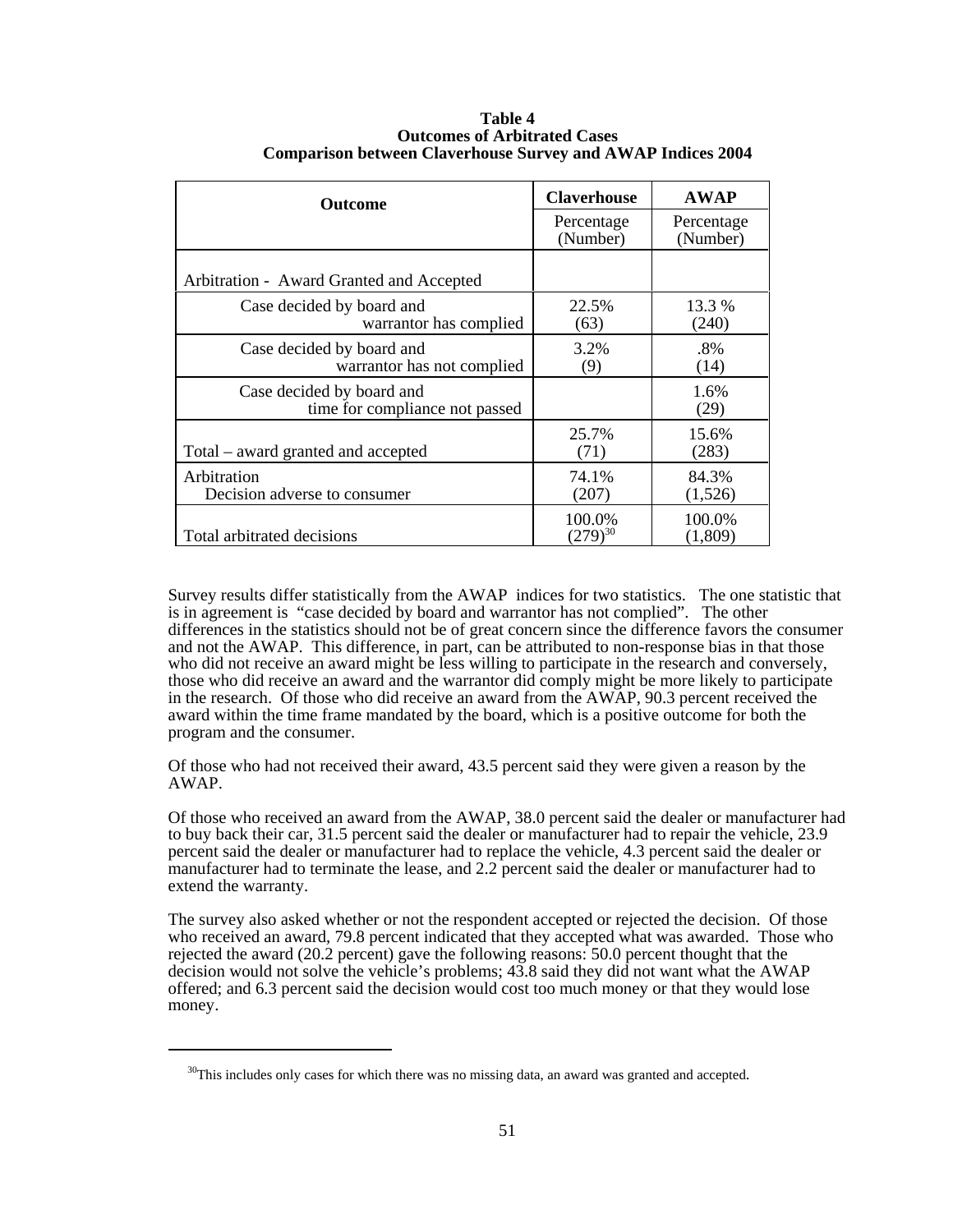All respondents whose cases were arbitrated were asked whether they had pursued their cases further after the arbitration decision. One quarter (25.0 percent) replied in the affirmative. Table 5 shows by what means they pursued their cases. Note that respondents could pursue their cases by more than one means; thus, the number of responses is greater than the number of respondents (76).

### **Table 5 Methods of Pursuing Cases Claverhouse Survey**

| <b>Method</b>                         | <b>Number</b> | <b>Percent</b> |
|---------------------------------------|---------------|----------------|
| Contacted a government agency         | 30            | 32.6%          |
| Contacted an attorney/legal means     | 28            | 30.4%          |
| Worked out a solution with the dealer | 18            | 19.6%          |
| Recontacted the AWAP                  | 16            | 17.4%          |
| Total responses                       | 92            | 100.0%         |

When asked if they talked to the staff of the AWAP or returned a postcard indicating how they felt about their arbitration case and the decision, 19.9 percent said that they had spoken to someone, 46.7 percent said that they returned the postcard, 15.8 percent said they did both, and 17.6 said that they did not bother to do either or both.

#### **Delays to Arbitration Decisions**

Under FTC Rule 703.6(e)9-13, warrantors must report the proportion of cases in which arbitration cases were delayed beyond the 40 days allocated for arbitration decisions. The AWAP reports the reasons for such delays in three categories: (1) consumer made no attempt to seek redress directly from the manufacturer; (2) consumer failed to submit required information in a timely manner; (3) all other reasons.

AWAP indices report that only 2.8 percent of the in-jurisdiction cases were settled beyond 40 days, whereas survey respondents reported 29.8 percent of cases were settled beyond 40 days (31.9 percent for those with mediated cases and 29.3 percent for those with arbitrated cases) (see Figure 2). This percentage difference is statistically significant, but should not be of great concern. We can attribute this to error in recall and reporting on the part of the respondents.

Respondents are asked to recall very specific information about an event that may have occurred a year or more ago. When asked for the date in which their case was opened, 40.9 percent could not provide any date at all. For those who did provide a date, these dates (both complete or partial) were compared to records supplied by the AWAP. Only 35.9 percent were able to give the date that matched AWAP records (either exactly or within two weeks), 44.3 percent gave an incorrect date, and the remaining 19.8 percent could only give the correct month in which their case was opened.

Survey respondents' recollections on when their cases were closed were similar – 40.6 percent could not provide any date at all. For those that did provide a complete or partial date, 51.9 percent were able to give the date that matched AWAP records (again, exactly or within two weeks), 29.5 percent gave an incorrect date, and the remaining 18.5 percent could give only the correct month.

This analysis supports the theory of error in recall and reporting. Another theory that can explain this difference is that the consumer may not be using the same criteria for when a case is considered "opened" and "closed" as does the AWAP. The AWAP considers a case opened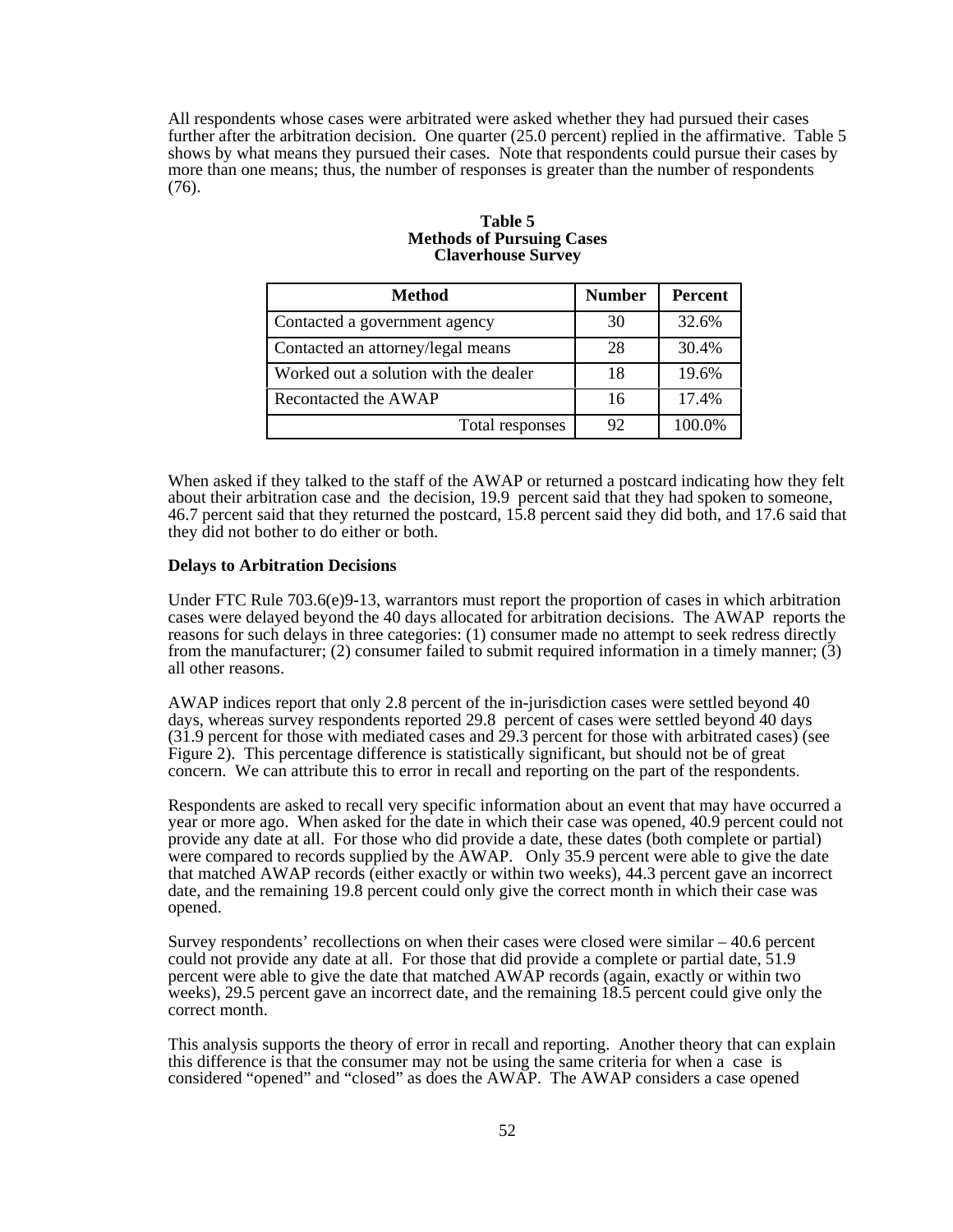INSERT FIG 2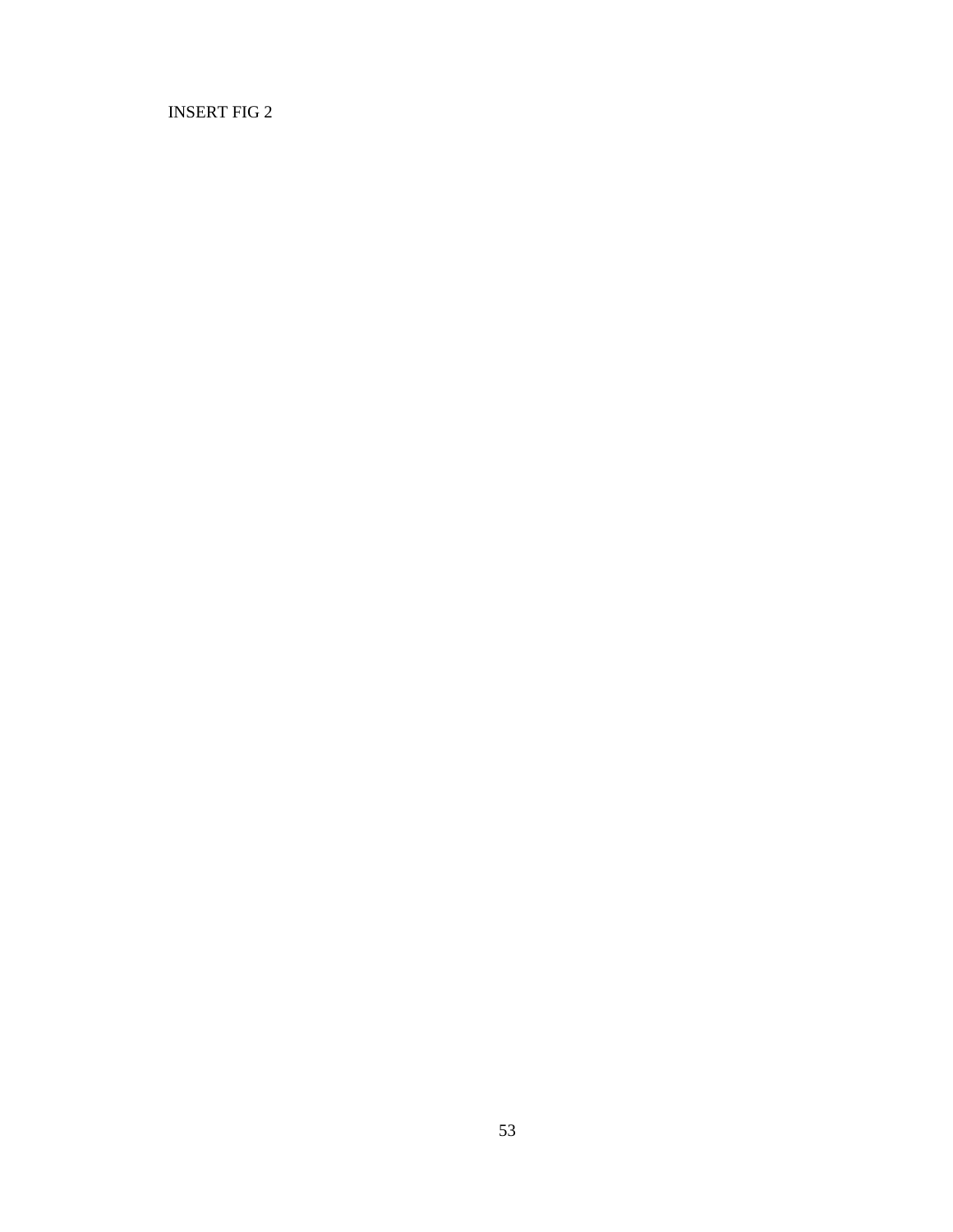when the forms are received in the office and processed. Consumers, on the other hand, may see their cases as having been opened when they first contacted the AWAP, when they mailed the forms, or even when they first began to experience problems with the vehicle. Similar considerations apply to when a case was closed, especially if the case had a negative outcome. The high percentage of consumers giving incorrect dates (44.3 percent for when the case was opened and 29.5 percent for when the case was closed) supports this theory.

Given this information, the difference between the AWAP indices and the Claverhouse data should not be a cause for concern. There is a slight statistical difference between the Claverhouse data and the AWAP indices for the reasons for the decision delays, but again, the difference should not be cause for concern and can be attributed to consumers interpretation of the categories.

| Table 6                                                            |
|--------------------------------------------------------------------|
| <b>Reasons for Delays in Decisions</b>                             |
| <b>Comparison between Claverhouse Survey and AWAP Indices 2004</b> |

| <b>Reasons for Delays</b>                                                                                           | <b>Claverhouse</b>            | <b>AWAP</b>            |  |
|---------------------------------------------------------------------------------------------------------------------|-------------------------------|------------------------|--|
|                                                                                                                     | <b>Percentage</b><br>(Number) | Percentage<br>(Number) |  |
| Decision delayed beyond 40 days because of<br>customer failure to submit information in a timely<br>manner.         | 3.2%<br>(3)                   | $0.0\%$<br>(0)         |  |
| Decision delayed beyond 40 days because<br>customer had made no attempt to seek redress<br>directly from warrantor. | 2.1%<br>(2)                   | $0.0\%$<br>(0)         |  |
| Decision delayed beyond 40 days for any other<br>reason.                                                            | 94.7%<br>(90)                 | 100.0%<br>(63)         |  |
| Total cases delayed beyond 40 days.                                                                                 | 100.0%<br>(95)                | 100.0%<br>(63)         |  |

### **Consumer Attitudes Toward the AWAP's Informal Dispute Settlement Procedures**

At the beginning of the questionnaire, respondents were asked how they had learned about the Automobile Warranty Arbitration Program. The responses are summarized in Table 7.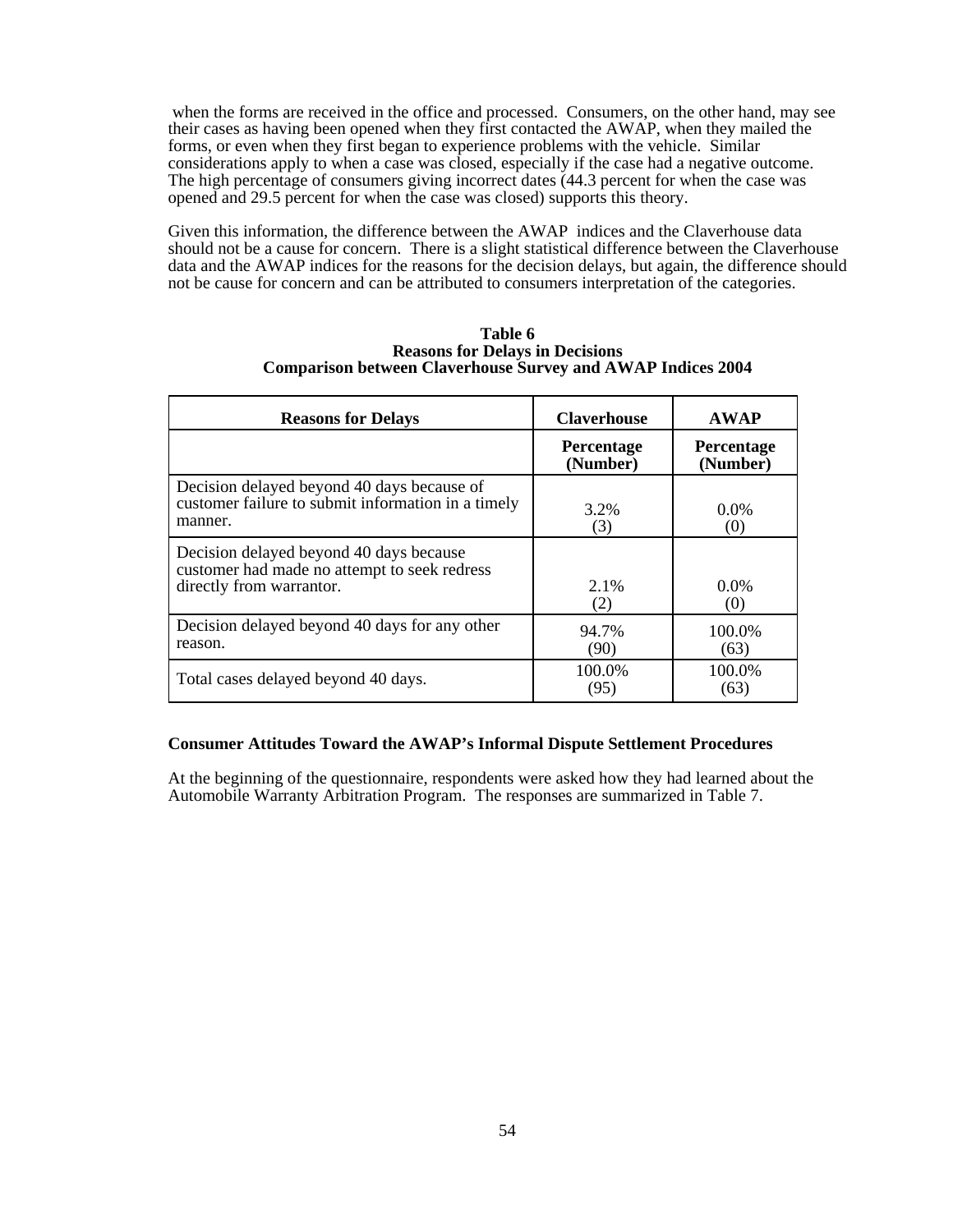| <b>Sources of Information</b>                  | <b>Number</b> | <b>Percent</b> |
|------------------------------------------------|---------------|----------------|
| Owner's manual/warranty information            | 169           | 37.5%          |
| Automaker Customer Complaints/Toll-free number | 106           | 23.4%          |
| Dealership                                     | 96            | 21.2%          |
| Friends and family                             | 31            | 6.8%           |
| Brochures/other literature                     | 21            | 4.6%           |
| Previous knowledge of the program              | 13            | 2.9%           |
| Attorney or other legal source                 | 13            | 2.9%           |
| Media - TV, radio, newspapers                  | 3             | $.7\%$         |
| Total                                          | $452^{31}$    | 100.0%         |

**Table 7 How Consumers Learned about AWAP Availability Claverhouse Survey**

The owner's manual was the leading source of information about the program (37.5 percent), followed by the automaker's customer complaint toll-free number (23.4 percent), and the dealership (21.2 percent).

Those who reported that they had learned about the program through the dealer or the automaker were asked additional questions about the means in which they were informed of the program. Most said that they the dealer or manufacturer either talked with them about the program (45.7 percent) and/or they were given something to read about the program (32.3 percent). A small percentage reported that they saw a poster or other displays at the dealer (4.3 percent) and 17.7 percent said they learned about the program from the dealer or manufacturer in other ways<sup>32</sup>.

Survey respondents were also asked about the materials and forms they received from the AWAP. Almost all, 95.1 percent, recalled receiving the materials. Of those who said they recalled receiving the materials, 66.8 percent reported the informational materials were very clear and easy to understand; 30.0 percent said somewhat difficult, but the materials were still fairly easy to understand; and 3.3 percent said that the materials were difficult to understand. When asked about the complaint form itself, 64.9 percent said it was very clear and easy to understand, 32.8 percent said somewhat difficult, and 2.3 percent said very difficult to understand.

Ease of understanding the materials, especially the complaint form, is correlated with the type of case (mediated or arbitrated) and whether or not they received some type of award. For those with mediated cases, 75.0 percent said that the complaint forms were very clear and easy to understand compared to  $62.2$  percent of those whose case was arbitrated (See Figure 3). Of the respondents who went through arbitration and received an award, 79.1 percent found the forms very clear and easy to understand compared to 57.4 percent who did not receive an award.

Respondents were then asked to rate their satisfaction with the AWAP staff in three areas – objectivity and fairness, promptness, and effort by using a five-point scale, ranging from very satisfied to very unsatisfied. They were also asked to give the program an overall satisfaction rating. Table 8 shows these results.

<sup>&</sup>lt;sup>31</sup>These figures represent responses, not respondents, because respondents were able to supply more than one

answer.<br><sup>32</sup>The percentages do not add to 100 percent since respondents were allowed to answer in the affirmative to all four choices.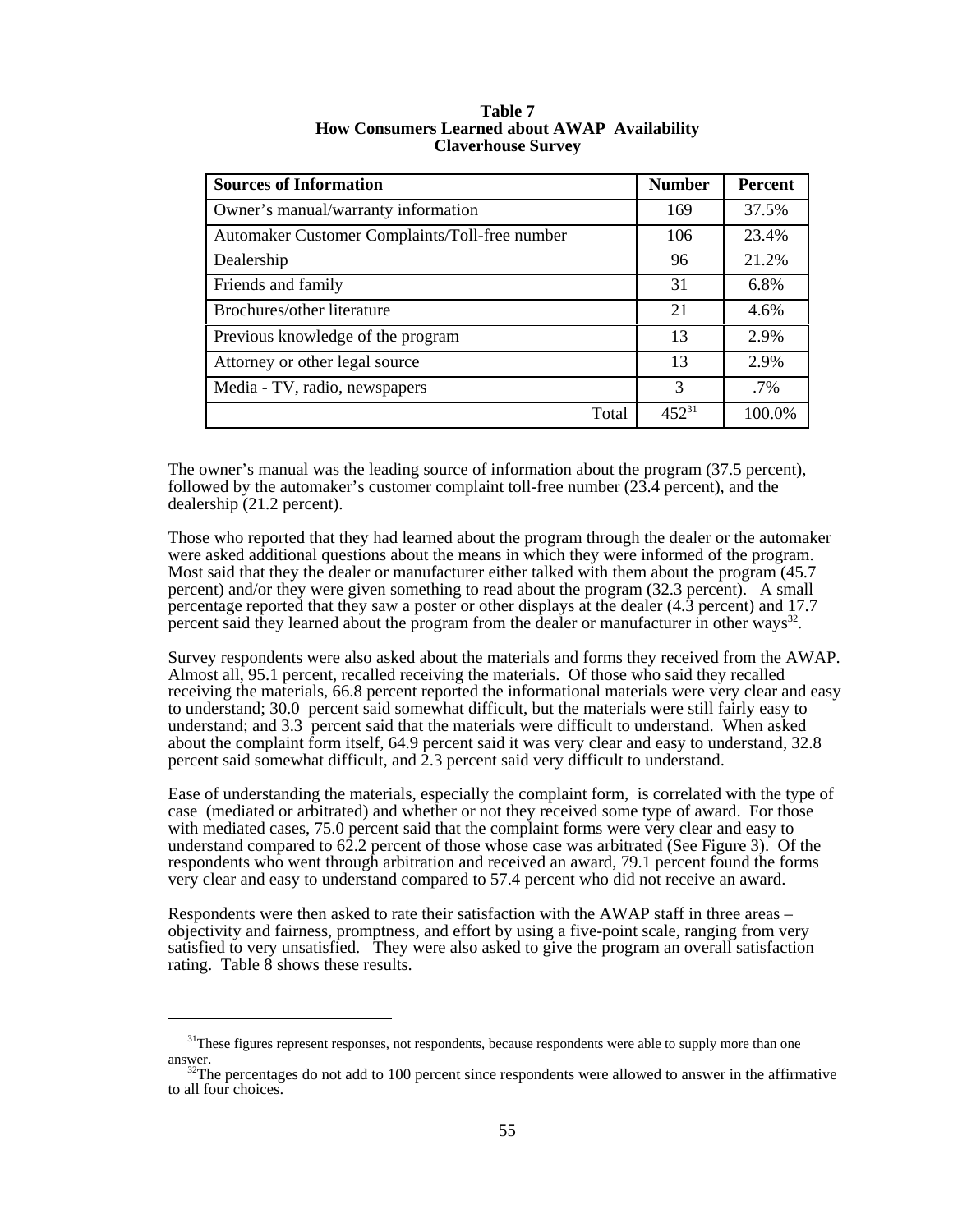**INSERT FIG 3**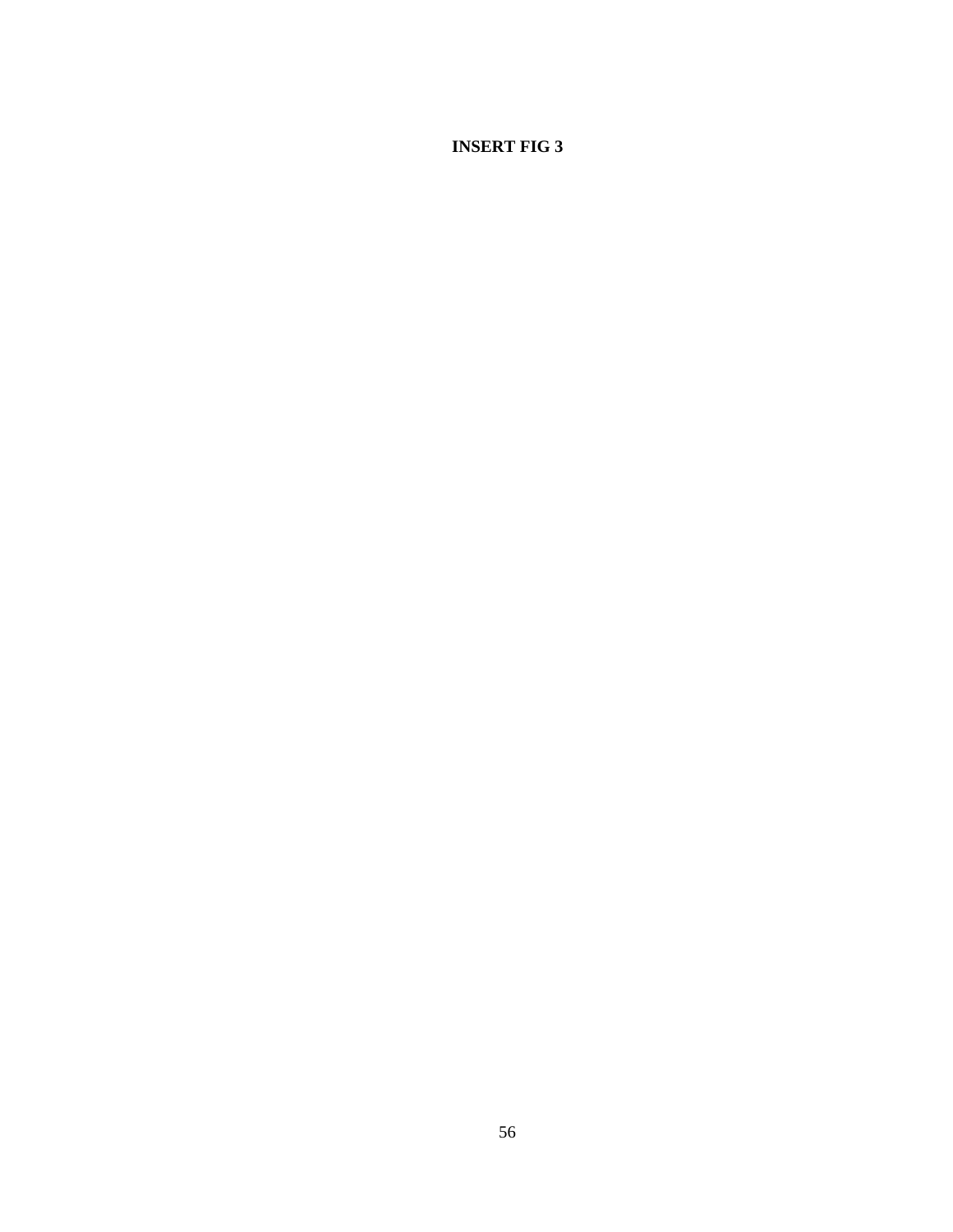| <b>Performance Item</b>                                     | <b>Level of Satisfaction</b>    |                                   |                |                                    |                                    |  |
|-------------------------------------------------------------|---------------------------------|-----------------------------------|----------------|------------------------------------|------------------------------------|--|
|                                                             | <b>Very</b><br><b>Satisfied</b> | Some-<br>what<br><b>Satisfied</b> | <b>Neutral</b> | Some-<br>what<br>Dis-<br>satisfied | <b>Very</b><br><b>Dissatisfied</b> |  |
| Objectivity and fairness                                    | 27.4%                           | 9.2%                              | 14.6%          | 8.7%                               | 40.0%                              |  |
| Promptness in handling your<br>complaint during the process | 38.0%                           | 20.8%                             | 21.4%          | 7.3%                               | 12.5%                              |  |
| Efforts to assist you in resolving<br>your complaint        | 27.5%                           | 8.3%                              | 14.3%          | 12.5%                              | 37.4%                              |  |
| Overall rating of the program                               | 27.4%                           | 10.8%                             | 8.7%           | 11.3%                              | 41.8%                              |  |

#### **Table 8 Survey Respondents' Ratings of AWAP Staff Claverhouse Survey**

Of the three areas, users of the program gave the highest satisfaction rating in the area of promptness, with 58.8% saying that they were either very satisfied or somewhat satisfied. The lowest satisfaction rating was in the area of effort, with only 35.8 percent reporting some level of satisfaction. Respondents felt the same when it came to rating objectivity and fairness with only 36.6 percent saying they were satisfied with this area of the program (See Figure 4).

When asked to give an overall satisfaction rating, only 38.2 percent gave a satisfied rating (with 27.4 percent saying they were very satisfied). Over half (53.1 percent) said that they were dissatisfied (with 41.8 percent saying they were very dissatisfied).

The type of case and whether or not the outcome was favorable to the consumer plays an important part in consumers satisfaction with the program. For the purpose of this analysis, the satisfaction scale is re-coded into a dichotomous variable. Those who reported being "neutral" were dropped from the variable computation.

Those with mediated cases were much more likely to be satisfied (87.7 percent) than those with arbitrated cases (14.3 percent). Those who received an award in the arbitration process were also much more likely (77.1 percent) to report being satisfied than those who did not receive an award (89.8 percent reported being dissatisfied). Again, those who were granted an award and accepted the award reported higher satisfaction levels (87.7 percent) compared to those who were granted an award and then rejected the award (18.8 percent)(See Figure 5).

Another measure of consumers' satisfaction or dissatisfaction with the AWAP program is whether or not they would recommend the program to others. Overall, 40.4 percent said that they would recommend the program, 42.3 said they would not, and 17.3 percent said that it would depend on the circumstances.

How individual groups responded to this question are summarized in Table 9.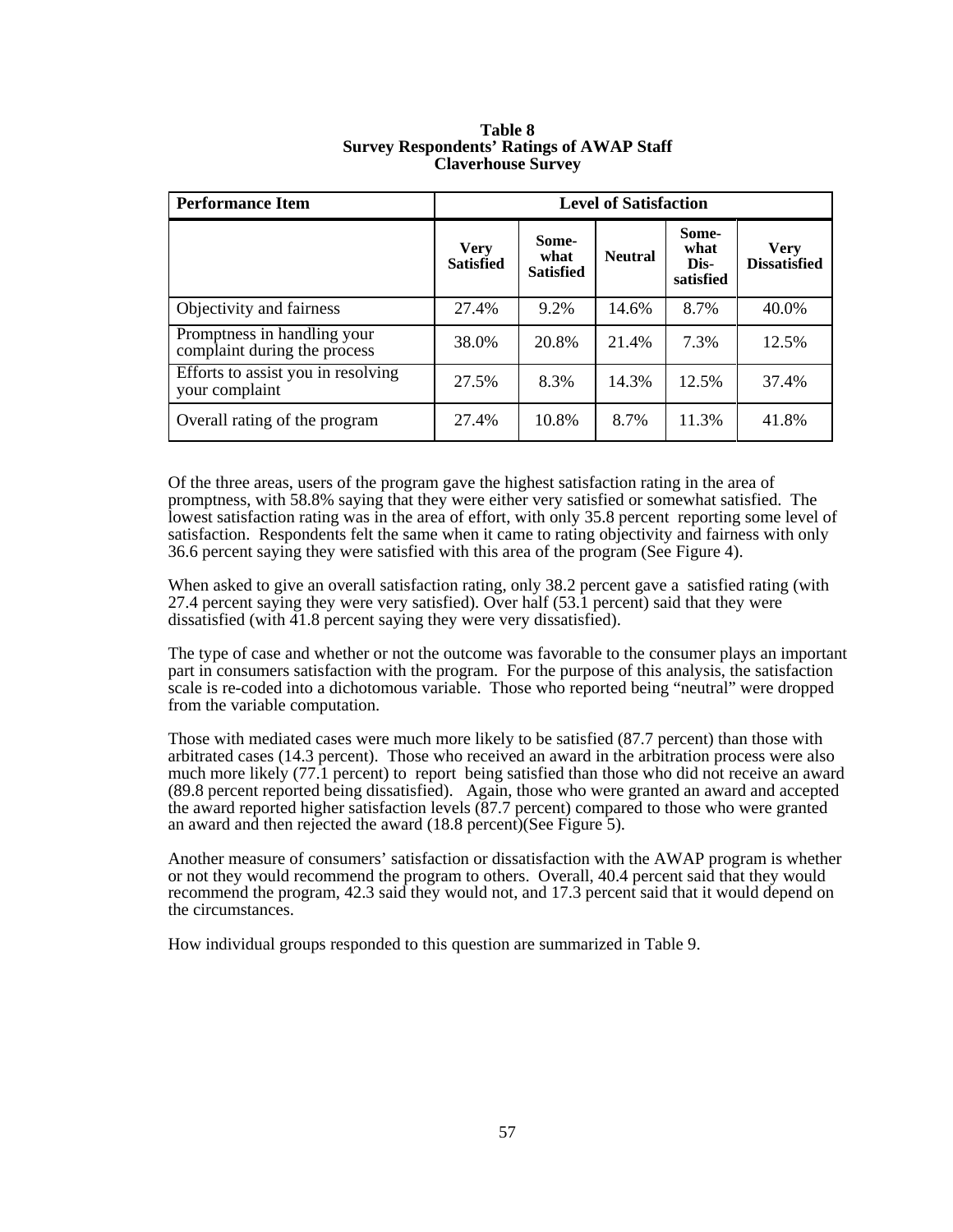## **INSERT FIG 4**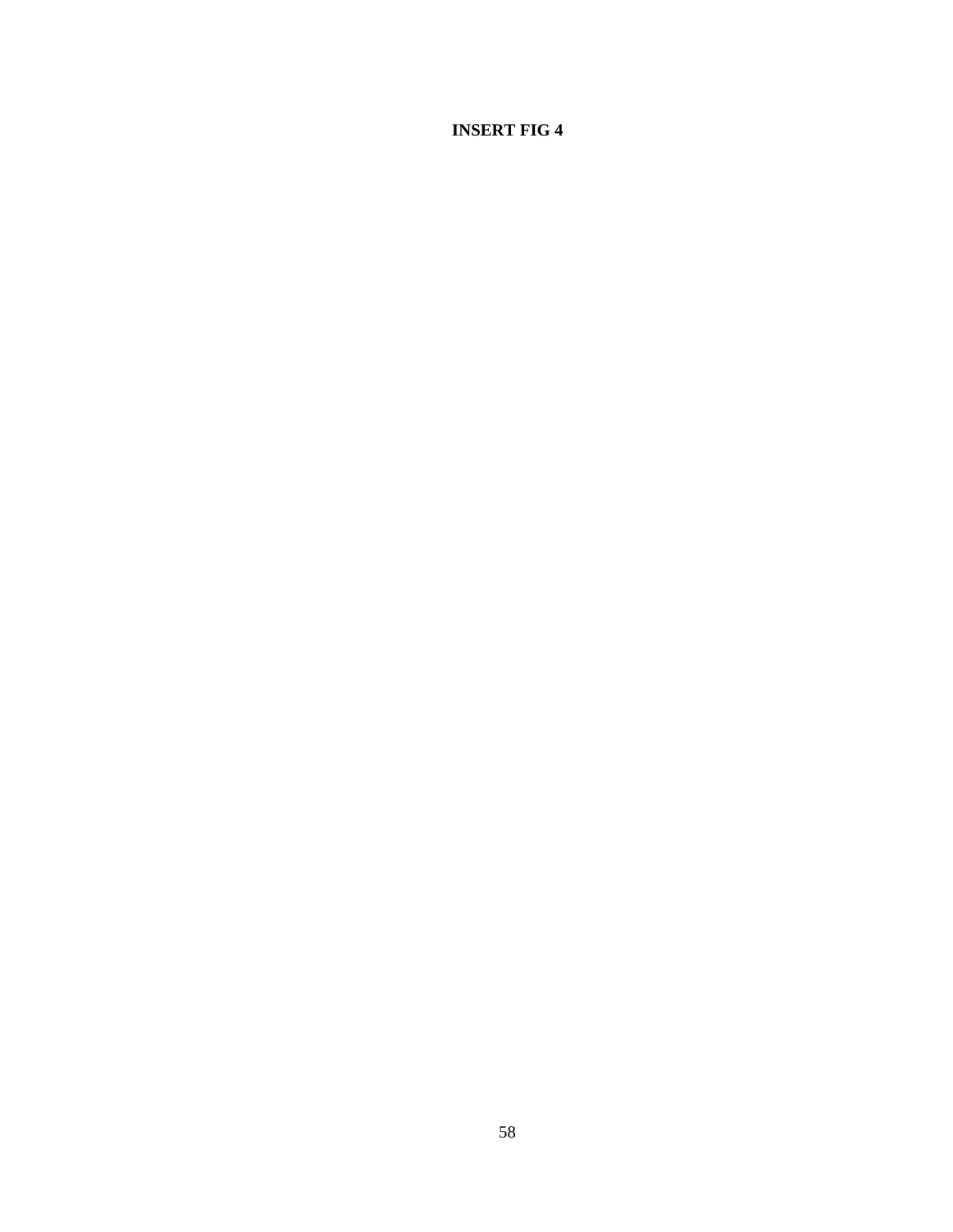**insert fig 5**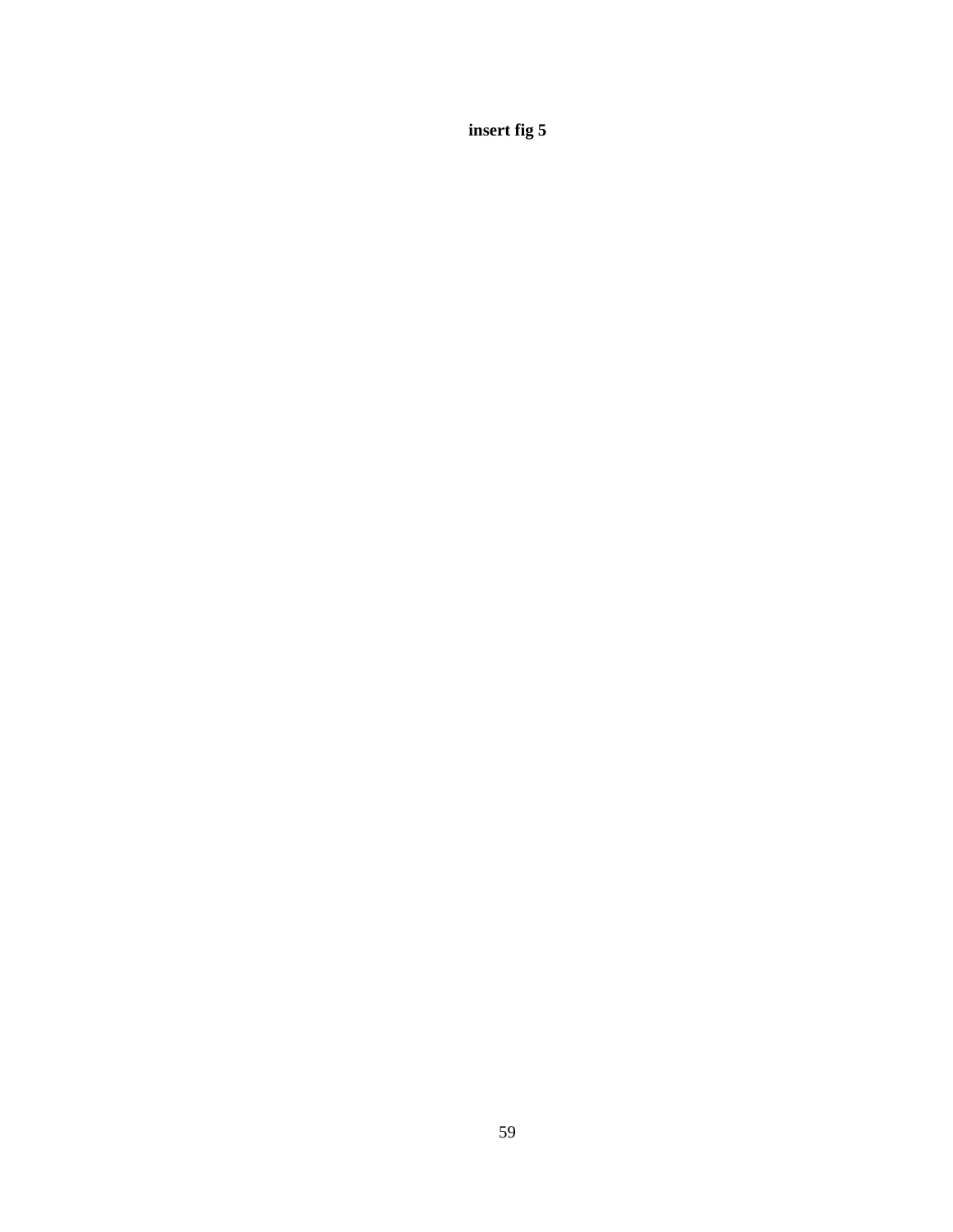| <b>Method of Resolution and Outcome</b> | Yes   | N <sub>0</sub> | Depends on<br><b>Circumstances</b> |
|-----------------------------------------|-------|----------------|------------------------------------|
| Mediated                                | 83.6% | 8.2%           | 8.2%                               |
| Arbitrated                              | 30.2% | 50.3%          | 19.5%                              |
| Award Granted and Accepted              | 77.2% | 10.1%          | 12.7%                              |
| Award Granted and Rejected              | 20.0% | 45.0%          | 35.0%                              |

No Award 12.1% 67.2% 20.7%

### **Table 9 Would Consumer Recommend the AWAP Program to Others? Claverhouse Survey**

Finally, survey respondents were given an opportunity to make comments and suggestions about AWAP program changes or improvements. These comments are summarized in Table 10.

| <b>Suggestion</b>                                            | <b>Number</b> | <b>Percent</b> |
|--------------------------------------------------------------|---------------|----------------|
| Arbitrators should be more-consumer oriented                 | 98            | 27.6%          |
| Did a good job, no complaints                                | 57            | 16.1%          |
| Need better initial review of cases by staff and arbitrators | 38            | 10.7%          |
| Make dealers/manufacturers more responsive to consumer       | 36            | 10.1           |
| Have better qualified mechanics for inspections/repairs      | 22            | 6.2%           |
| Allow for more information about history/problems of car     | 22            | 6.2%           |
| Have more personal contact with program                      | 19            | 5.4%           |
| Make program better known/more advertising                   | 16            | 4.5%           |
| Awards/settlements and dollar amounts need to be fairer      | 11            | 3.1%           |
| Need better follow-up enforcing awards/settlements           | 10            | 2.8%           |
| Less paperwork/easier to understand forms                    | 8             | 2.3%           |
| Speed up the process for quicker decisions                   | 7             | 2.0%           |
| More professional staff                                      | 5             | 1.4%           |
| Have better/more representation at hearings                  | 4             | 1.1%           |
| Need on-line forms applications                              | 1             | 0.3%           |
| Need more program locations                                  | 1             | 0.3%           |
| Total                                                        | $355^{33}$    |                |

**Table 10 Consumer Suggestions for Program Improvement Claverhouse Survey**

<sup>&</sup>lt;sup>33</sup> Respondents could give up to three comments, the responses are summarized into one table and based on the number of responses, not respondents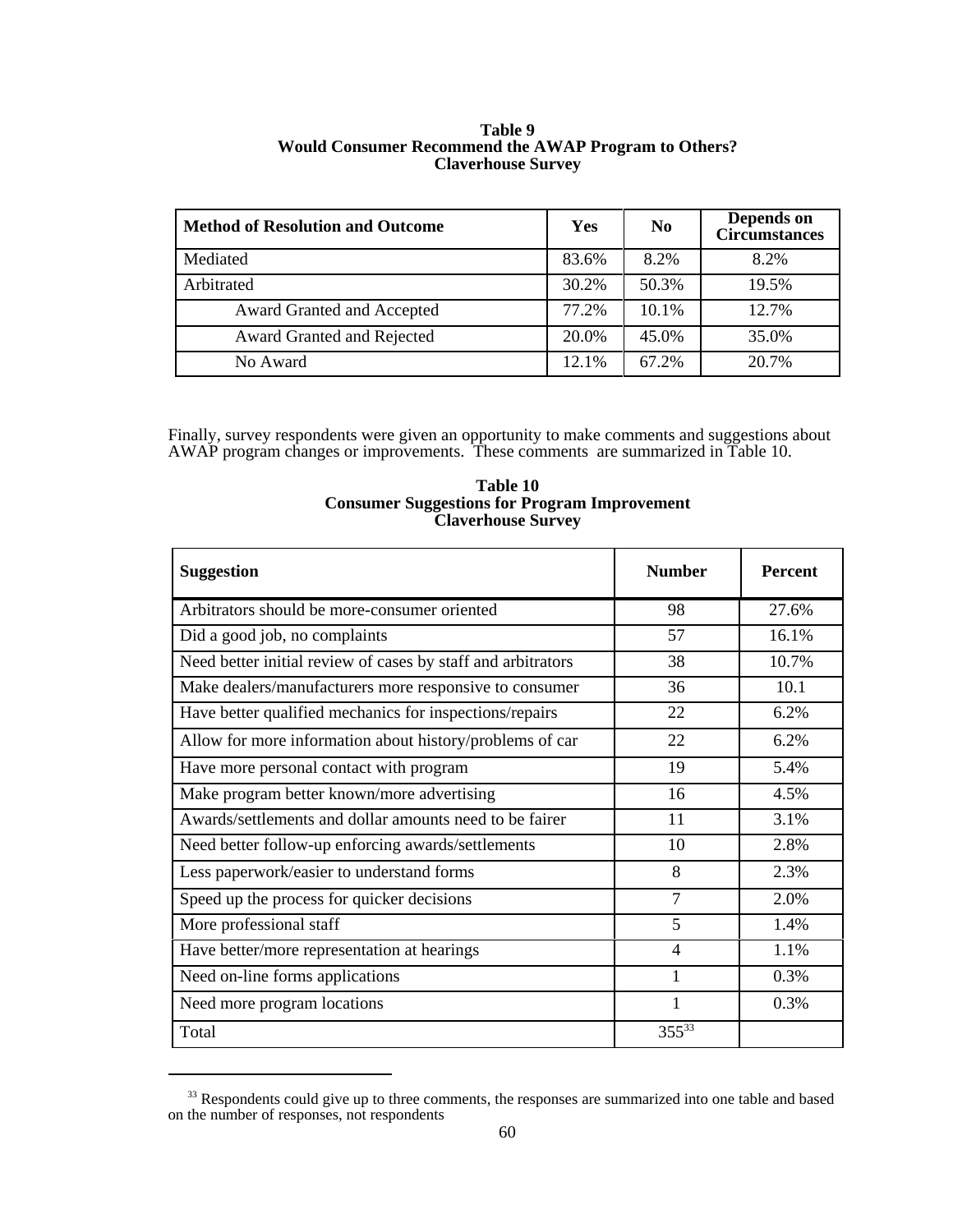The most frequently mention response for those with mediated cases was "did a good job, have no complaints" (49.1 percent), followed by "make the program more well known" (11.3 percent) and "dealers and the manufacturer should be more responsive to their customers" (9.4 percent). For those with arbitrated cases, the top reason was "arbitrators need to be more customer oriented (unbiased)" (39.1 percent), followed by "need better initial review of car, problems, history of car" (14.7 percent), and "dealers and the manufacturer should be more responsive to their customers" and "did a good job, have no complaints" were tied for as the third most common response with 13.0 percent each.

## **CONCLUSIONS**

On the basis of the comparison of the Claverhouse survey results with the AWAP national indices, it is concluded that the AWAP indices are accurate in all but three areas. Those areas are "case decided by board and warrantor has complied," "arbitration decision adverse to consumer," and "case delayed beyond 40 days".

For the statistics dealing with arbitration decisions, the difference in the statistics should not be cause for concern since the difference favors the consumer and not the program. More consumers reported compliance than reported by the program and fewer consumers reported adverse decisions than reported by the program. The differences in the statistics are probably due to nonresponse bias, in that those who receive favorable outcomes are more likely to participate in the survey than those with unfavorable outcomes.

The other difference between the survey results and AWAP indices is the proportion of arbitrated cases delayed beyond 40 days. Again, this difference should not be cause for concern. The difference can be attributed to respondent error – error in recall and in reporting. This is substantiated by the facts detailed earlier in this report.

Some positive points of the program include the high number of consumers (almost two-thirds) who report that the information received from the AWAP and the forms required are "very clear" and easy to understand", and the high level of satisfaction among those with mediated cases and those granted awards.

Therefore, it is concluded that the AWAP indices are in agreement with the Claverhouse survey for the majority of the indices, and for those that are not, it should not be a great cause for concern.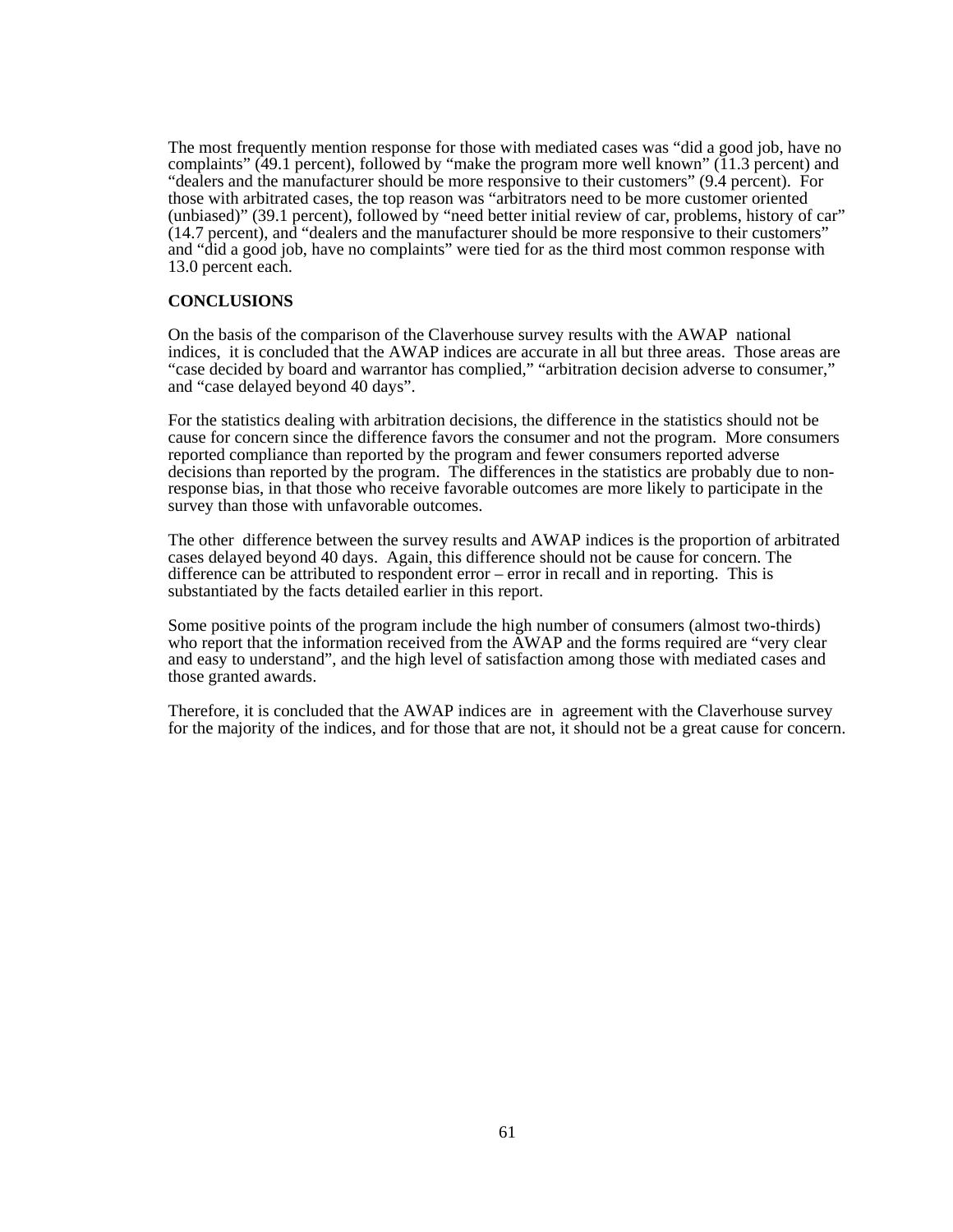#### *SECTION VI*

## *Audit Related Regulatory Requirements*

**REQUIREMENT: § 703.7 (c)(3)(I)**

**A report of each audit under this section shall be submitted to the Federal Trade Commission, and shall be made available to any person at reasonable cost. The Mechanism may direct its auditor to delete names of parties to disputes, and identity of products involved, from the audit report.**

A copy has been supplied to the Federal Trade Commission consistent with this requirement.

#### **REQUIREMENT: § 703.7 (d)**

**Auditors shall be selected by the Mechanism. No auditor may be involved with the Mechanism as a warrantor, sponsor or member, or employee or agent thereof, other than for purposes of the audit.**

The audit was conducted consistent with this requirement.